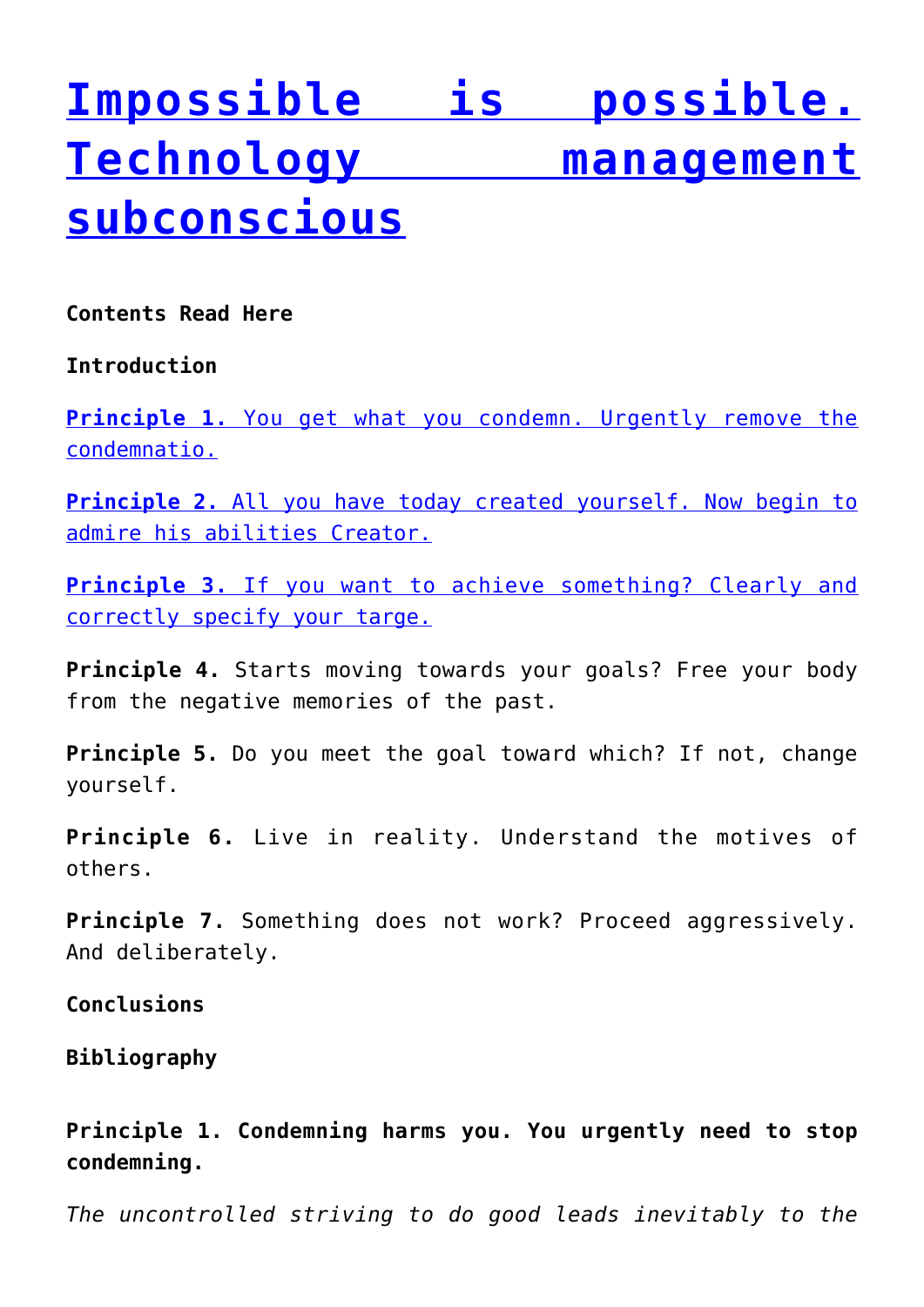*destruction of everything you have managed to achieve.*

The first principle of a successful life is quite simple. It addresses the fact that:

**If you disagree with something, you will unconsciously seek out, in yourself or in people around you, that with which you disagree. And you will attempt to correct it.**

Why we behave like that we will investigate later on. But it's a fact that we do. Possibly, because the ideas which we spend so much time fighting for so heroically are in themselves usually very good.

#### *We have expectations*

What are we talking about here? About the simplest and best of our expectations. For example, that people should be honest. Or decent (helpful, not selfish, not louts, not treacherous) and so on.

Or that people are rational beings with whom one can come to an agreement by talking. Without the need to threaten or fight or resort to any other sort of coercion.

Or is it such a bad idea that you should look beautiful? Or weigh so many kilograms and no more? Actually a very laudable expectation.

Or that you should earn a decent wage, to enable you to have a decent standard of living.

And so on.

Good ideas? No doubt. But how many difficulties they bring with them?! Not all of them of course, but definitely one or two of them. Perhaps not the ones just referred to, but some others, certainly.

What precisely is the problem with them?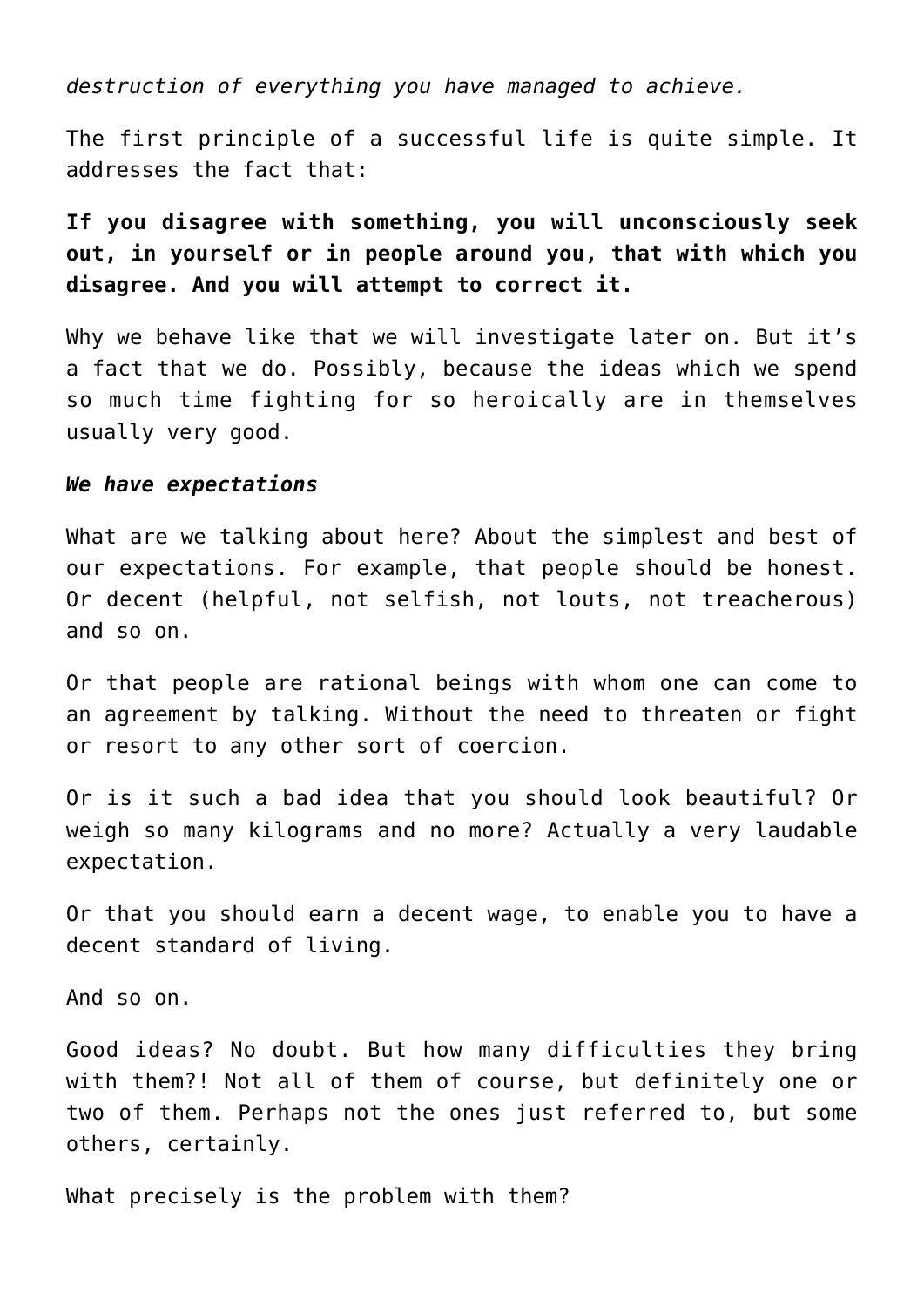The problem is that:

**By having one or three or five or ten idea-expectations which are very important to you, you will be repeatedly dragged into the struggle to realize them.**

# *The whole of life is a struggle*

Who are you struggling against?

Most likely the **people around you – it's easier to get at them**. Children, parents, brothers or sisters, other relatives. Colleagues at work, bosses or subordinates. If they don't behave in the way you consider they should, you will quickly embark on the struggle to get them to mend their ways.

This struggle might be external, that is, you open your mouth and tell another person how he ought to behave. Furthermore, you talk in an energetically charged and emotional way, using the full range of your linguistic and vocal skills and sometimes employing physical force to enhance your credibility.

If you've been very well brought up and cannot bring yourself to communicate aggressively, you will achieve all the same ends, but silently, in your imagination.

# *It's easiest to struggle with yourself*

Another very **convenient object to struggle with is yourself.** You're always in the right place to uncover any defects or a couple of small blemishes in yourself. How could you miss the opportunity to take yourself on? Of course you couldn't.

The struggle with yourself or people in your immediate environment creates the illusion that you can change something. But certain masochists choose to struggle against things over which they have absolutely no control – with traffic jams, officials, bureaucrats, bribe-takers, inert governments and stupid people in general. Certainly it's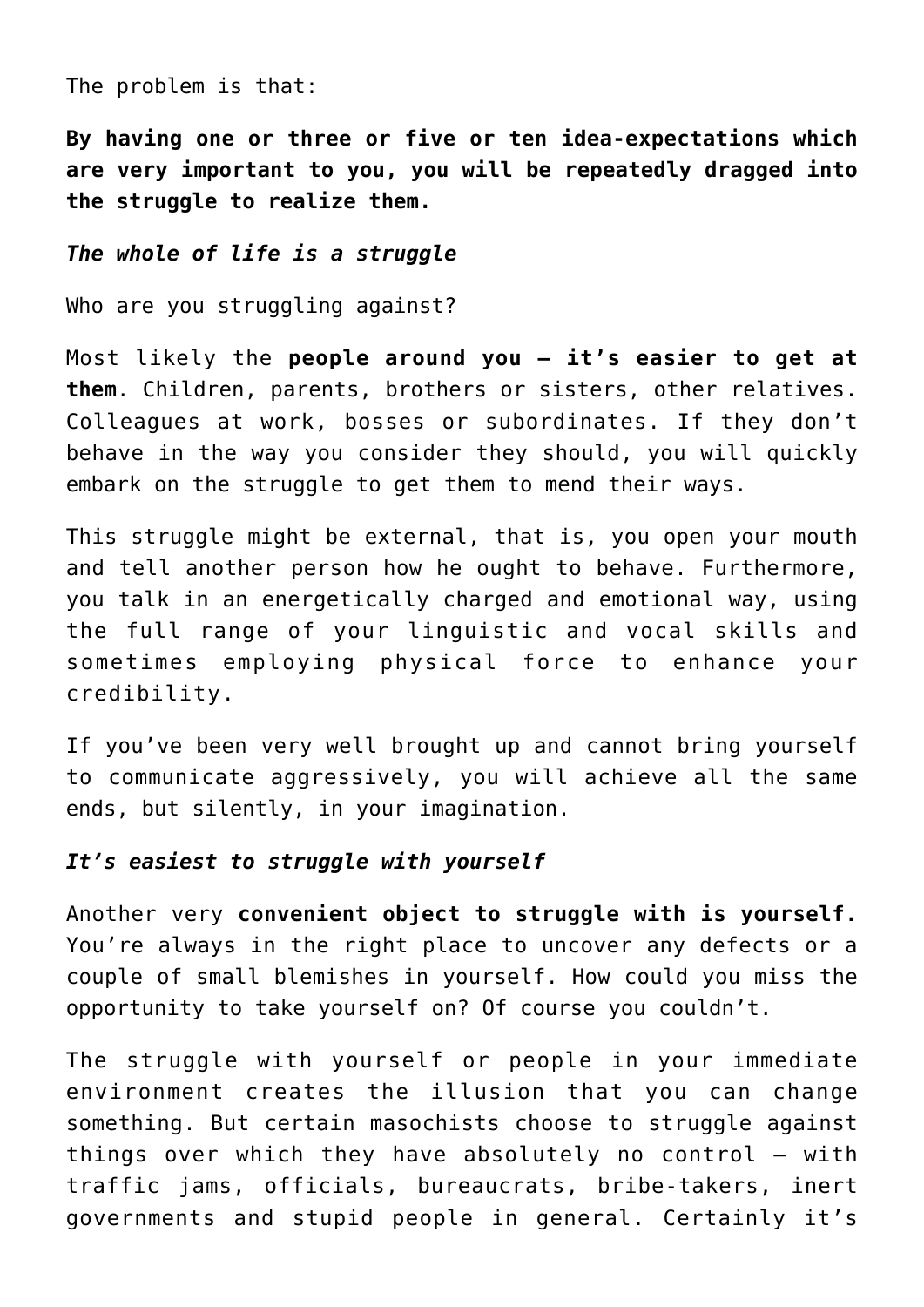possible to have some effect on these, but that would require single-minded, constructive efforts. Certain people do make such efforts – but we are not interested in them here.

We'll only be examining those who **in reality don't do anything, but simply address the situation by foaming with rage, furiously condemning all those "idlers" and "embezzlers", and accumulating in their bodies a huge quantity of emotional pollution.**

But we ourselves should understand that when we get drawn into a struggle, our lives will be neither happy nor harmonious. What sort of harmony can you have, when you urgently need to explain to your husband how precisely he should bring up a child; or how much money he should earn; or that he should stop looking at other women when he goes out.

How can you have harmony in your soul, when your vile body weighs 15 kilos more than it should?

What sort of harmony can you have, when your idiot-boss doesn't give you appropriate work and still has the cheek to expect you to work for that derisory pittance he pays you?

And so on.

And in fact it is from such considerations that the first principle of a successful life follows. Whilst you have any sort of expectation which is very important to you, you'll be continually drawn into the struggle to realize it.

**Struggle as an emotionally charged process, potentially giving you a feeling of being victorious, is always more interesting than a peaceful, harmonious life.**

**Thus, in our system of values the feeling of victory derived from putting the world around you to rights is valued more highly than the feelings which a peaceful and tranquil life can give you.**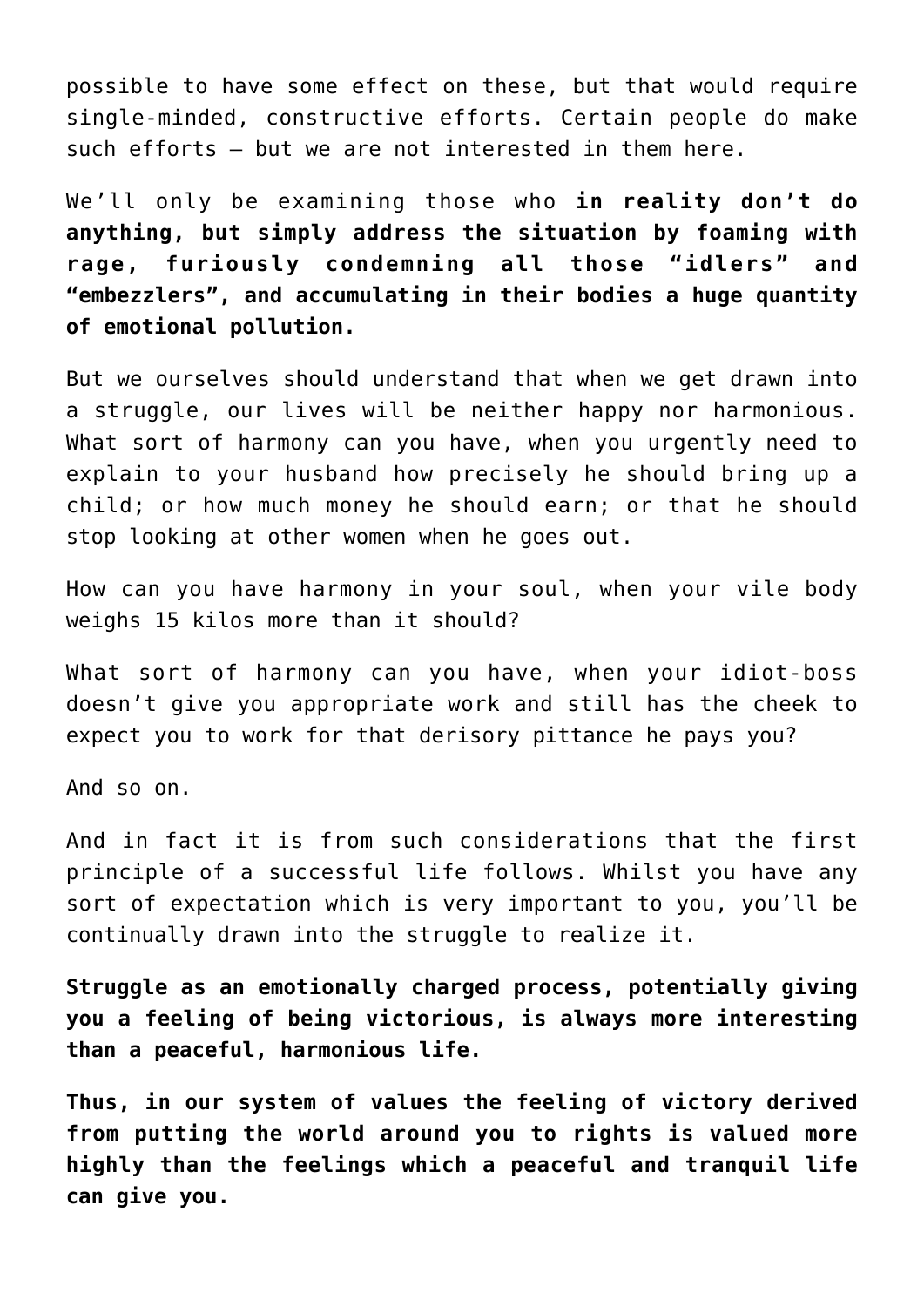And as soon as we see our chance of enjoying the buzz of victory, we go for it. Usually we fail, but that **never deters us**. The hope of helping your neighbor improve himself will, as one says, be the last to die. And usually only dies when you do.

Again, features of our instinctive behavior are manifesting themselves here – we'll discuss them later.

*How do we find a subject in need of correction?*

And how do we get this particular sensation of victory? As a result of the struggle , of course.

Who are we struggling against? Anyone we don't consider to be behaving correctly.

How do we get access to him, this scoundrel, so that we can conquer him and force him to live as we think he should? We have to find him.

That means that **we initiate a search for someone whose behavior does not match up to our expectations**. We're looking for him all the time and in the end, of course, we find him.

**Superficially this looks like a process in which we are literally taken over by people or situations demanding our immediate intervention.**

**In fact, it is we ourselves who literally seek out and impose on ourselves the people and situations which feature things which we categorically disagree with.**

Obviously such a demanding occupation requires a massive input of our time, energy and everything else **.**

**To correct faults in people around us we are prepared to sacrifice everything which is dear to us and which we earnestly strive for.**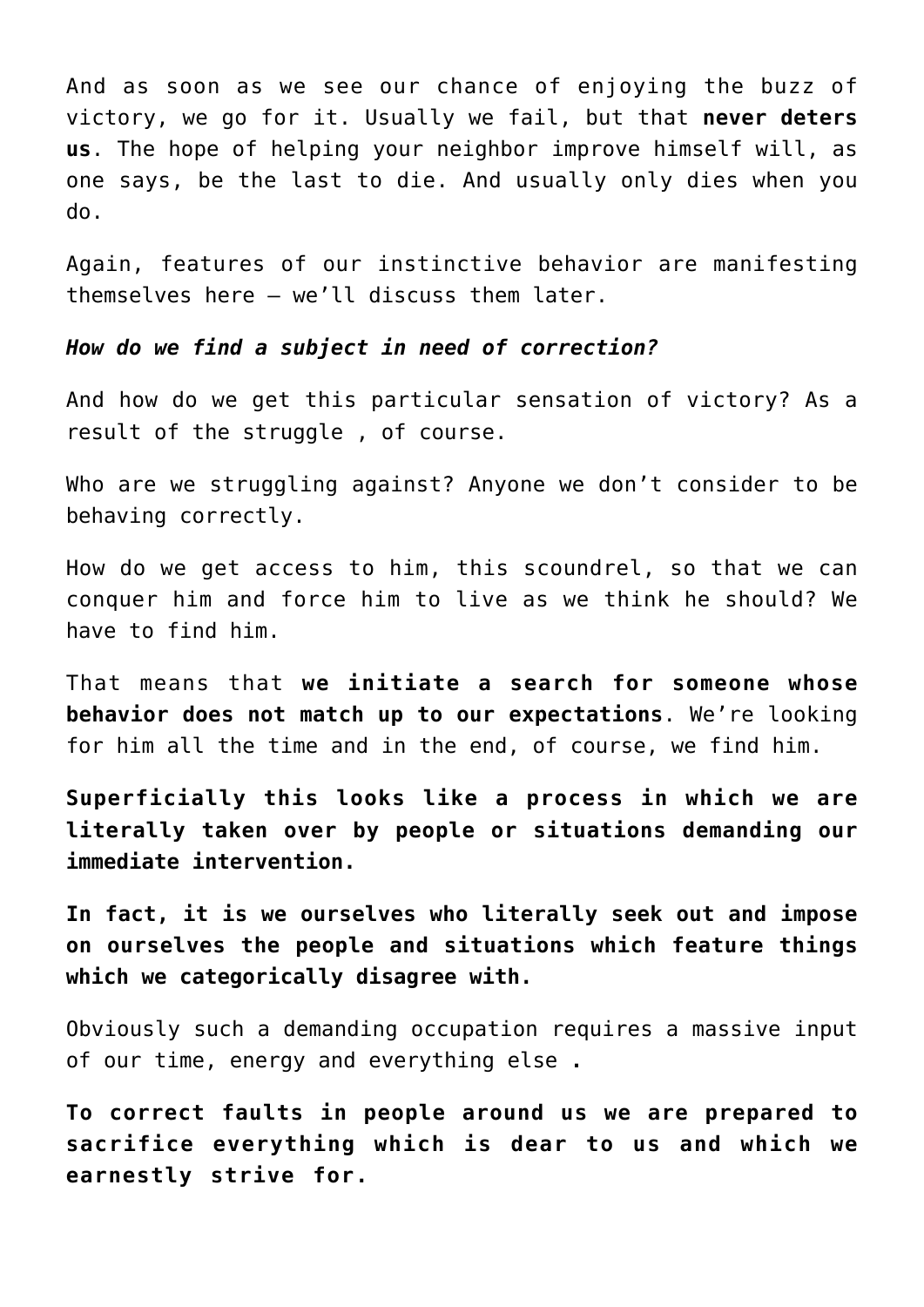# *Struggle with your child*

You've just had that precious child and you're happy? Excellent. But several years go by and you discover that he's not doing well enough (for what?) at school and you get absorbed in a struggle to improve his performance. It's easy to predict the result of this long struggle for your brilliant idea: you accumulate a mass of resentments towards each other, your relationship collapses, the child escapes from you at the earliest opportunity and tries to keep communication with you to a minimum. The desired relationship of trust with the person closest to you evaporates.

# *Struggle in the family*

Or, let's say, you are a woman who has married for love (it does happen). You are enraptured by your chosen one, he's perfect for you, and you dream of this bliss lasting forever. **But after six months to a year you discover that your chosen one does not quite live up to your ideal.** On the whole, everything is going well, but the odd small defect needs to be corrected. For example, he allows himself the pleasure of a glass of wine after a hard day's work. Or he's too wrapped up in his work and doesn't give enough (in your view) time to his family. Or something else.

And with the best intentions you tell him that he should change. Naturally, he doesn't hear you, since from his point of view everything is fine.

**Confronted with his failure to understand your impeccable intentions, you get a bit worked up and try to use force to get him to accept a conviction which is very important to you.** Confronted with your pressure, he starts to defend his "correct" view of the world. After six months, a year or two years your happy family is in ruins.

Familiar picture? Here again certain pernicious philosophers have put into your mind the idea of "two halves" which are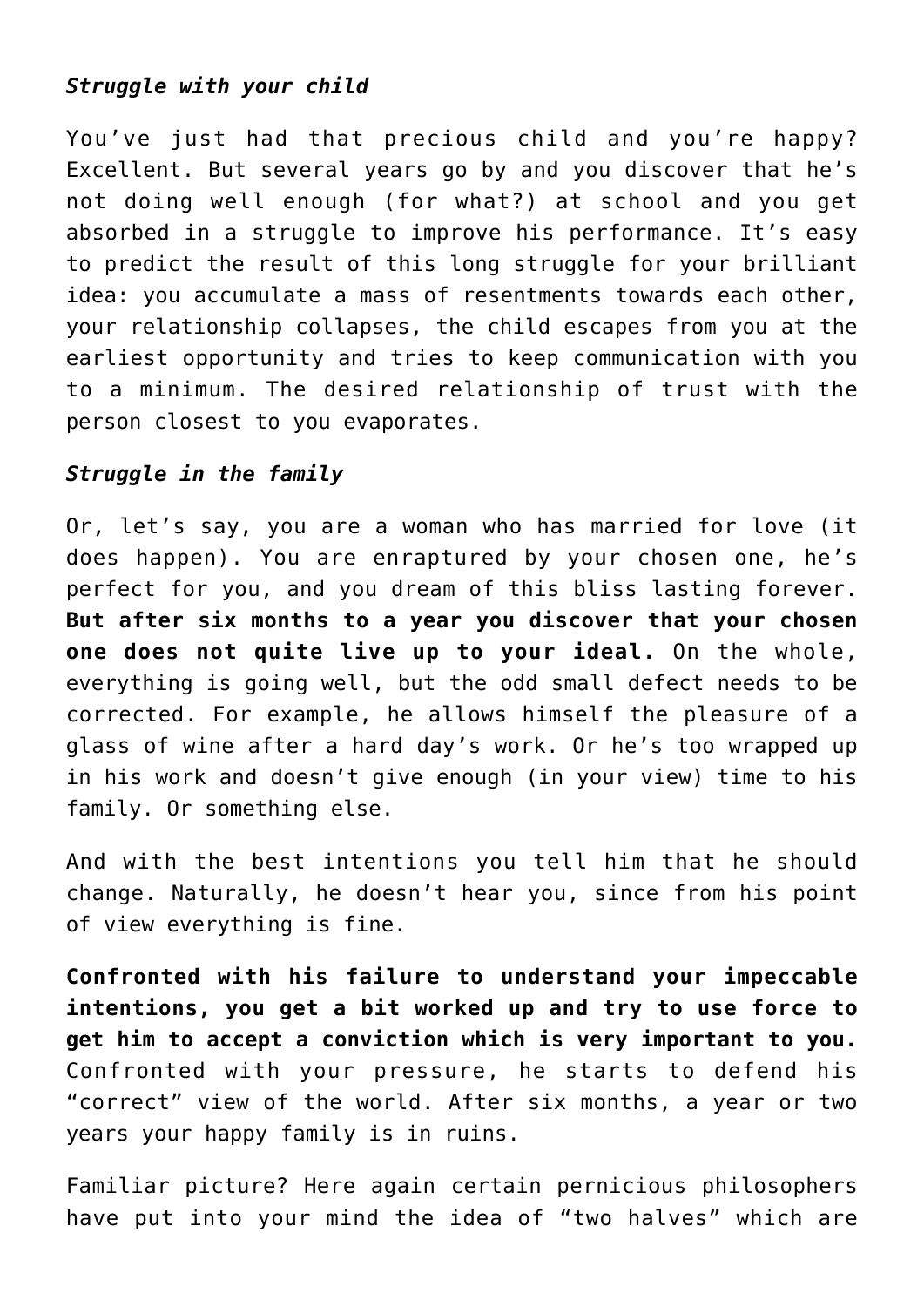destined to meet. You understand that you were mistaken and that your husband is not your "other half" and you decide you should look for another one. Instead of simply giving up your attempt to correct your dear man with your lectures. You had love, harmony, wonderful relations and …. your excessively important expectation, which in the end has destroyed your harmony.

# *We struggle at work*

Or you had a brilliant job which gave you the income you desired and which you found genuinely interesting. But there was also the, for you, very important expectation that relations with people at work should be as they are in a loving family. But they, as if in spite, were not as sincere and open as you would have wished. They were simply efficient, which didn't satisfy you. With time you have lapsed into an inner state of chronic indignation, and the job you loved before has become a place of torture, although externally nothing has changed.

Does such a thing happen? Everywhere over and over again.

# *Examples of objects of struggle*

What might they look like? You unconsciously create for yourself situations which will continually annoy you

- For example, you are very unhappy about your loneliness – it will pursue you.
- You condemn weak men (penniless, feeble) they will bring you down.
- You condemn small incomes for various reasons you will miss out on large incomes.
- You condemn idiots (can't stand on their own two feet, anxious, louts, and so on) – they'll literally stick to you.
- You condemn girls and want your baby to be a boy –you can probably guess what you'll end up with!!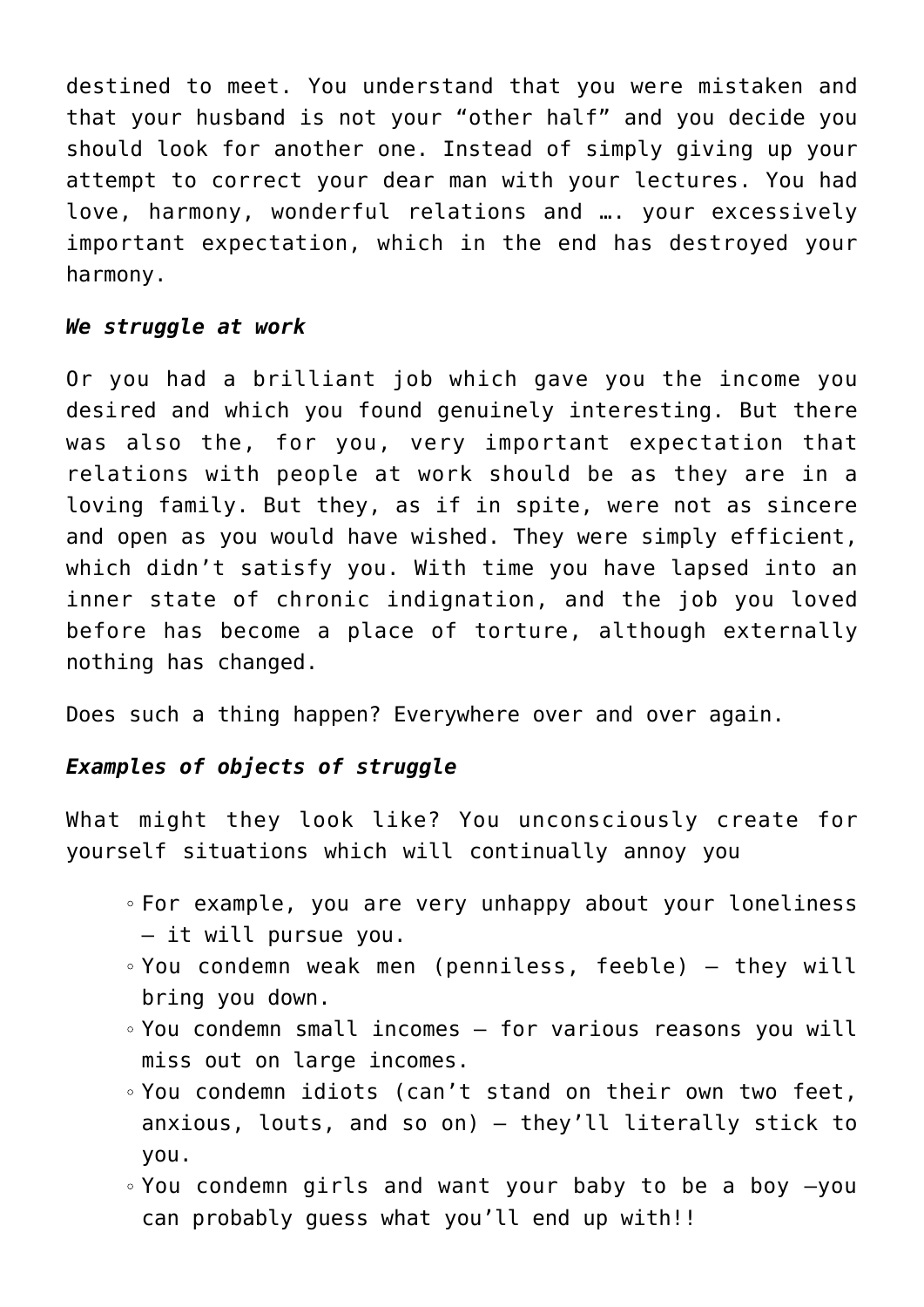You can continue the list yourselves

**A statement by one of the participants in a training:**

*When I'm behind the wheel, I'm always getting worked up by the behavior of the idiots around me. They've bought the right, but not the ability, to drive.*

*And what really offends me is that these idiots have crashed into my car 11 times, so now it looks like a mangled up tin can. Maxim*

**From a letter of a female reader of the blog** www.sviyasha.ru/blog (Russian language).

…*Everything's going fine thanks to Alexander Grigorievitch's system, I'm going to the trainings, I'm improving my selfimage and femininity, men are showing interest in me, but I'm still alone, I haven't got a life partner. So sometimes I'm still being gnawed at by that worm which tells me that if only I can meet the man who is perfect for me, then I'll be really happy.*

But that's not yet the whole story. From Principle 1 there follows the Result:

**Result 1**

**Result 1: Any closed group possesses an internal harmony. Deviation from a norm by one member of the group automatically leads to deviation from the norm in the opposite direction by another member of the group.**

What does this mean? That if in a family one of the parents takes on him or herself all of the family tasks (and without noticing condemns "idlers") **,** then another member of the family will be consigned to idleness and leisure.

If one of the parents is obsessed with getting rich (and condemns people who live on others), then another member of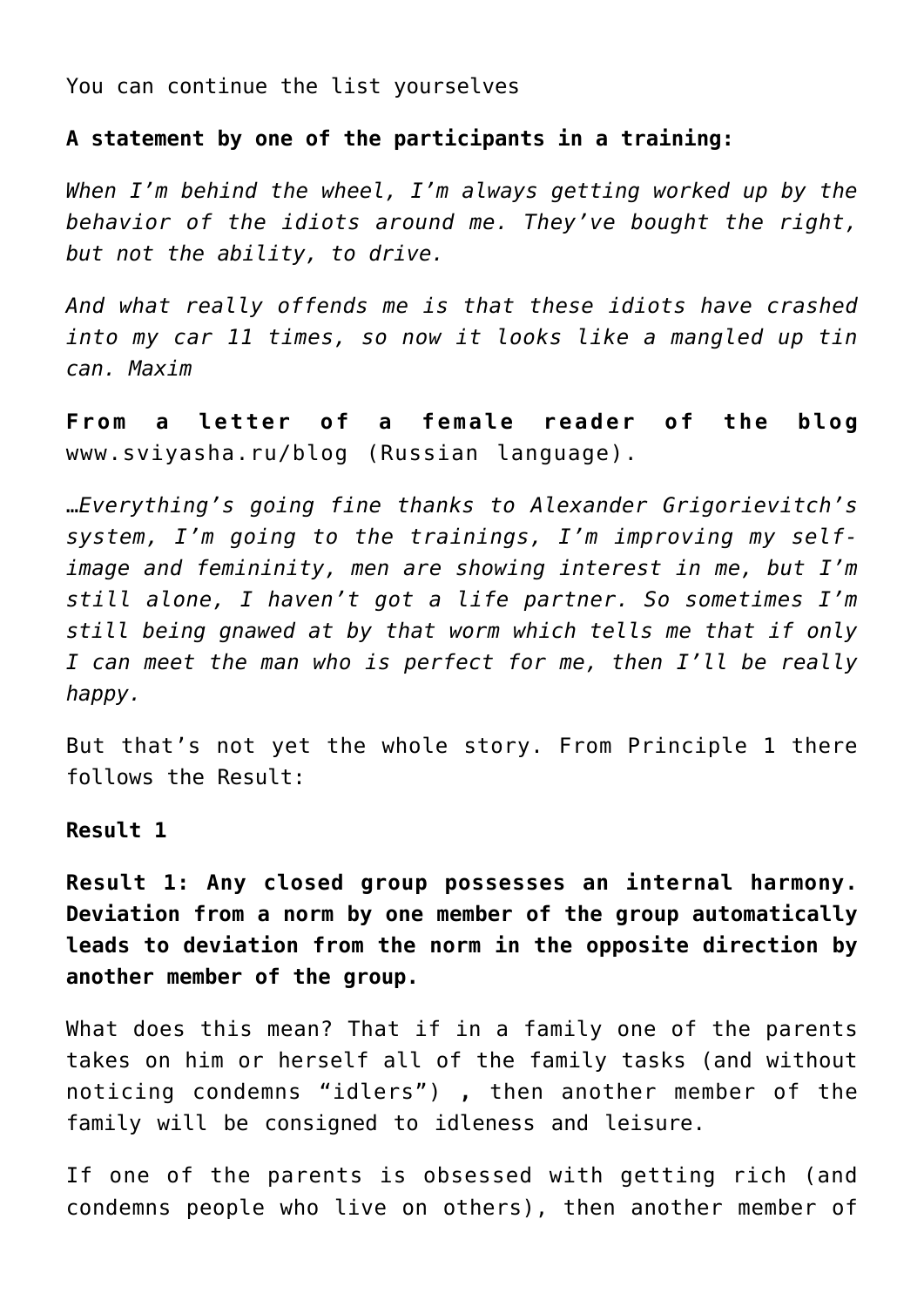the family (usually a child) will obviously be attracted to philanthropy or the hippy way of life.

If one of the parents is pathologically honest (and condemns dishonest people), nothing remains to the child but to become a liar or even a cleptomaniac.

At this point you might recollect the kinds of seemin disharmony which exist in your family or at work.

What you condemn, you attract to yourself. That means that if someone in your social circle has characteristics which you disapprove of, **don't just rush in and denounce the scoundrel.** Look at yourself – perhaps **you yourself are ascribing excessive importance to a particular view of the world and are thereby literally forcing the other person to adopt the opposite position.**

# *Start with yourself*

And perhaps the best means to resolve this situation is not to get absorbed in a long struggle with whoever offends against your ideal, but rather for you yourself to mitigate slightly the importance which your expectation has for you and thereby reduce the task

which you have laid on your opponent (usually someone close to you) – and give yourself more room for manoeuvre when denouncing the person who is behaving "incorrectly".

**That is, to start establishing harmony it is recommended that you change yourself rather than correct other people.**

I think it unlikely that such a simple idea has not occurred to you at least once.

But such an idea on its own will not enable you to cope with all those expectations which have excessive significance for you, and it's not always possible to put the idea into practice.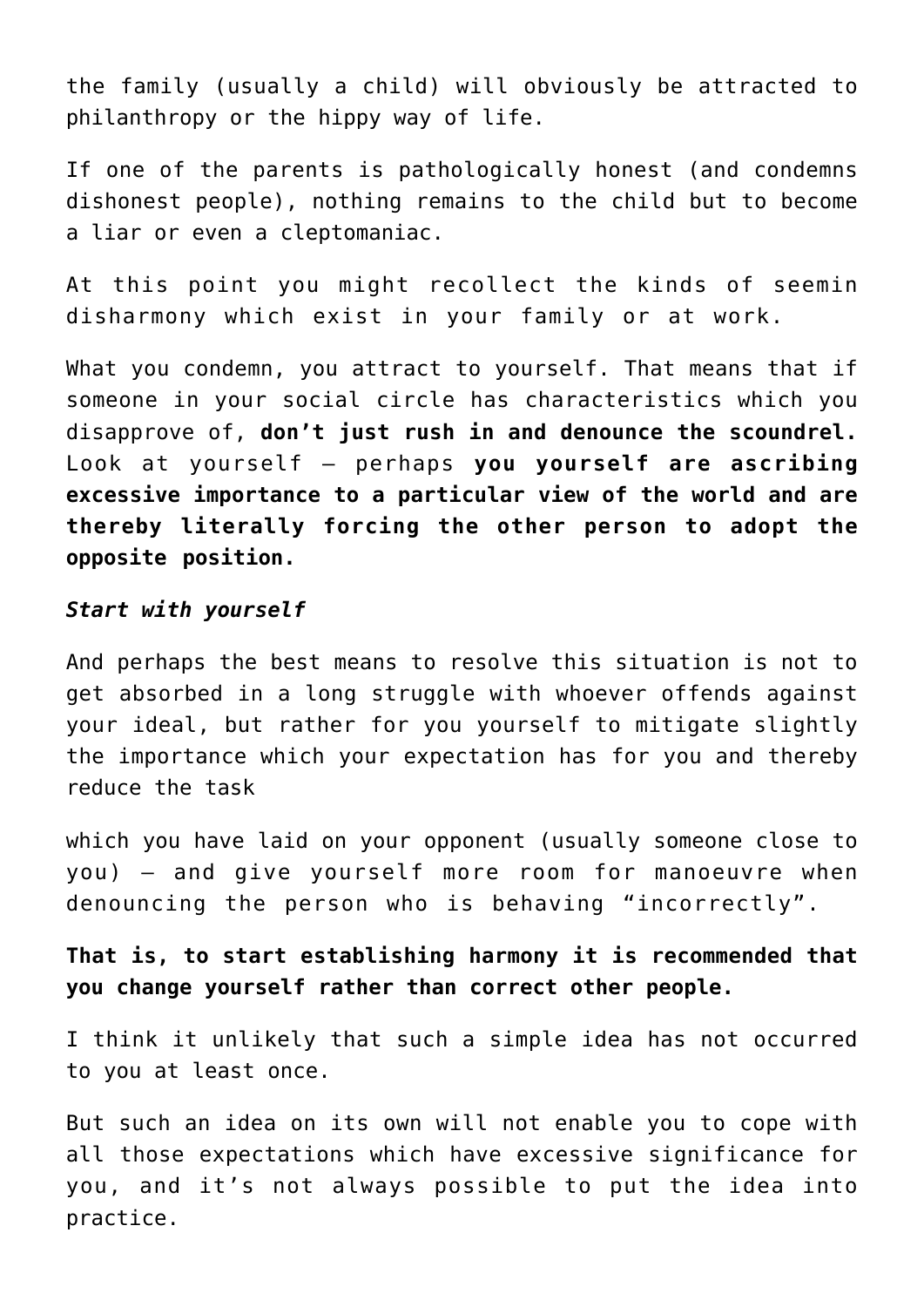# *And is the Subconscious involved here?*

The Subconscious in these processes is the agent of your unconscious desires. You wish to prove to someone what sort of person they should be. Excellent, your Subconscious engineers the presence of people or situations in order that you can realize your wish. Quite inexplicably you surround yourself with those people with whom you are obliged to struggle.

Your Subconscious has carried out your unconscious, but absolutely real, "order".

### *Is there a way out?*

Is there a way out of such a situation? Can we avoid getting embroiled in an endless struggle, which destroys everything which could make our life comfortable and successful?

Of course we can.

The way out is quite simple and consists in the following: **stop condemning that which does not correspond to your expectations. It doesn't correspond, so let it be. We didn't create this world, and it's not up to us to refashion it. No one and nothing is obliged to conform to your preconceptions.** Even if you have the most wonderful picture of how the world should be and are under the illusion that you can change anything.

**Stop condemning, abandon the struggle, accept the world and yourself as you really are.**

And then you can channel the time and energy thus released into creating rather than destroying – into creating a successful, harmonious and, as a result, happy life.

You've probably heard similar advice at least once. But nothing's changed as a result. Because how is it possible to "accept" a child with poor marks, a husband who likes drinking, intrusive parents, dim or lazy colleagues at work, a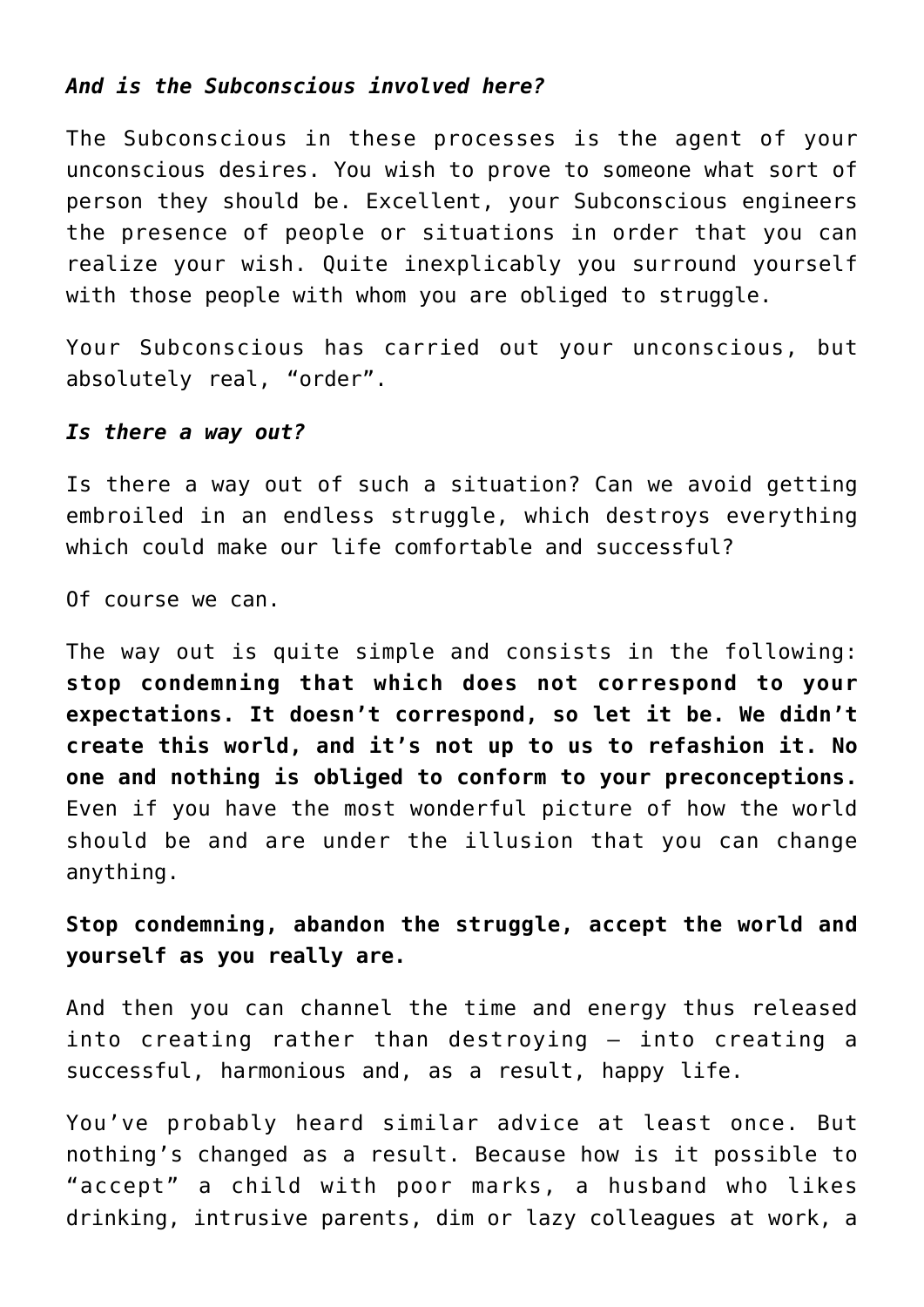boss who can't put himself "in your shoes", being "overweight"?

It's totally impossible. Instead you have the struggle and the endless worries; the inner conflicts, whether manifested or suppressed; the increased pressure, the illnesses, the feeling of despair or loneliness; depression because of your impotence to change

anything. Nicotine, alcohol, tranquillizers or having a talk with a "good person" help, but only for a time.

Simple advice such as "sod it all" or "accept the world as it is" sometimes work, but very rarely. We need a more effective **instrument.**

*What shall we do?*

Let's look at the instruments.

**To start with it is absolutely essential that you identify those highly important expectations which can destroy (or have already long since been destroying) your life.**

In our system they are called "idealisations".

**An idealisation is a kind of idea or expectation to which you ascribe excessive significance.**

When the expectation is frustrated you have an unbearably strong urge to correct the situation, and so you automatically get absorbed in an inner or external struggle to re-establish "order".

We usually assimilate idealizations in clusters - of two, three or even more. As a result your life is transformed into a continuous search for and struggle against deviations from what you consider correct.

**Despite the fact that your struggle does not usually lead to**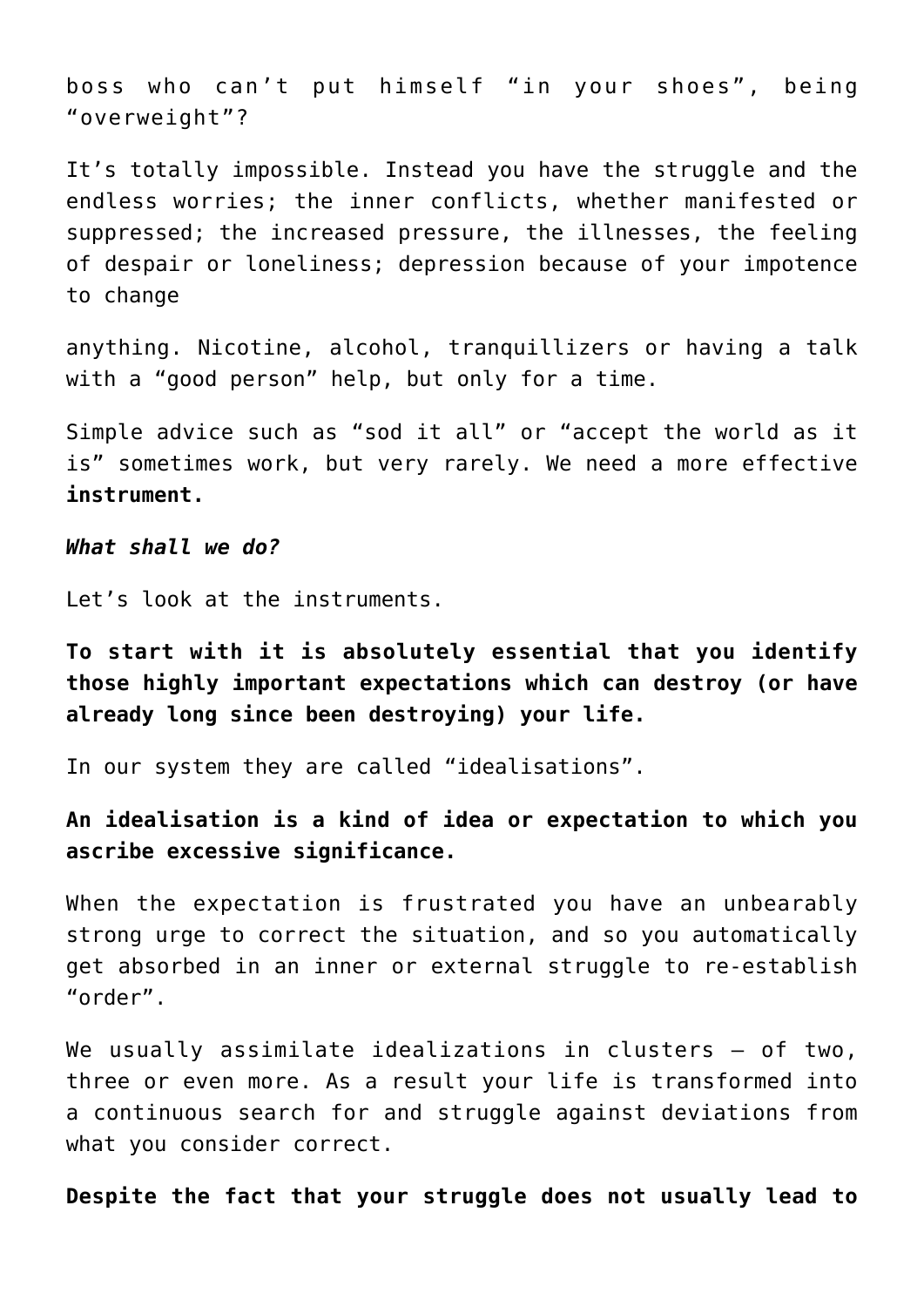**the desired results, but probably the opposite, you never give up.** You don't even notice, it's part of your life.

It doesn't occur to you to think about the question whether it's worth continuing to squabble with your parents, given that you've been in conflict with them for ten, twenty years and nothing has changed over that time.

It doesn't occur to you to stop condemning your "excess" pounds – you haven't managed to get rid of them, and yet you've wasted a large amount of your nervous energy, money and time struggling against them.

How do you put a stop to it, given that you obviously think you're right?!

But stop it you have to, otherwise a successful and happy life will get further and further out of your reach.

#### *Let's expose our most precious expectations*

Somehow we have to expose this secret enemy pretending to be your best guide on the path to the "correct" life.

To expose it , over a period of two to three months, you **need to write down ALL your feelings in a special form of Diary, a Diary of self-observations.**

This diary comprises three columns.

In the **left-hand column** you write down one of your feelings.

In the **middle column** you reveal the idealization which gave rise to your feeling. Initially you write down your expectation: how the situation should resolve itself in a way which you would satisfy you. And then draw a conclusion as to precisely which idealization led to your dissatisfaction.

In the **right-hand column** you commit yourself to henceforth remaining calm and positive when a similar state-of-affairs is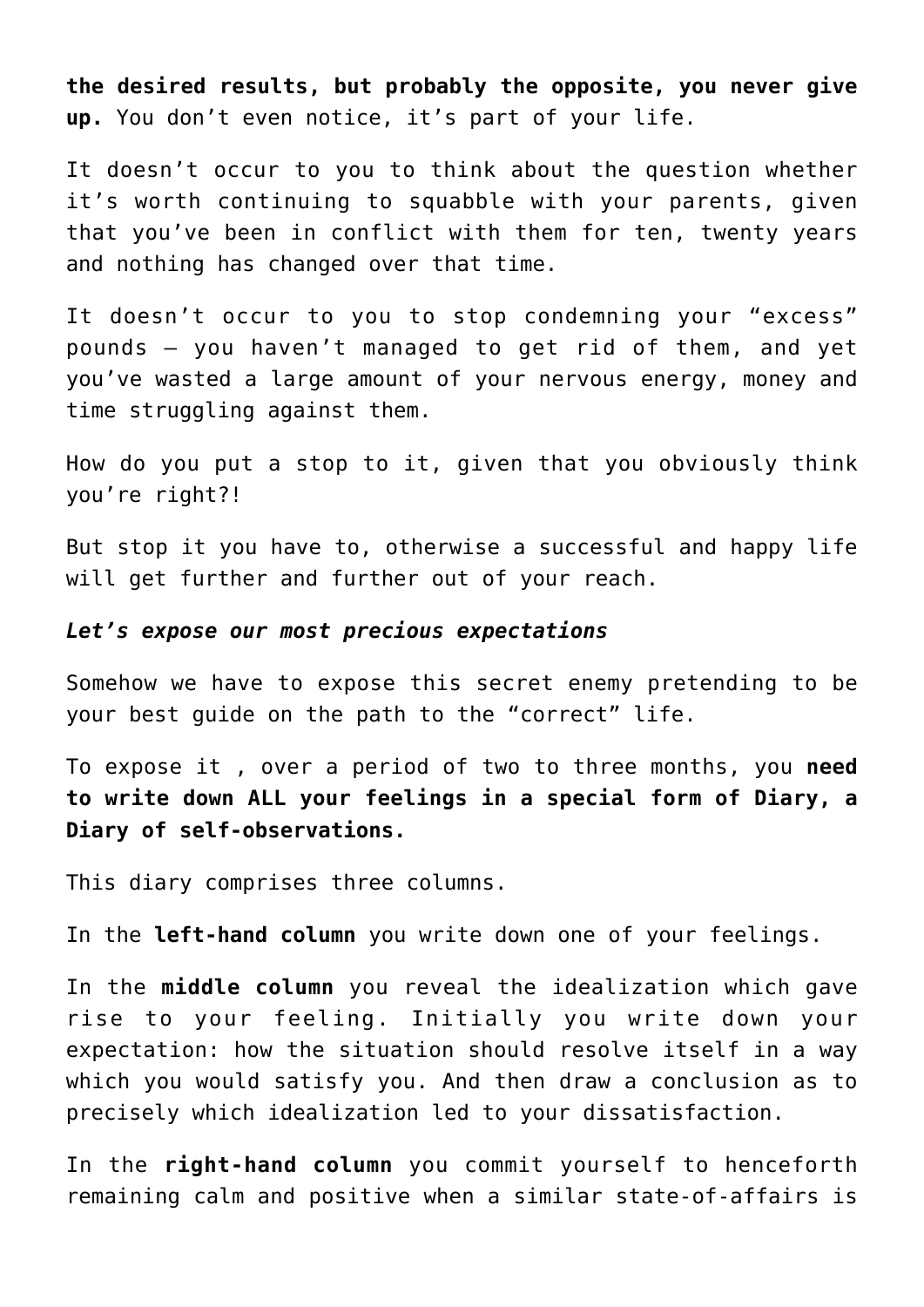imminent.

Here's an example of someone doing this.

**What happened**

**Which of my idealisations**

**led to the feeling**

**What I'm committed to in future**

Today was my mother's birthday. I'd asked my husband beforehand not to be late, as we were going to visit her in the evening to wish her a happy birthday. But he didn't come back at 6pm as I had asked him and there was no reply on his mobile. I rang him at work and they told me he was on an urgent call-out. I had to go to my mother's on my own, I was extremely upset. He only arrived at mum's after 11 pm, when everyone was already leaving. It turns out that there was an emergency at work and he had to deal with it urgently. Although it seems the reason was serious, I still can't calm down.

Why do his emergencies always happen when he's needed for some important family matter?

It seems to me that he arranges them just to spite me.

I think that I will only be happy with the situation when my husband takes an interest in family matters and doesn't just live for work! Outside of work he doesn't need anything! I sometimes wonder why he got married. Though of course it wasn't he who took the initiative in the decision to get married and his work is very responsible. But all the same **the family should stand together,** and it's no use bringing in more important reasons. Nothing can be more important!

Probably, **I attach excessive importance to my family relationships,** and I always get upset when my husband yet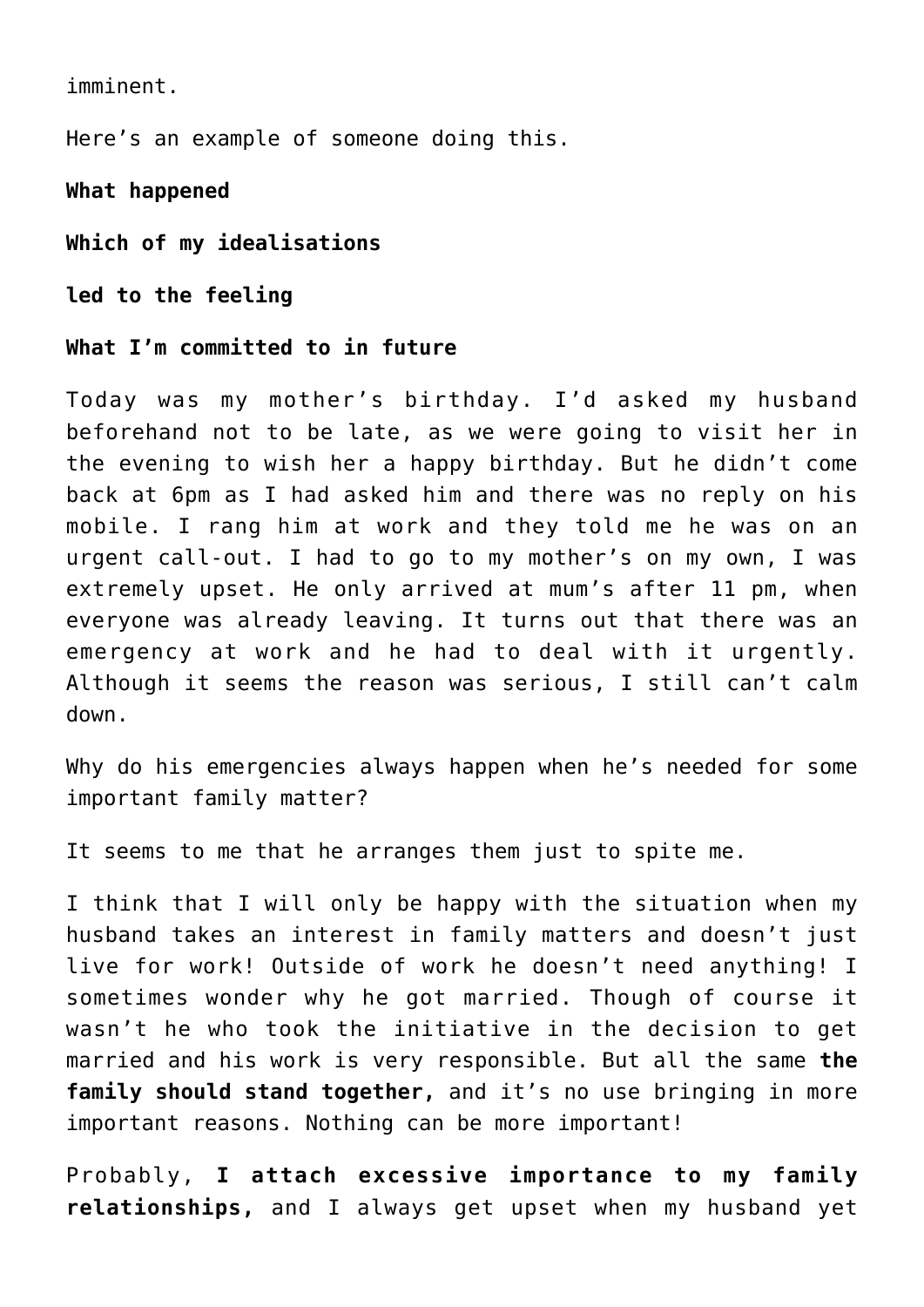again fails to fulfil the elementary family obligations of father and husband.

No doubt, this is due to my exaggerated expectations of how a normal family should live. It's **an idealization of my model of family life**

Henceforth I commit myself to maintaining a completely calm attitude to situations in which my husband upsets my plans because of external circumstances.

I elect to concentrate on the virtues of my husband. He is a strong and responsible person, he loves me and my child, he cares about us and fully provides for us.

This morning a girl-friend rang me up and asked me to help her with the organization of her mother's funeral.

I Know her mother's been ill for a long time, I even helped her get the occasional medicine. I promised to help and rang work to ask for a day off. But my manager didn't allow me to take time off, as we are actually run by a committee and I have to provide it with the necessary documents.

I took a stroll to ring my friend to say I wasn't able to help her. She said not to worry, she'd find a way round it, but I was tortured all day by a feeling of guilt . And I'm afraid it'll prey on my mind for a long time.

If I had helped my friend in her hour of need, everythingwould be alright. But I wasn't able to help her, admittedly because of circumstances beyond my control. That means I'm a bad friend.

Probably I entertain an **idealization (exaggeration) of my imperfection.** A good (perfect) friend is obliged ALWAYS to help, no matter what circumstances arise. And I couldn't. I am a bad person.

I forgive myself for not always being able to be perfect human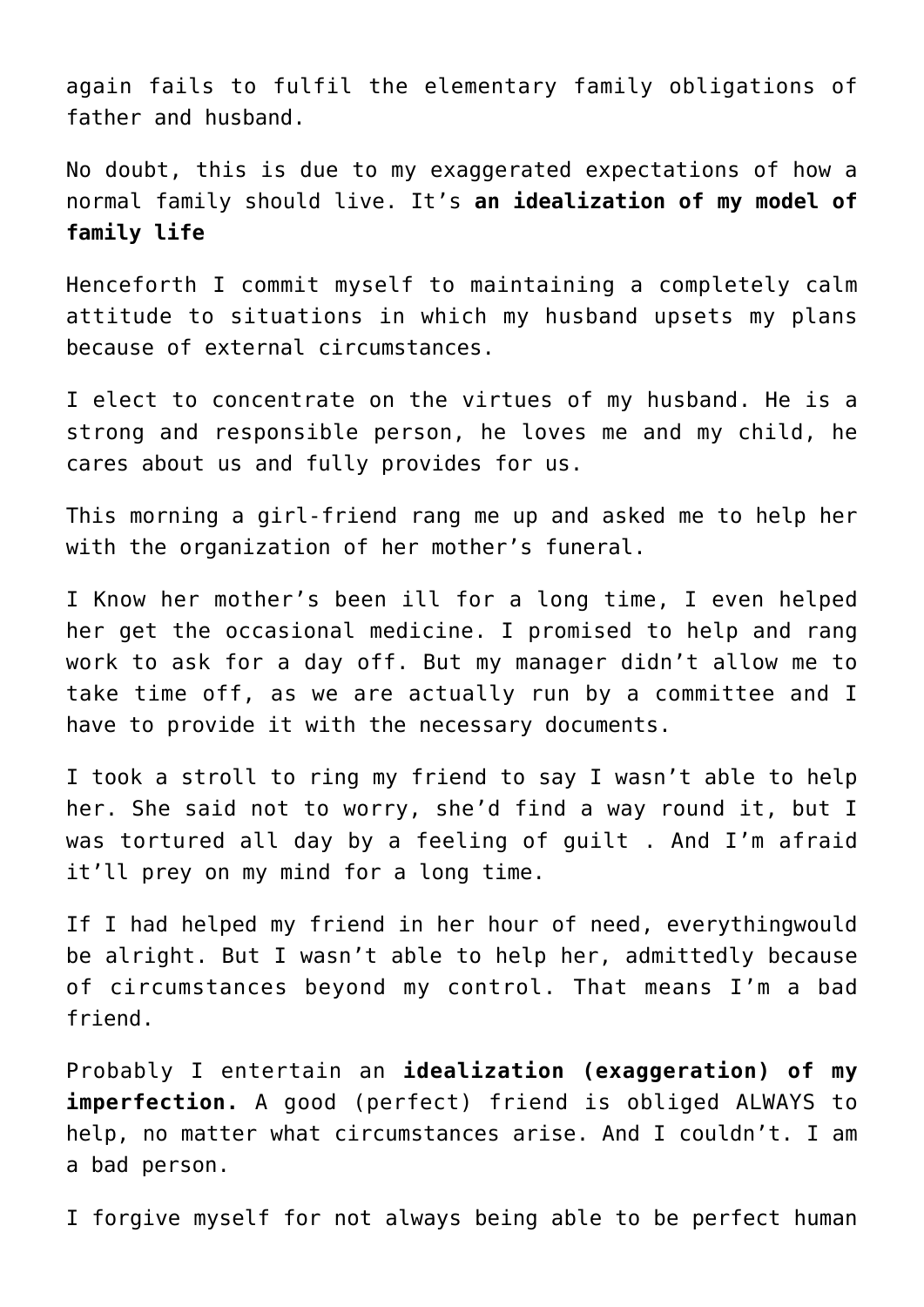being. I accept and approve of myself under all circumstances.

I am always ready to help people around me . But if life turns out in such a way that I can't do something, this is not a reason for self-condemnation.

I accept and approve of myself in all situations.

As you can see, writing the Diary is quite simple, but **you have to do it regularly.** And then all your excessively important idea-idealizations will stand before you in all their glory.

You can write up your Diary in a notepad, but do it so that no one else can read it.

It's also possible to build up a file on a computer. And it's possible to use the site **Self-transformation Helper** www.selftrans.ru – there at step 4 you'll find a special form for the writing up of the Diary of self-observation and the subsequent working off of the idealizations.

Be careful! Don' try to identify your idealizations without recording your feelings and by just observing them for yourself. Your feelings are such a natural part of your life that you simply won't be able to capture the idealizations which lie behind them.

#### *Idealizations are a common phenomenon*

The experience of work on the erroneous convictions of people over many years has shown that they all fall into the same traps. In other words, most people have roughly the same set of ideas of special importance for them. The combinations of idealizations vary from person to person, but they're all common.

I've set out below a brief description of 23 typical idealizations, which cover 99% of all the possible variants of the expectations which have special importance for us.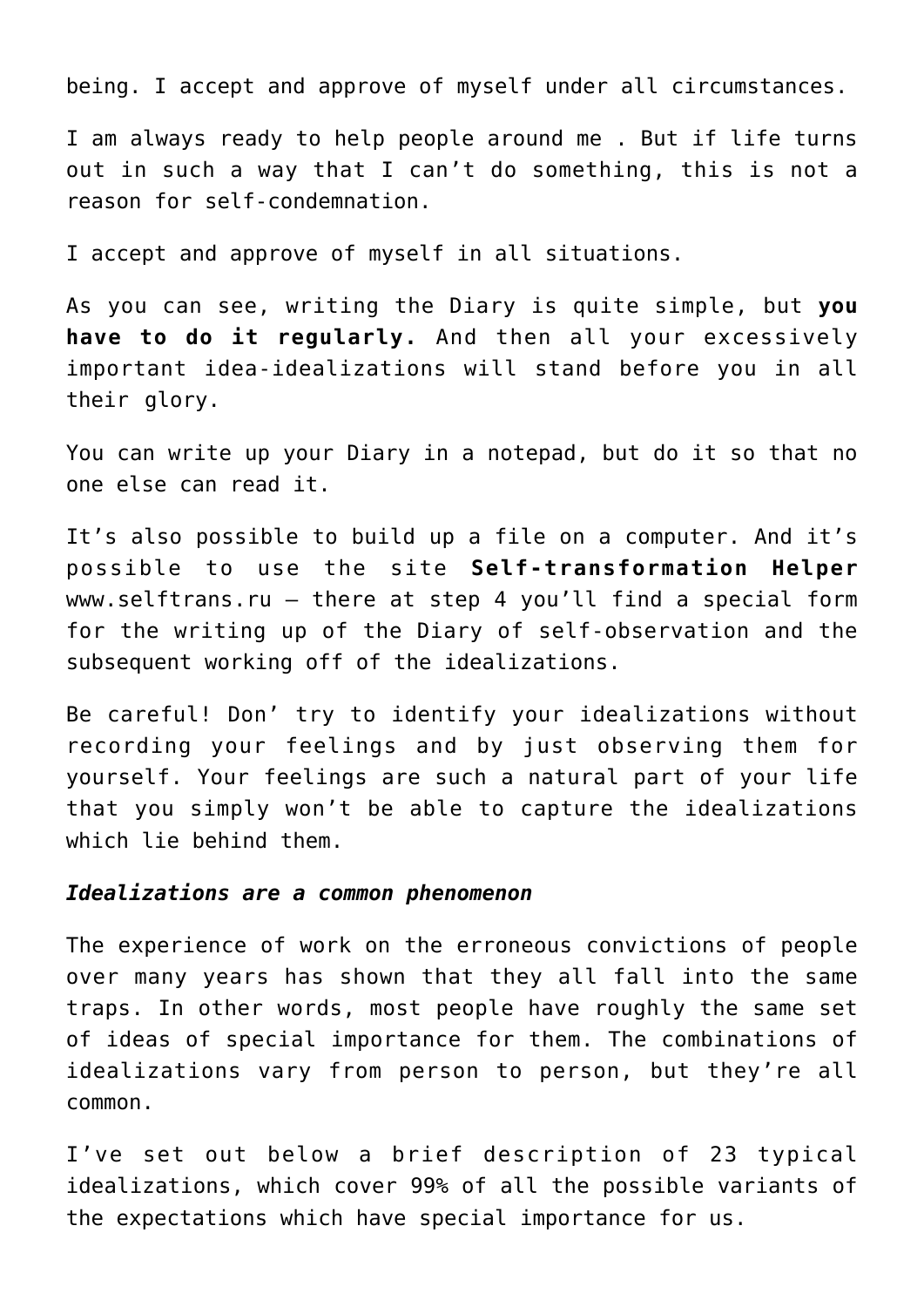The list has been constructed in the alphabetical order of the names of the idealizations.

**. idealizations about money and goods** . Usually this idealization is of the form: "*I should be getting enough money to cover all my needs*". The idea (conviction) is on the whole good and correct; every human being is worthy of a prosperous life.

But the problem consists in the fact that God did not create a free dispenser for all the different types of goods. No doubt He forgot . So you have to earn goods. And most people, who don't have idealizations about money, do this.

But a person with idealizations about money is convinced that **he should receive a sufficient quantity of goods independently of his efforts**. And when he is confronted with reality, in which he is paid less, in his opinion, than he SHOULD, he is plunged into an inner protest.

As a result, instead of simply finding another job with a bigger salary, or a bonus, he channels all of his energy into feelings of the type "*It's impossible to live on this money*".

**. Idealization of trust, or belief in something.** At the basis of this idealization is the perfectly good idea: *"One must trust (and help) people one knows".* Basing himself on this, a person shows **an excessive trust in other people.** And gets very upset when they don't justify his expectations. What's peculiar about this idealization is the fact that it doesn't disappear even after being confronted with facts which show that reality doesn't correspond to the person's expectations. Accordingly, when confronted with cases of deception by people he knows, the person continues to trust them and lend them money, for example. And continues to get upset by their dishonesty.

It's one of the aspects of the more general idealization of relations between people.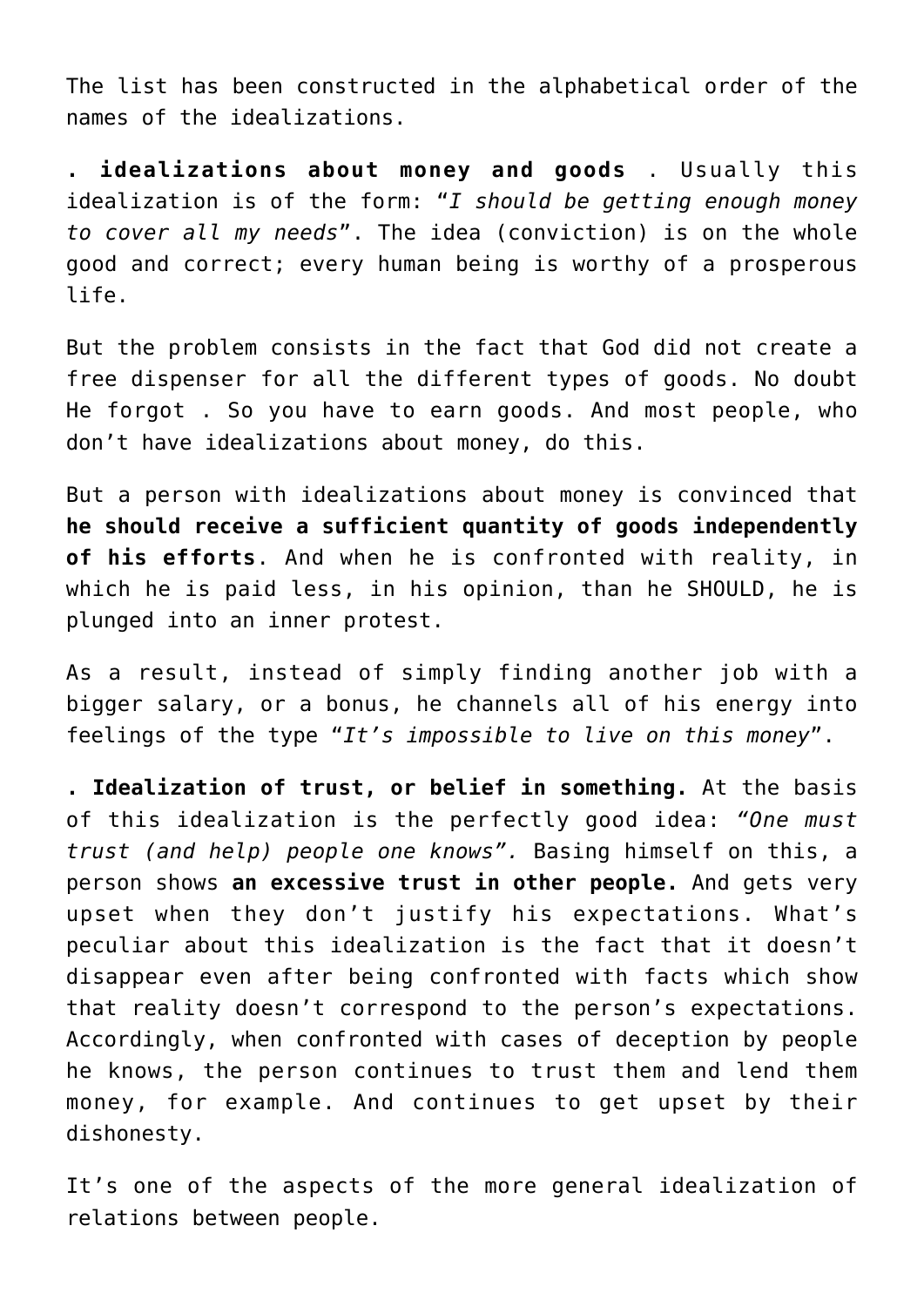**Idealization of spirituality.** This idealization arises when a person ascribes excessive importance to his, on the whole, good conviction that "*all people should be spiritual*". Spiritual, moreover, in precisely that tradition to which he himself belongs.

Confronted with the fact that people are completely indifferent to questions of spirituality, or subscribe to a completely different model of "spiritual" or religious life, he is assailed by the feeling that they are "wrong".

Any manifestations of religious or national hostility are related to this idealization.

**Idealization of Life, fate.** This idealization is characteristic of people who are sincerely convinced that Life or fate for some reason doesn't favour them. They are victims of circumstances unknown to them and are therefore condemned to permanent suffering.

In other words, there appears to be no positive attitude here. Although, probably, deep inside these people are convinced that they deserve more: wealth, well-being, recognition and everything else. This is their positive expectation.

Confronted with the reality that all these blessings are simply not handed out to them like that (as they are, for example, to the children of rich or distinguished parents), and that to achieve them one has to put in a lot of effort, they choose to adopt the role of wounded child. And all their efforts are directed to confirming their rightness and proving that fate is unjust to them.

Another form of this idealization is being in a state of grief. The person has the totally positive expectation that people known to or close to him will remain healthy and live forever. And if this expectation is not fulfilled , that is, one of the people close to him gets seriously ill or dies, a sense of grievance against Life for allowing such a mistake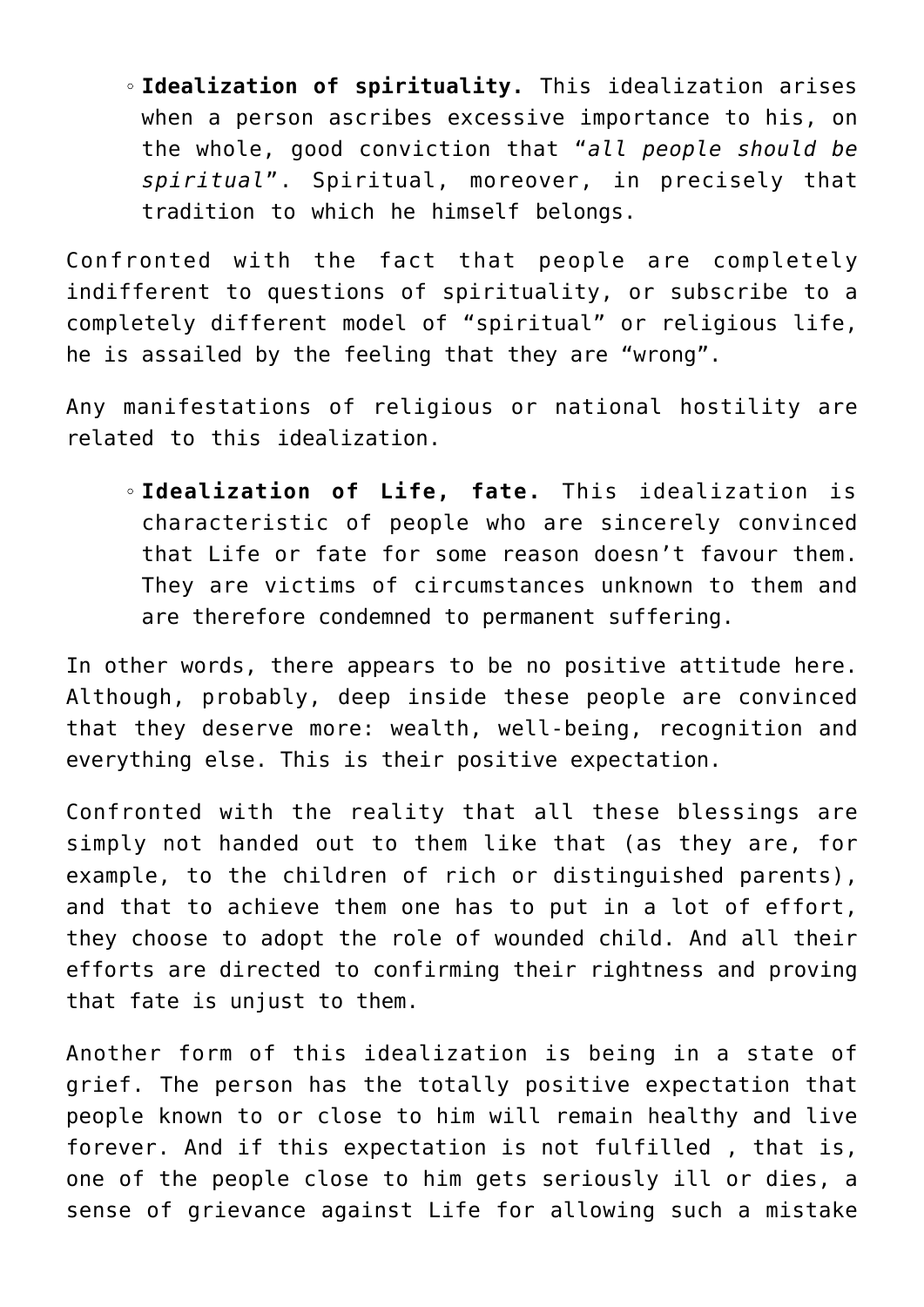takes a hold of his mind.

**Idealization of beauty and external attractiveness** Underlying this idealization is a perfectly positive conviction "*I should look beautiful*" and no less. When people with this conviction are confronted with the reality that they fail to measure up to the ideal of beauty conceived by them, they become obsessed by worries about their appearance. They are totally unable to reconcile themselves with how they actually look in reality. People with this idealization are permanently anxious about their appearance, how much they weigh, whether they're sufficiently well-groomed, whether they've got a good figure, whether they're well-dressed, whether they're hair looks good, and so on.

It is one of the aspects of the more general idealization of one's imperfection.

**The idealization of control of the world around you.** Such an idealization arises when a person is firmly convinced that he "*should know about everything that happens around him, and control everything*". On the whole, it's not a bad conviction, since control is the basis of any management of processes.

At work the idealization of control manifests itself in chronic irritation at people's failure to do something "just right"; as a result "control-freaks" don't trust anyone, constantly interfere in everything, or even try to do everything themselves, since their colleagues "*mess everything up anyway".*

In family life this idealization manifests itself in the authoritarian behavior of one of the spouses, who imposes his will on others. Or as constant fears for the lives of people close to him, or anxieties about the unknown future.

**The idealization of independence.** This idealization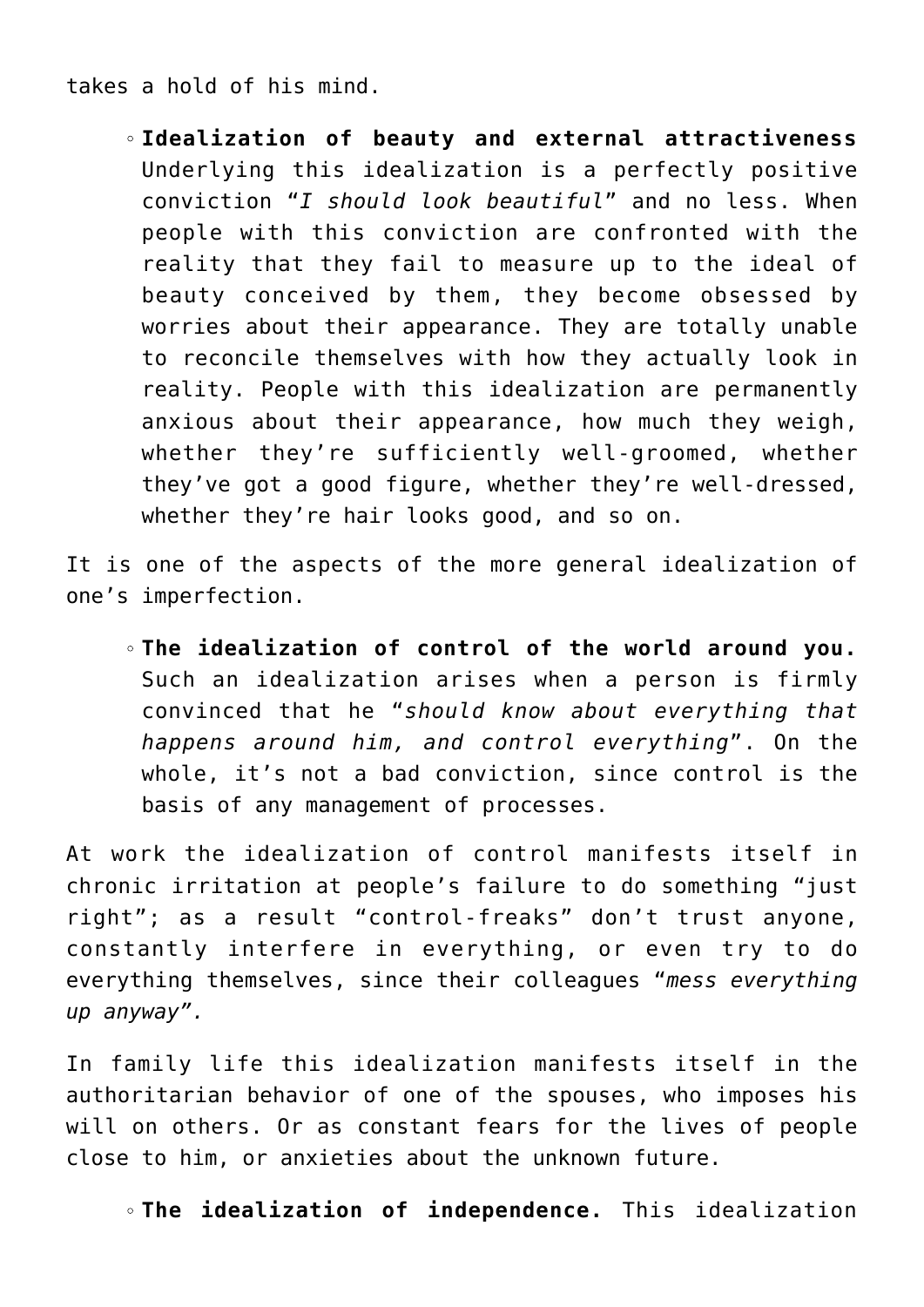occurs when a person, for some incomprehensible reason, is firmly convinced that "*no one dares to encroach on his freedom*". On the whole this conviction is a good one, but it leads to lots of problems. A person with such an idealization is forever on the look out for someone who is infringing his independence and will rebuff the "oppressor" in no uncertain terms.

Naturally, in his immediate environment there will be people who will try to take care of him (parents, spouse, wife), but this will elicit an intense desire to rebuff the "oppressor".

Moreover, the main thing which a person with such an idealization is concerned with is, not the **content**, but the **form** of his treatment by others. He can't tolerate any manifestation of authoritarianism, harsh control, or coercive pressure.

As a result people with such an idealization cannot work in large organizations, where they will always find an "oppressor" from amongst managers, no matter what their level, and enter into a conflict with him. So people with such an idealization are destined for private enterprise or a business run by himself.

Excessively independent women usually choose to marry a man with a marked tendency to dominate and then struggles against him heroically for years on end.

**The idealization of norms of morality or ethics.** Underlying this idealization is the perfectly good conviction that : "*people should behave themselves in conformity with the norms of morality*". By morality here is meant the norms of behaviour accepted in a given society, time and territory.

Such an idealization occurs primarily in elderly people whose education corresponds with the norms of their time. They are quite often extremely annoyed by the amoral or unethical (from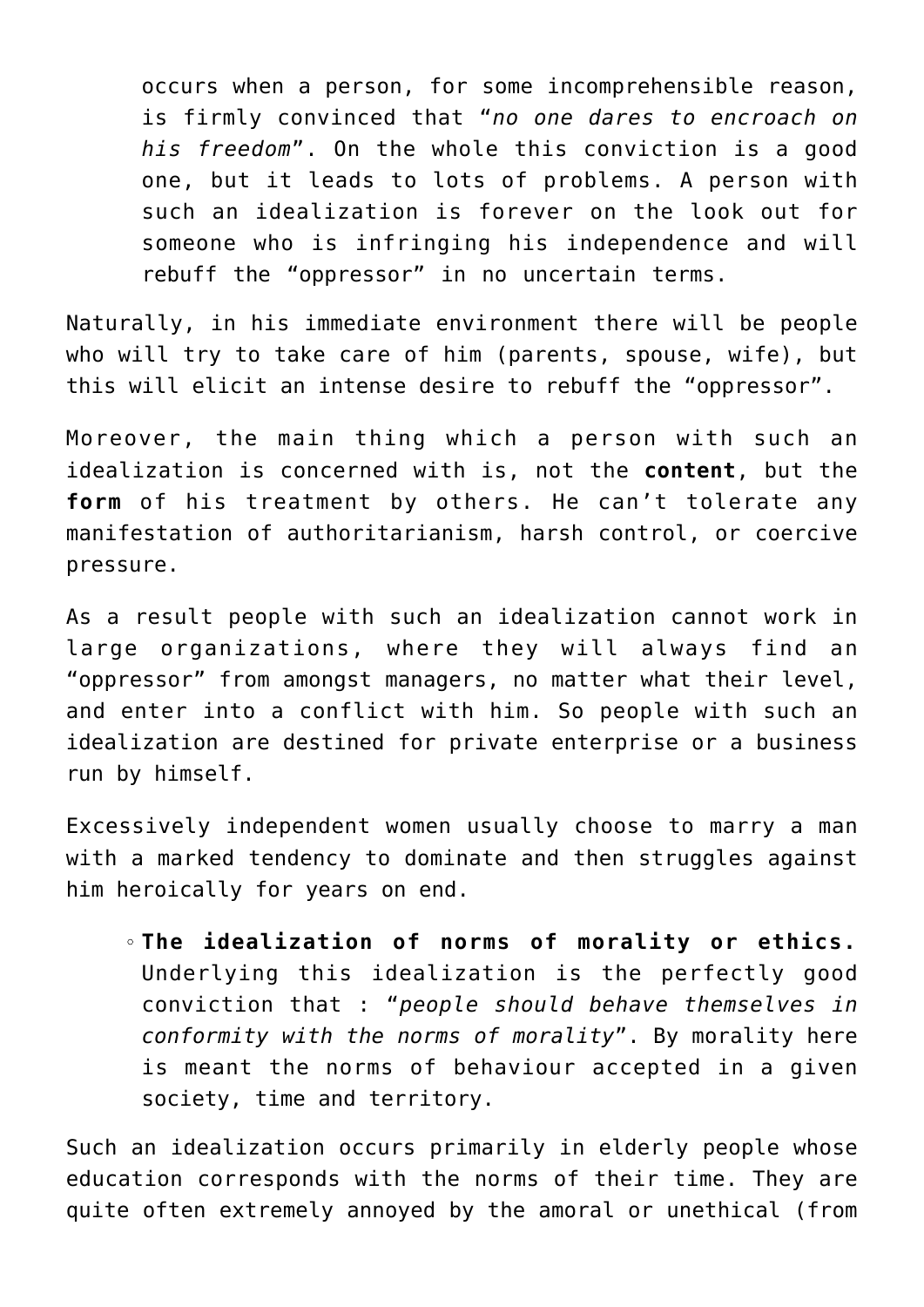their point of view) behaviour of young people, by a change in the system of life-values and by many other changes taking place in real life.

**The idealization of a way of life.** This idealization arises when a person creates for himself an image of the conditions in which he thinks he should live. Confronted with the harsh reality in which his house or flat does not match up to his expectations, the make of his car is not very prestigious, and his children don't go to a very high-status school or HE establishment, he is assailed by inner feelings about the imperfection of life. In other words, instead of making an effort to improve his life in the way he would like, he expends a vast amount of energy on feelings of envy of the type: "S*ome people have it good! But me…*"

This is one of the aspects of the more general idealization of Life.

**The idealization of public opinion.** This idealization occurs in people who are sincerely convinced that "*their behaviour should never provoke disapproval, condemnation or even gossip in people around them.*"

So they try to manage their behaviour in such a way that it never under any circumstances elicits public disapproval.

As a result they put themselves in a strait-jacket in their attempt to guess which of their actions might displease people around them, often when they don't even know who. They can't allow themselves to dress colourfully, laugh loudly, indulge in behaviour which is spontaneous or not approved of by society (like the work of internet marketing in a MLMcompany), and so on. Often the personal ideology of such people is simple: do what you want, so long as no one finds about it. "Don't air your dirty linen in public", as the popular wisdom has it.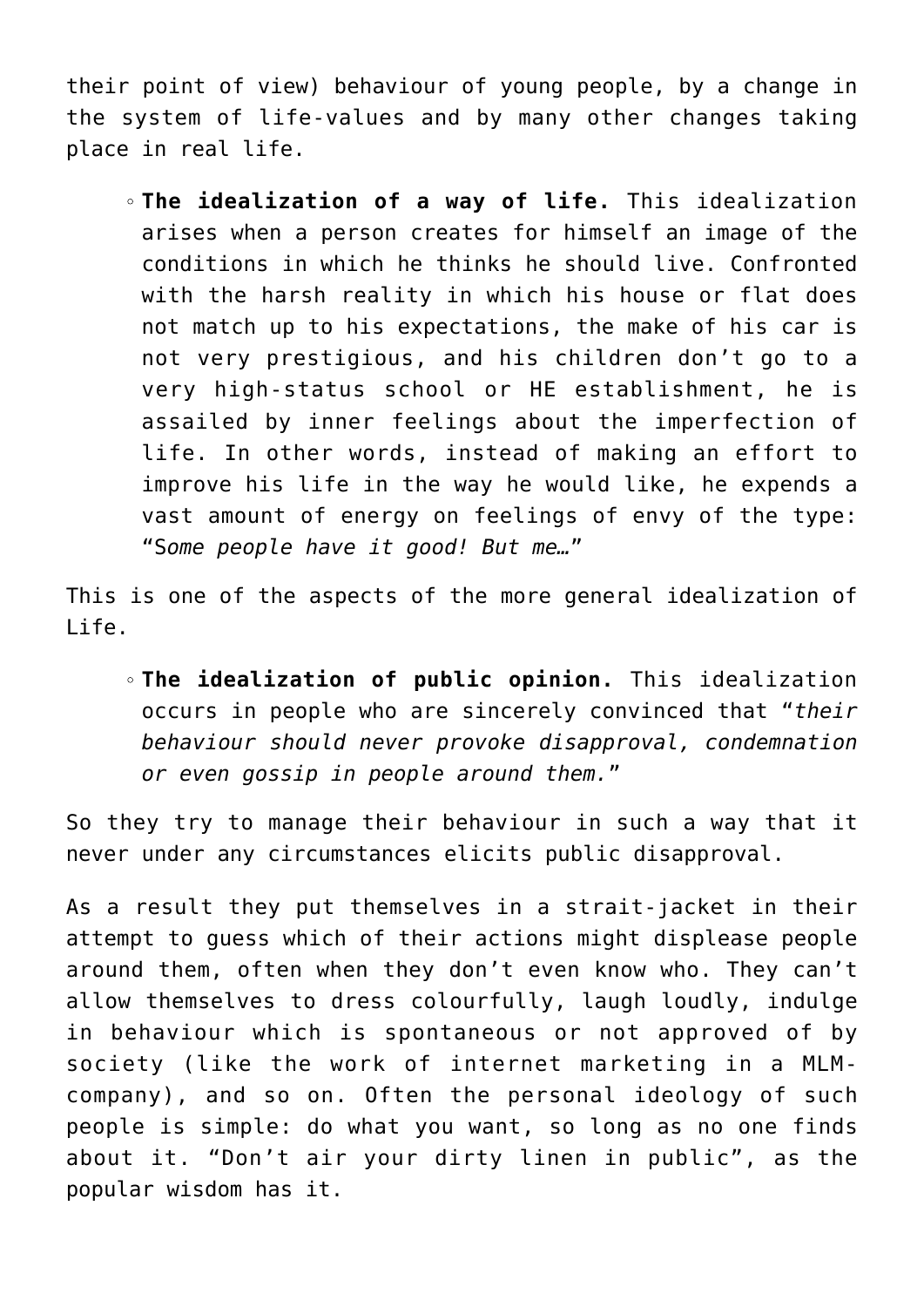Naturally, such people are always repressing their natural desires to live freely and independently; such a model of behaviour does not increase one's zest for life.

**The idealization of relations between people.** Such an idealization arises when you have a precise conception of how people around you should behave – they should be honest, carry out any duties they have undertaken, not be rude, not betray and so on. When you find yourself in a situation where people behave otherwise, irritation starts to build up inside you or you get aggressive, and attempt to impose on them your model of honest and discreet mutual relations.

Or, if you are not aggressive by nature, as you cannot bring yourself to accept their strange behaviour, you lapse into an energy-sapping mental state.

**The idealization of personal development, education, intellect.** The idealization (exaggeration of the significance) of these qualities are characteristic of people who work in the areas of science or art, of the intelligentsia. It is characterized by the perfectly positive conviction: "*A person should be an evolved and educated being*".

As a result this idealization generates a contemptuous attitude towards uneducated or unevolved people.

- **The idealization of work.** Many people are "workaholics" and cannot imagine life without their beloved work. They are moved by a perfectly good conviction of the type: "*man is born to work*". When a situation arises in which either the holder of the conviction himself or someone else ends up without work, it has a long-term effect on his mental state.
- **The idealization of people's rationality.** This idealization manifests itself when you are convinced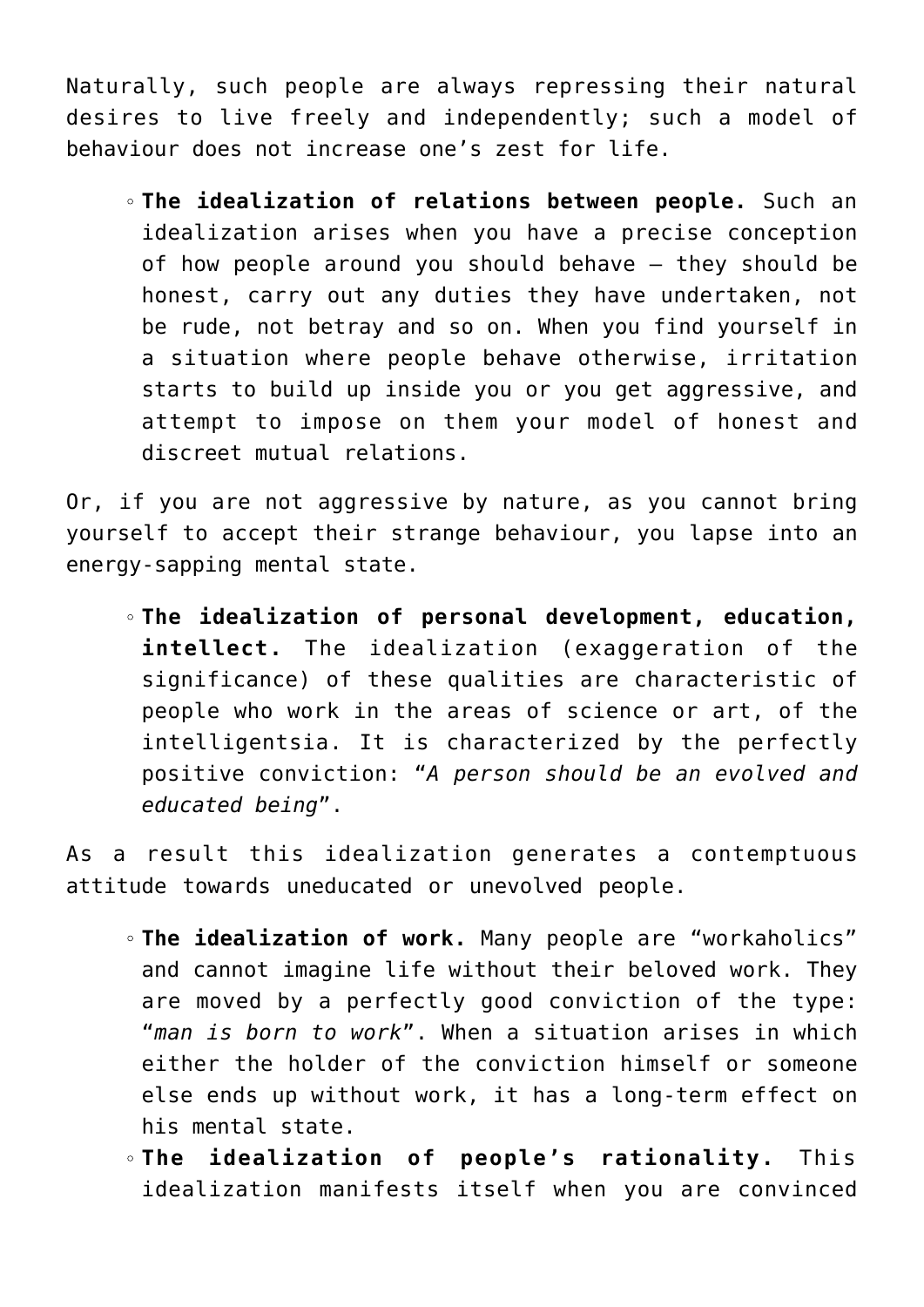that "*all people should behave rationally*". On the whole it's not a bad idea in itself, but when confronted with reality, you might get irritated by the stupidity (or irrationality) of the behaviour of other people.

You consider that all people are rational, that one can always negotiate with them or explain something to them. But they behave in accordance with a logic which strikes you as strange and incomprehensible, or do insane (from your point of view) things. And the more strongly you feel about it, the more they persist in their deluded behaviour.

**The idealization of people's of family, children.** This idealization arises when you are firmly convinced that "*you should have a family and children*". Or when you have a clear model of how spouses should behave, how relationships between them should be, how family responsibilities should be allocated, how children should be brought up and so on. Obviously, you consider your convictions the most correct and are totally closed to any other point of view on the matter.

When it transpires that people close to you have a different opinion on these matters and have no desire to conform to your expectations, you get absorbed in a struggle for your ideals; in other words, it affects you emotionally in the long-term.

**The idealization of sex** in all of its manifestations. This idealization arises as a result of the perfectly correct conviction that "*sex has to happen".* And precisely in the way you imagine it should.

Correspondingly, if a situation arises in which for various reasons sex doesn't take place or it doesn't match up to your expectations, you experience long-lasting negative emotions. That is, you might sleep with lots of girls in your imagination (if you are a man, of course) and not have any real, intimate relations because of shyness, distrust, etc. Or you might be anxious all the time about whether you're an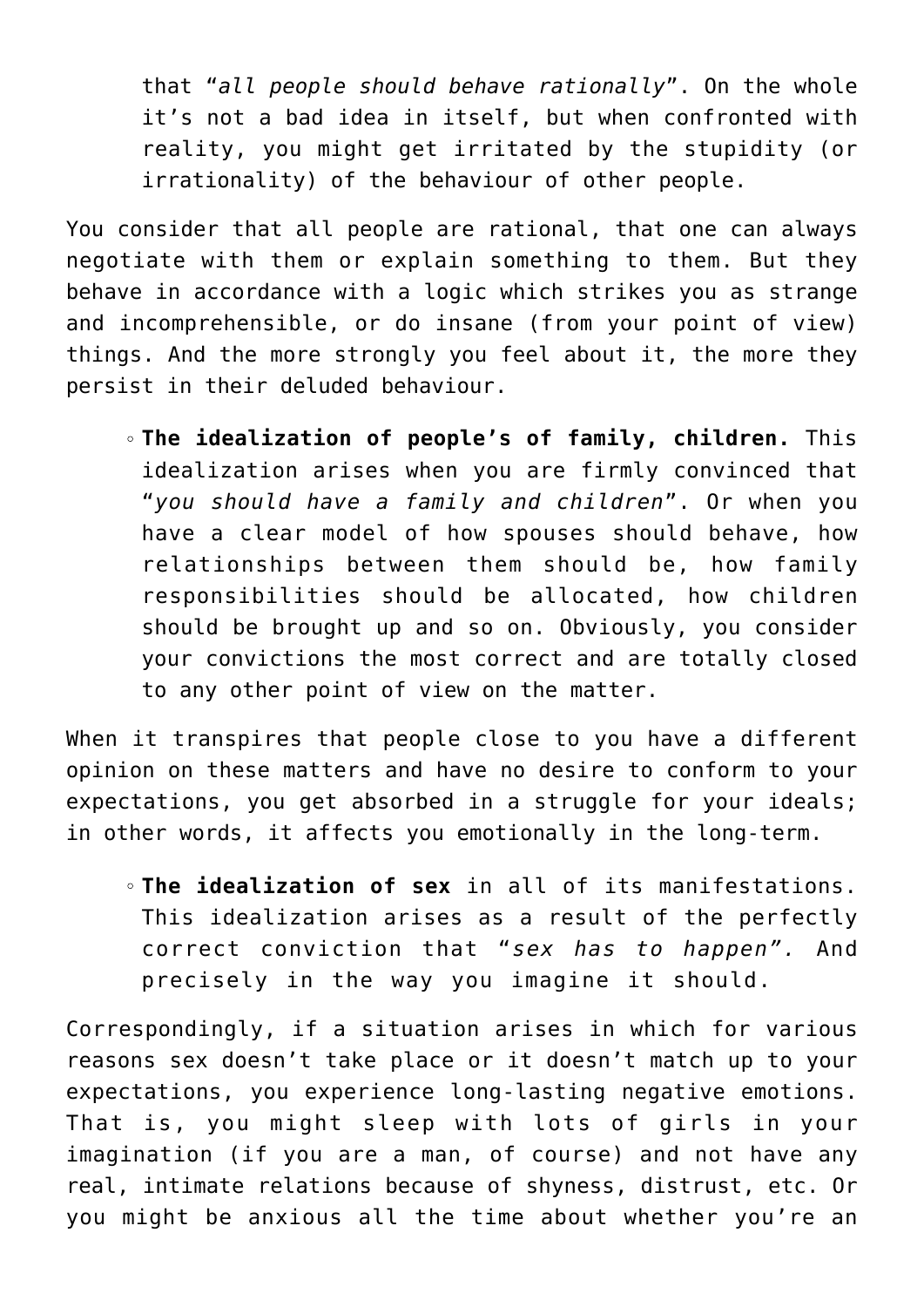adequate lover or not; or attach inordinate significance to intimate contact, regarding it as a big sacrifice or a blow to your self-esteem.

**The idealization** (i.e. exaggeration) **of one's imperfection.** This idealization arises when a person considers that he "*absolutely must be good at everything, the very best*". As a result he can't relax even for a second – he must behave all the time in such a way that he avoids ever being "*not good, not the best*" at anything. He cannot allow himself to be imperfect.

Naturally, it's impossible to be perfect at everything, so the person is continually condemning himself for the apparent lack in himself of certain very important qualities (one's decisiveness, education, calling, birth, ability to socialize, etc.).

Another manifestation of this idealization is the continual fear of making a wrong decision, as a result of which the taking of a decision on any question (what to buy, where to go on holiday, etc.) drags on forever.

It's usually said of a person with such an idealization that he has a "*poor self-image*". He does not love himself, does not consider himself worthy of receiving anything good, can't stand up for his interests, can't turn anyone down, etc. All the grievances of a person with this idealization are directed only at himself.

This idealization is more common in women.

**The idealization** (i.e.exaggeration) **of one's abilities.** This idealization arises when a person has the theoretically sound and correct conviction that "*he is very capable, is an excellent professional*". Usually he really is a very capable specialist in some particular field of activity.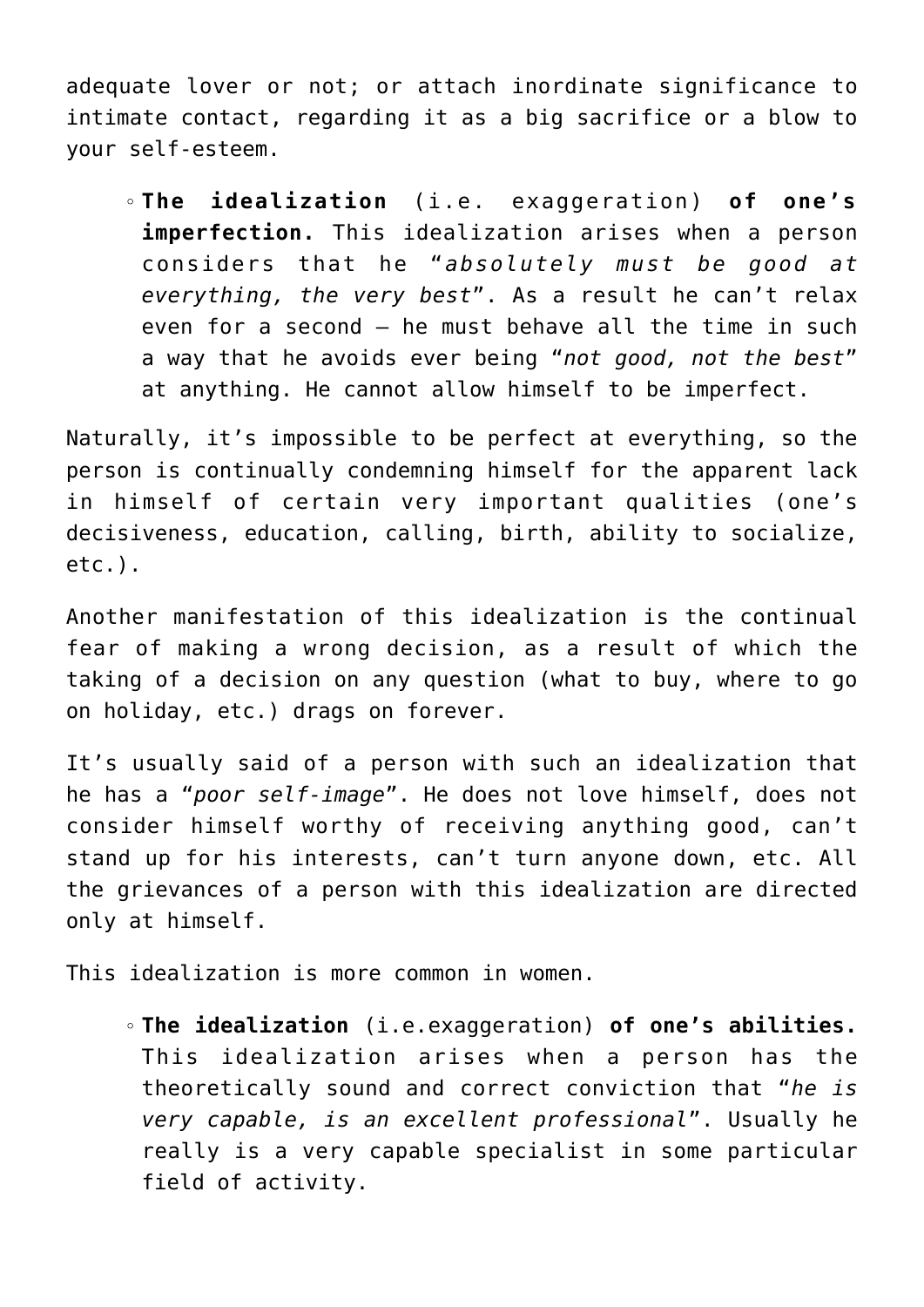However, by exaggerating the importance of this idea, he starts to have an inflated opinion of his professionalism and no longer wishes to listen to anyone's advice or hints. Outwardly this manifests itself as arrogance, dissatisfaction with small achievements, a desire to be first in everything. He often finds himself in conflict with a manager, as he considers himself more worthy of that position.

If they don't achieve success, people with such an idealization start blaming life or people around them, etc., for their problems. All of their grievances are always directed solely at people around them or circumstances, they never doubt their own infallibility.

He is very touchy and is very offended by any comment or doubts about the correctness of his actions.

This idealization is more often found in men.

**The idealization** (i.e.exaggeration) **of one's exceptionality, pride.** This idealization occurs when a person believes that he is exceptional, sometimes called "having delusions of grandeur". Because of it the person considers that the world revolves around him; and that everything that happens in the world is directed against him or for him.

Accordingly, such a person only attaches importance to his own opinions, needs and interests, and despises everything else.

- **The idealization of one's pastimes, hobbies.** This aspect of our lives only becomes an idealization when a person has a very high opinion of his professionalism and success in some field (for example sport or politics), and gets extremely irritated when someone expresses doubts about them.
- **The idealization of the body, of physical health.** This idealization often occurs in people who are convinced that "*one must lead a correct way of life, take care of*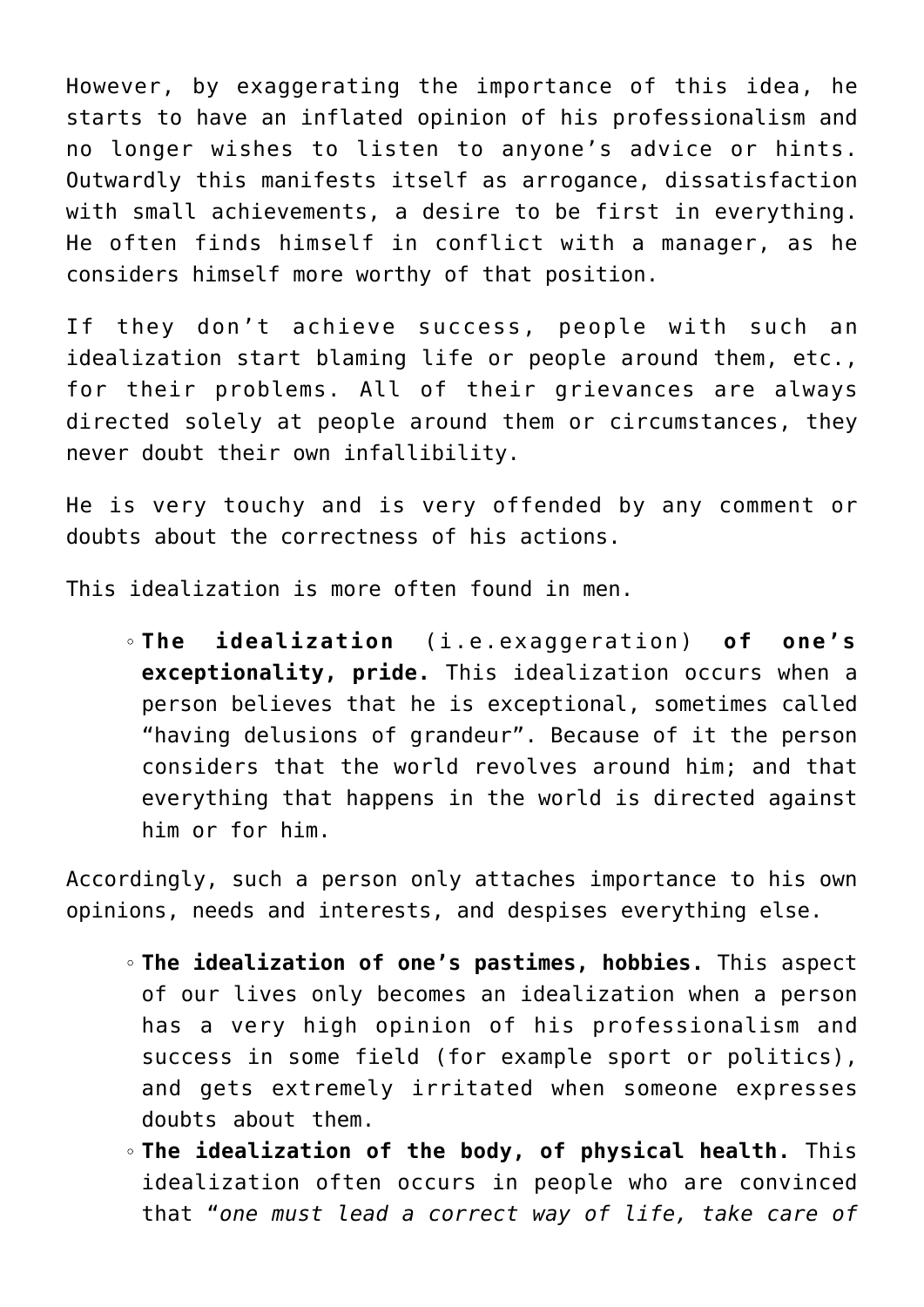*one's health*". On the whole this conviction is correct, but at times it gives rise to contempt for people who are not in good physical shape and lead an incorrect way of life.

Another form of manifestation of this idealization is extreme hypochondria, a permanent anxiety about the state of one's health. People with the idealization of health are constantly paying visits to doctors and pharmacists, although objectively they might be perfectly healthy.

**The idealization of a goal.** The idealization of a goal arises when you are firmly committed to the achievement of a goal which you have set yourself (*I always achieve a goal I set myself!)*, and any obstacle or delay causes you intense irritation. You might get edgy and blame yourself or other people, it doesn't matter which. The main thing is that you can't bear it if you don't achieve your goal in the time you've set yourself.

A more detailed description of this idealization can be found in the book "Smile before it's too late" [4] or in "The encyclopedia of Idealizations" – you can see them in the Internet-shop Psymarket www.psymarket.ru

You can read the book "Smile before it's too late" at the site "Self-transformation Assistant" by clicking on "Read".

## *Let's reduce the significance of your ultra-important ideas*

Let's say you've made the effort and identified 3 – 5 of your idealizations. They've been poisoning your life for many years, but it's never occurred to you that it might have

been a good idea long ago to stop the pointless or even harmful, judging by the results, struggle for your ideals.

What do you do with them next?

The answer is very simple: **you have to act in such a way that**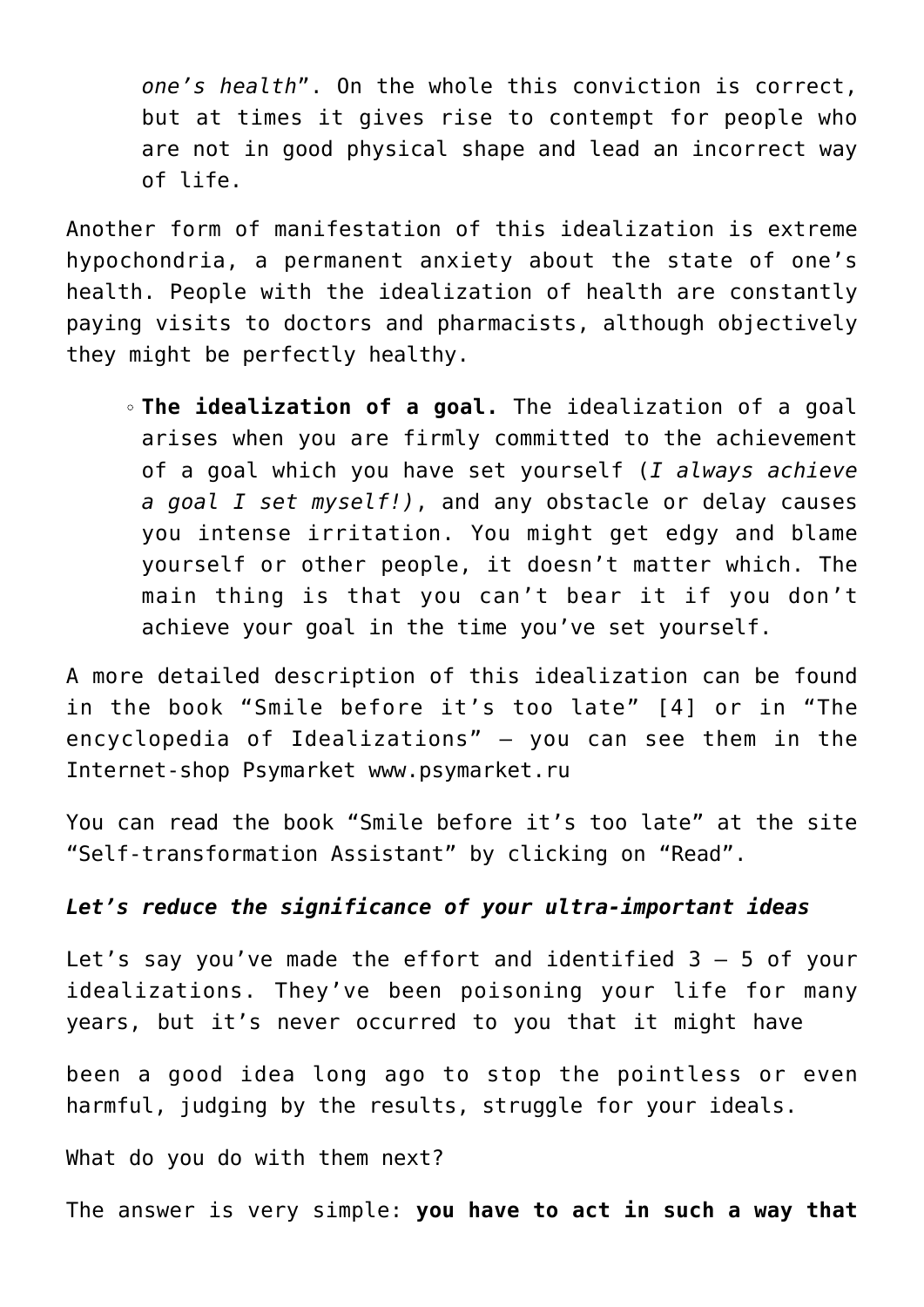**these brilliant ideas no longer drag you into the struggle, whatever happens to you or around you.**

And when will this happen?

When the idea which before was very important to you becomes simply a good idea, but **not as important as before.**

In other words, you have to reduce **its significance in your system of values.** And once it's no longer very important, it's no longer necessary to be provoked when something happens which is "not right".

For example, before you always got worked up when someone didn't arrive at the agreed time. You had the **idealization of relationships in the form of the splendid expectation: "if someone has promised to arrive at an agreed time, he is obliged to keep this promise".**

Probably, amongst the people who are close to you and who have been around you for a long time, there are several who are continually late, and you invariably condemn them, at the expense of your mental health.

Now you have changed something in yourself, and **your expectation has taken on a somewhat different form: "if someone has promised to arrive at an agreed time, he might arrive at that time, or he might not, because of various circumstances".** And now, having arranged the meeting, you calmly wait for the person, if you need him for something. Realizing that he might be late, you take a book or a tablet beforehand and occupy yourself with reading.

And if you don't really need the person for anything, you wait 10 – 15 minutes, then calmly leave to sort out your own affairs. Now let him stew trying to work out whether you turned up or haven't yet arrived. Probably next time he'll try and get there on time (although that's by no means guaranteed).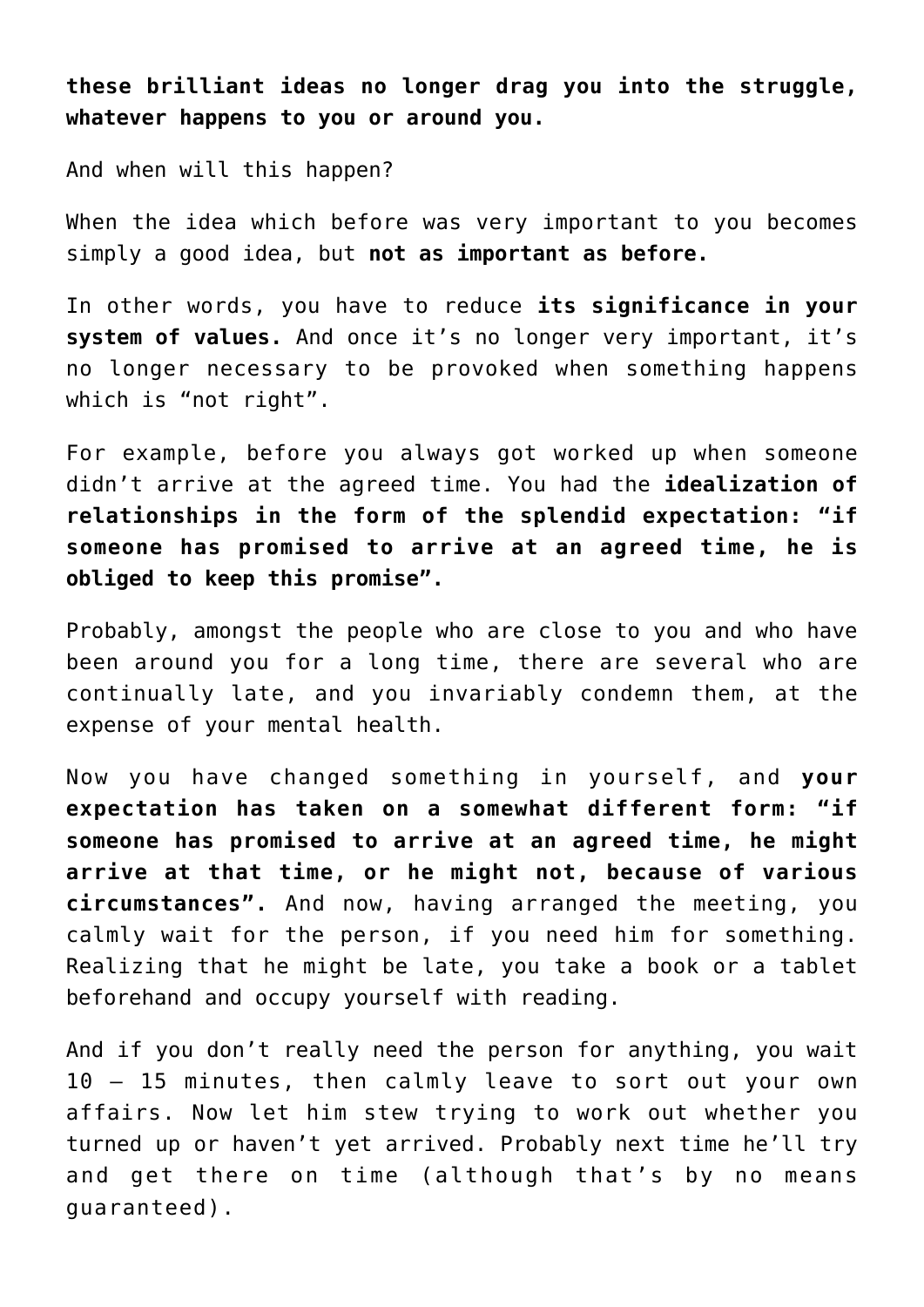So we see that

**To free yourself from the endless struggle, all you have to do is revise you expectation a little, make it less important, less crucial.**

How can you do this?

In the book "A rational world. How to live without unnecessary emotions"[2] 9 examples of work on idealizations are described. Here we examine just one of them.

*Let's replace our inner attitudes.*

For every idealization there are several external indications that it is present. One of

them is the recurrence of characteristic thoughts which keep going round and round in our

heads at the time of the emotion.

For example, with **the idealization of relations** such characteristic thoughts are of

the type:

*Now how can he behave like that, he promised, didn't he! How can he raise his voice (shout, be rude, express himself) at me! It's awful! I*

*can't bear it!*

- *How can she say bad things about another person behind his back! It's awful!*
- *He just doesn't listen to me at all! It's awful! Is really possible to be so insensitive*

*(selfish, think only about oneself, not take into account the interests of others)!*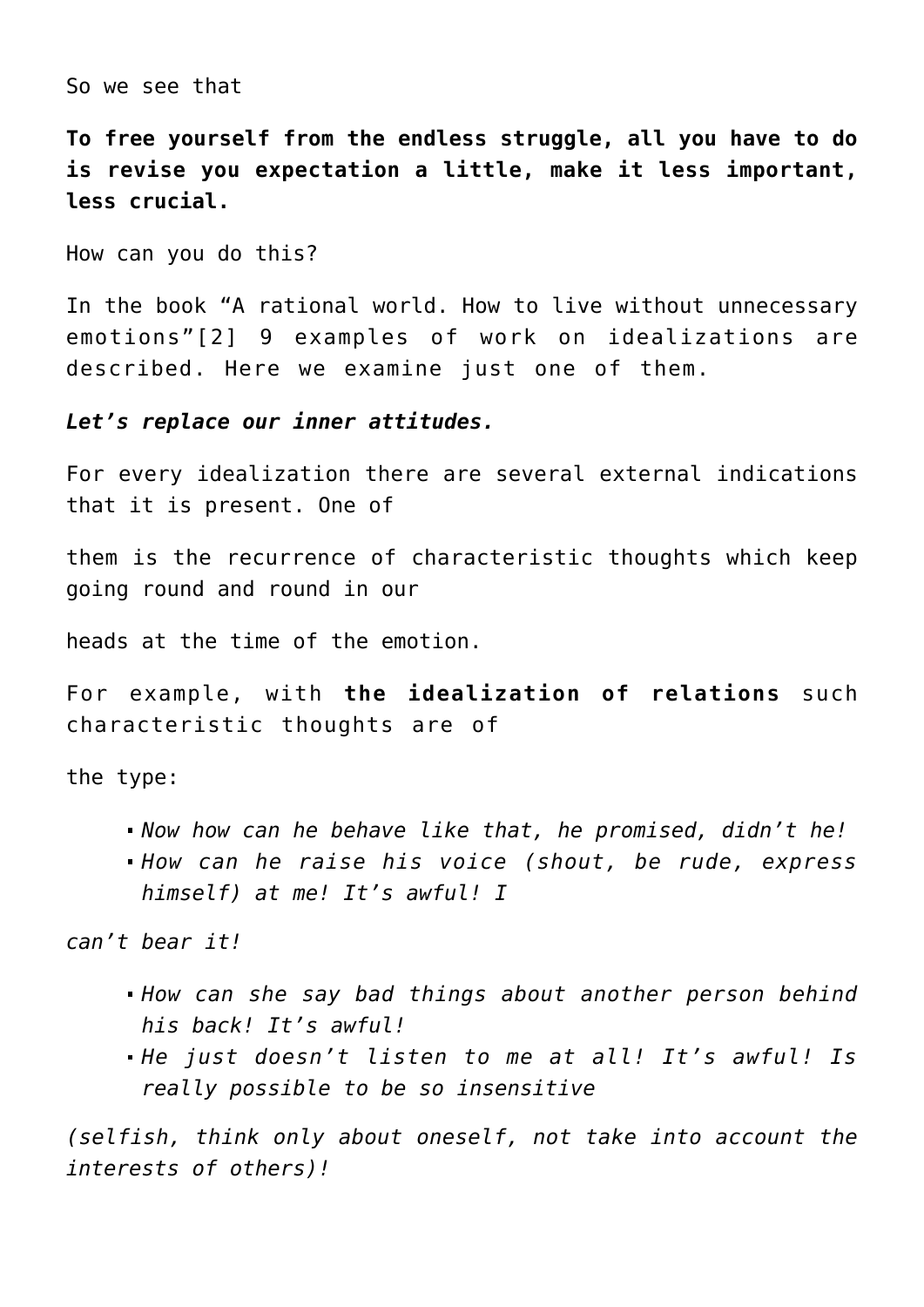*My girl-friend has deceived me (betrayed me, let me down, gone off with my boyfriend)!*

*I can't bear it!*

*How could he forget that yesterday was my birthday (anniversary of wedding, of first*

*meeting, birth of child, engagement, divorce, etc.)!*

*He's an insensitive oaf! He could have guessed that I was expecting some*

*consideration and help!*

With the **idealization of control** the following are characteristic thoughts:

*I can't relax if I don't know where my child (husband, mother, brother, etc.) are,*

*what he's doing, whether he's OK.*

*Why didn't he do as I ordered? You can't trust anyone to do anything, you have to*

*do everything yourself!*

- *I can't allow myself to rest, otherwise everything will fall apart straightaway!*
- *I know how people around me ought to act and I'll do whatever it takes to make sure*

*they behave correctly!*

- *I'm very frightened of the future and I'm constantly worried because of this.*
- *I can't concentrate on what I'm doing because I'm always eavesdropping on what's*

*happening around me.*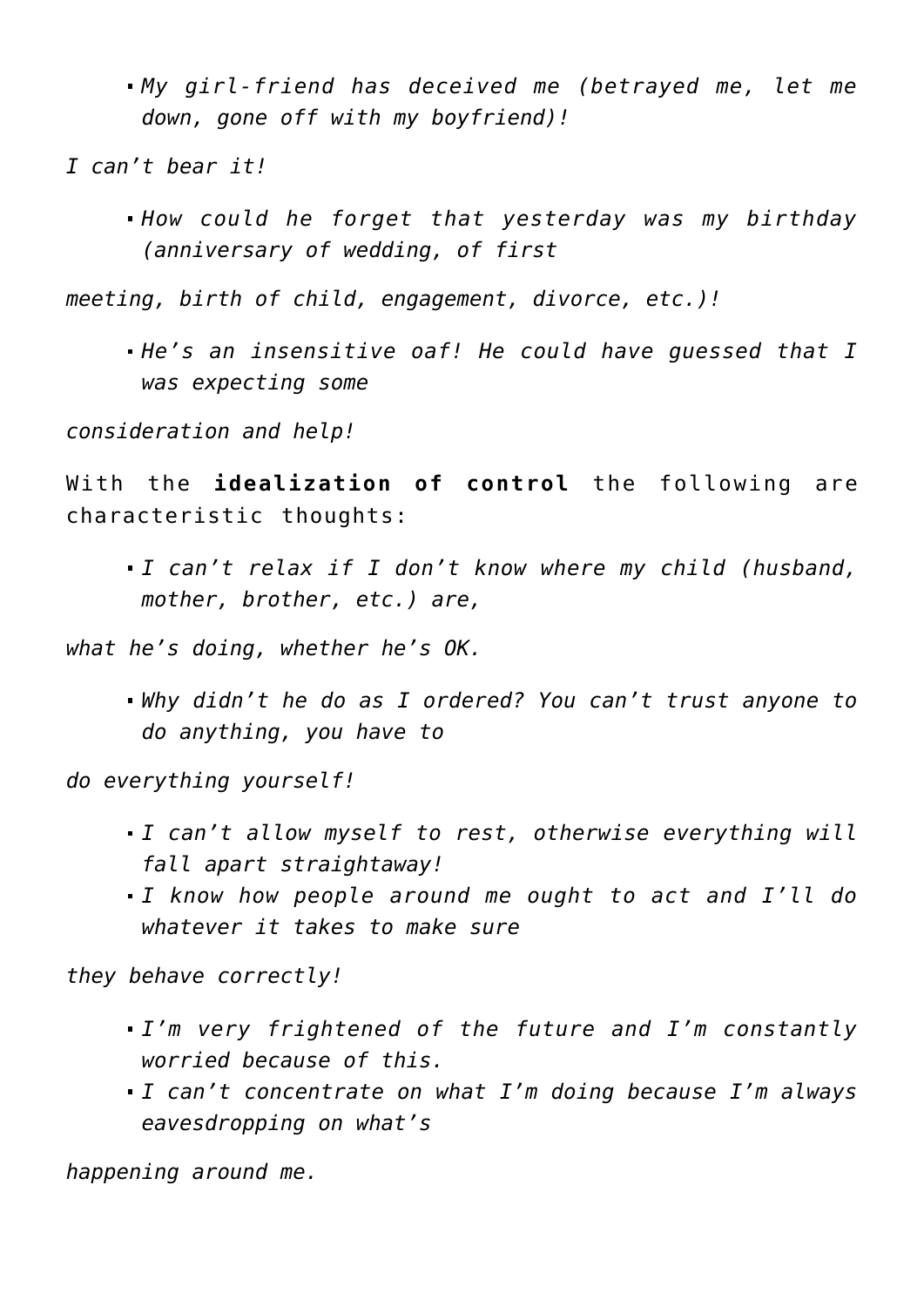*I can't relax so long as I'm not absolutely sure that today I've done everything I*

*could (within the time set, like that, as one should, etc.).*

With the **idealization of one's imperfection** some characteristic recurring thoughts

are:

- *I'm always worried that I'll fail to do something correctly!*
- *I have no right to spend time or energy on myself, I'm not worthy of it!*
- *It's awful if someone suffers because of me!*
- *I can't allow myself not to pay back the debt! I'll do it at any price!*
- *I'm to blame for not being able to help this person in time! I'll never forgive myself*

*for it!*

*I'd rather put up with the situation or do everything myself than burden people with*

*my requests.*

- *There's no point my even trying, I'll fail anyway!*
- *I absolutely must make the right decision, I don't have the right to make a mistake!*

With **the idealization of one's abilities** the following are characteristic thoughts:

- *Who are you to teach me? I'll teach you everything you want myself!*
- *How can such a talentless person be a manager? I wouldn't take him on as a*

*caretaker!*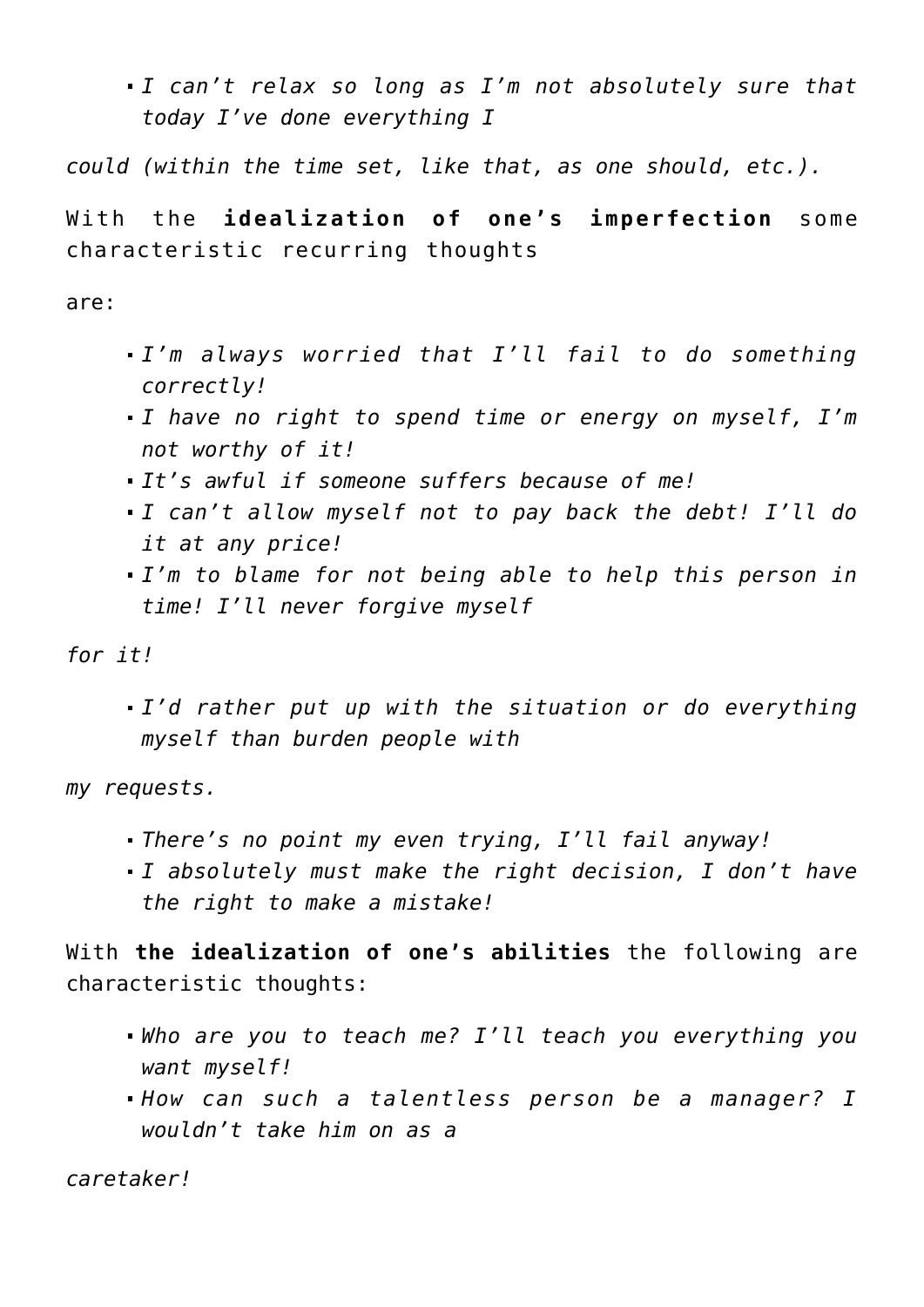- *I don't need small results. It's either all or nothing!*
- *I'm a professional in what I do and I don't tolerate advisers!*
- *I can't tolerate suggestions or preaching!*

A complete list of characteristic thoughts for all 23 idealizations can be found in the

"Encyclopedia of Idealizations".

In the course of keeping your Diary of self-observation try to identify your

characteristic thoughts and enter them directly into your Diary.

# *Let's replace our characteristic thoughts by others*

One can examine these recurring thoughts as **stable negative attitudes which**

**determine our behaviour unconsciously** (although you consider them positive and

wholly correct), and from which we somehow have to free ourselves.

That means that **to prevent your ideas becoming idealizations, you have to replace your negative attitudes by other more positive ones,** which don't drag you into a struggle for your ideal.

For this:

# **For every negative attitude (your characteristic thought) you must initially form an opposite positive attitude.**

And then install the positive attitude into your Subconscious using the various devices for self-programming.

We'll talk about self-programming later on, but for now we'll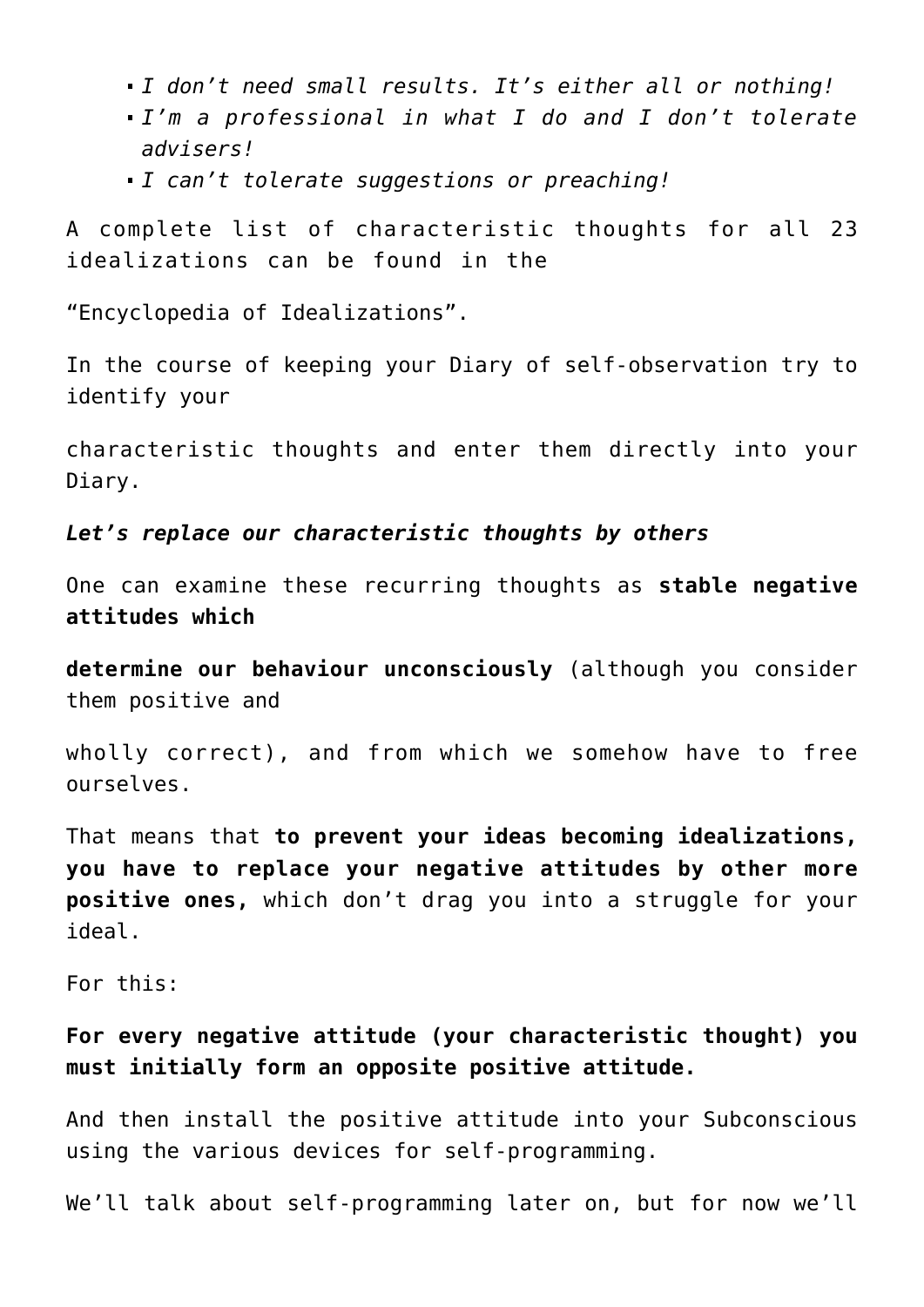discuss how to correctly form a positive assertion (attitude, idea, expectation – these all refer to the same thing).

Set out below are the basic conditions for the formulation of a positive assertion [PA]:

- 1. **The positive assertion must be opposite in sense to the negative attitude and must cancel it out. In other words, you must declare what you wish to have instead of the quality (or assertion) which you find undesirable.**
- 2. **Positive assertions must be positive, that is, formulated without the particle "not". That means that you must indicate what you want to have rather than what you want to get rid of.**
- 3. **A positive assertion is always formed with reference to yourself, that is, one always uses the pronouns: "I", "me", "myself", etc. You're changing yourself , not people around you or circumstances.! Don't attempt to program a change in other people – they don't want it and you won't have any success.**
- 4. **A positive assertion should be "yours", that is, it should be pleasing to you, and its repetition should summon up good feelings inside you.**

This is only the basic set of conditions for the formulation of a PA; a more complete inventory is drawn up in the site "Self-transformation Assistant" at Step 2.

It's essential to observe these conditions, otherwise you'll end up loading yourself with the usual verbiage (as with various kinds of affirmation), and your Subconscious will not understand what precisely you want.

Let's examine what the positive assertions, which are the opposites of the characteristic thoughts cited above, might look like.:

**The thought characteristic of the idealization – negative attitude**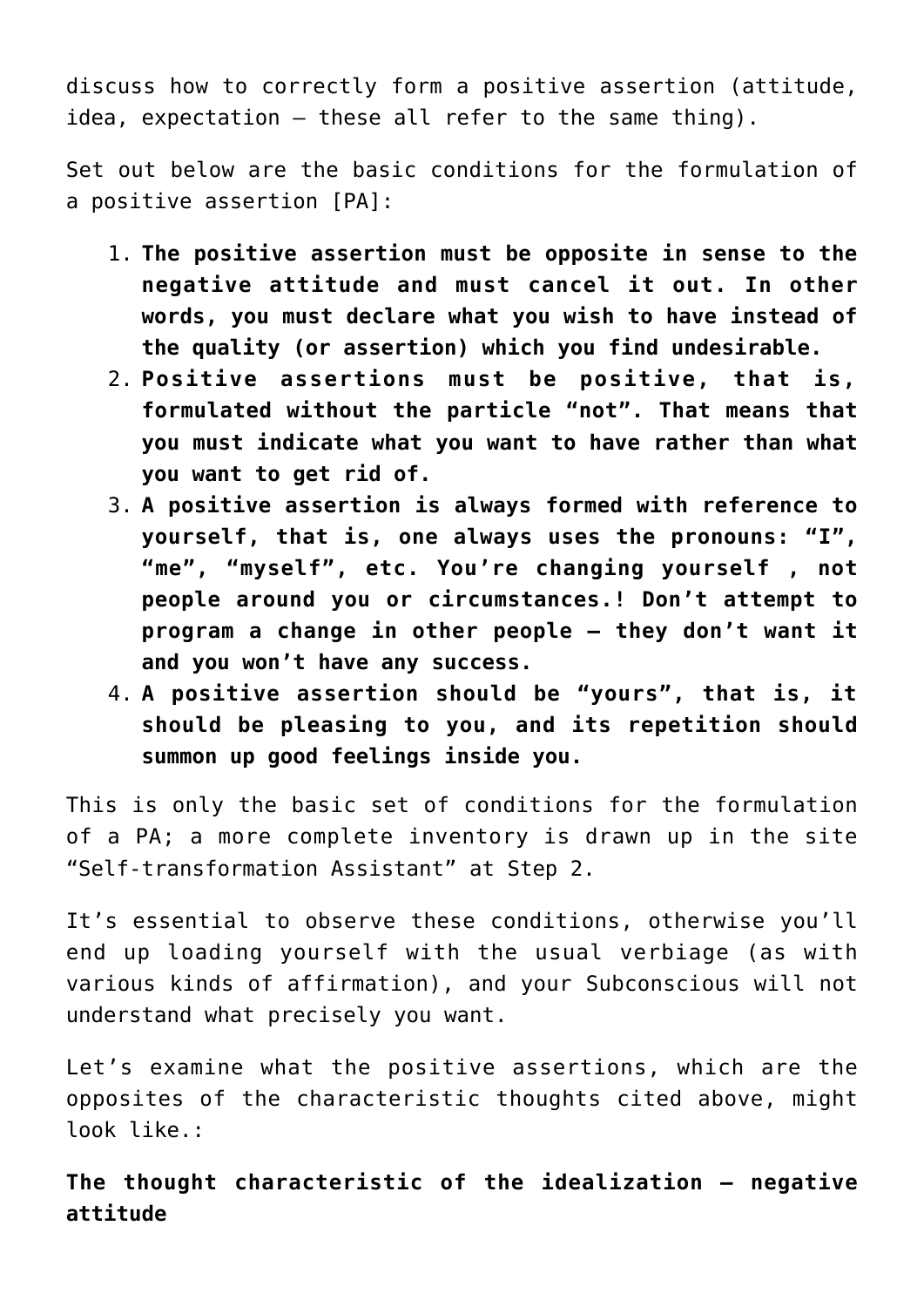#### **Positive assertion, cancelling out the idealization**

*I can't relax if I don't know where my child (husband, mother,*

*I trust in Life and myself. I'm sure that all the people close to me are quite alright. I'll let Life take*

*brother, etc.) is, what he is doing, whether everything is OK with him.*

*care of people close to me*

*Why haven't they done as I ordered? You can't trust anyone to do anything, I have to do everything myself!*

*I will gently and calmly direct the activity of people under me. I will gradually develop in my subordinates an attitude of initiative and responsibility towards the job being carried out.*

*You can't trust anyone to do anything, they have to ruin everything.*

*I will start to trust my colleagues. I will create a mode of operation which will enable my colleagues to learn do all tasks responsibly and to an excellent standard. With time I can easily get rid of those colleagues who either don't wish to or can't justify my trust.*

*I'm always afraid of failing to do something correctly!*

*I trust Life and myself! Everything I do is correct from the start. I completely approve of myself and my actions.*

*I don't have the right to waste time or energy on myself, I'm not worthy of it!*

*I'm worthy of the best of everything! It's a pleasure to allow myself take care of myself first.*

*Who are you to teach me? I'll teach you everything you want*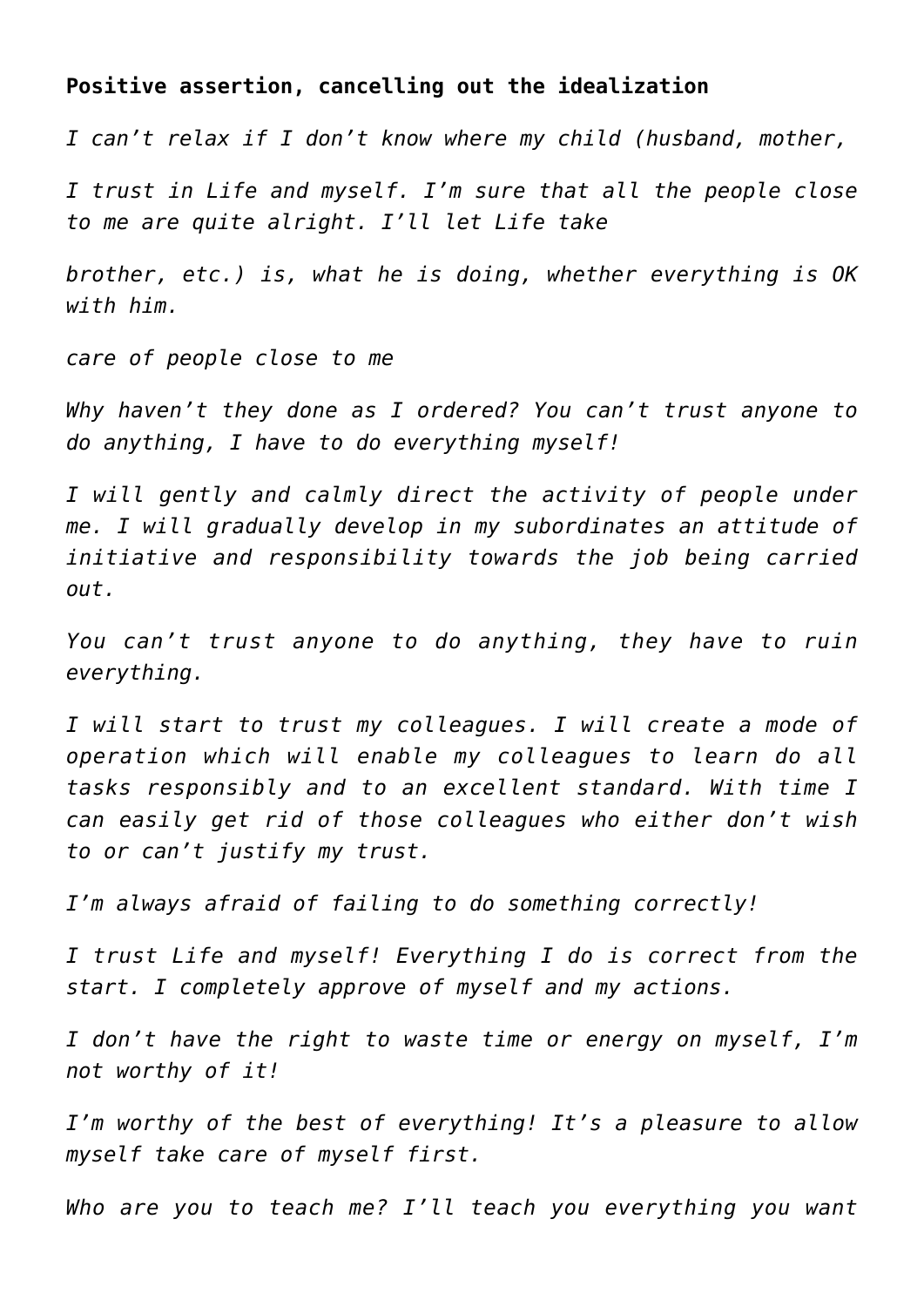*myself.*

*I will allow people around me to show concern for me in whatever way they see fit. In a spirit of goodwill and interest I will nurture their attempts to help me.*

*And how can such a talentless person be manager? I wouldn't take him on as caretaker!*

*I accept that every person determines his own fate himself. My attitude towards people who have achieved important results for me, by whatever means, is one of respect.*

A large number of the various positive assertions are cited in the Appendix to the book "A rational world. How to live without superfluous emotions", and in the "Encyclopedia of idealizations" – you can look at them there.

But here you **must learn to independently formulate the new positive assertions.** They'll be more successful at solving your problems insofar as:

– *they'll be formed by you, which means that they'll reflect more precisely what you want to replace your present inner convictions, which you want to get rid of.*

– *As you free yourself from certain negative convictions, you'll acquire new ones, which you also want to get rid of, and you'll do this easily and quickly yourself.*

If you haven't been lazy, kept up your self-observation Diary for a couple of months, and thereby recorded your characteristic thoughts, then the process of forming the positive assertions itself will require a couple of hours of work from you overall.

As a result you will acquire a list of those positive assertions (PA) which you would like to be guided by in future.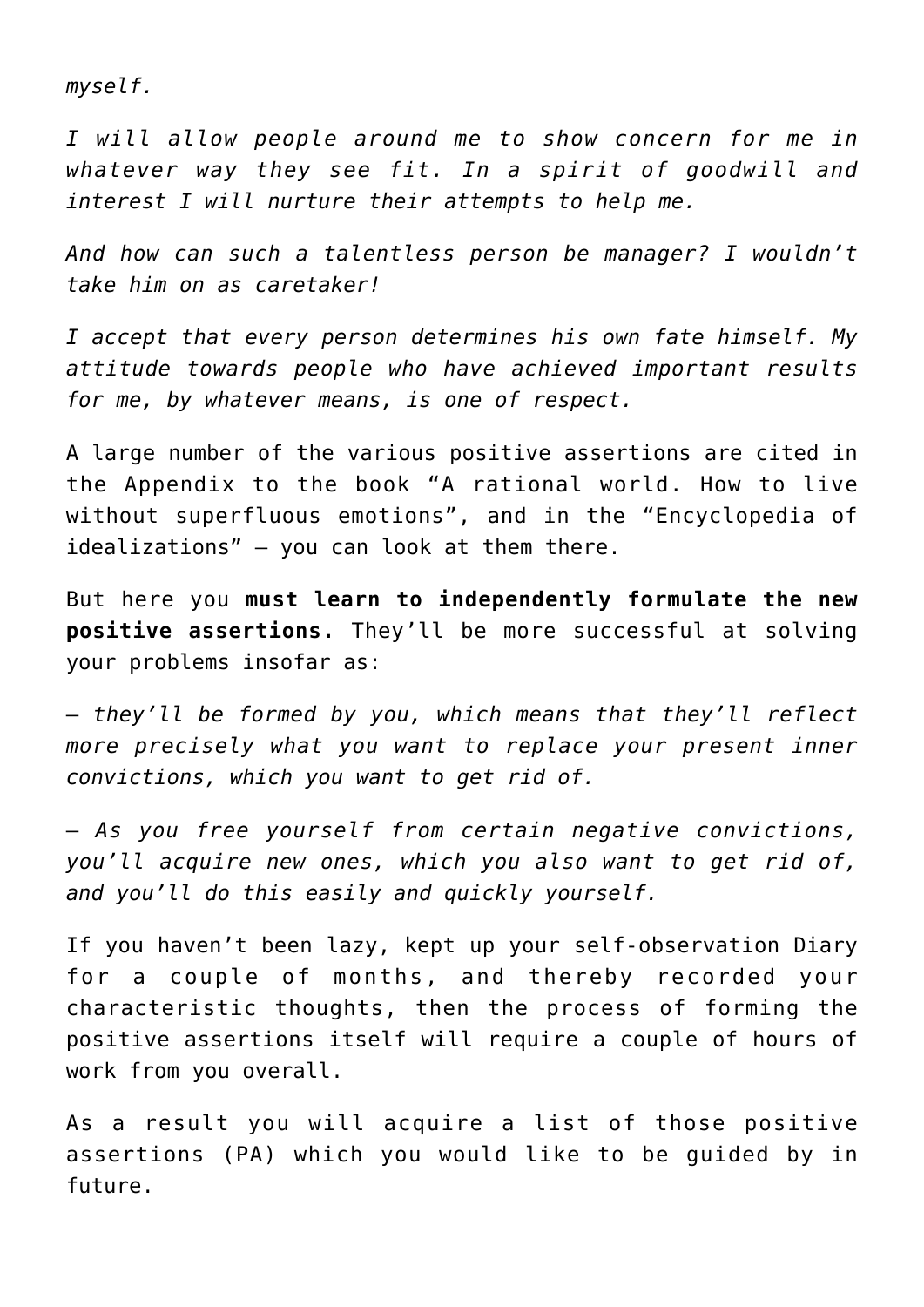But so far it's just a list of nice phrases on paper or on the computer screen.

Now you have to bring it about that:

# **The Subconscious accepts them as commands which it has to follow in future.**

This is by no means a simple matter, as we are all quite well protected from external influences. We're constantly being assailed by adverts "buy that, go this way, do this", so we're well-adapted to telling these appeals to get lost.

In just the same way our "internal censor" will tell our positive assertions to get lost – from its point of view they're no different from adverts appealing to us to do something.

#### *How will we install a PA?*

This means that we have to somehow get round it and get PA's into our Subconscious ourselves.

At this point there are two ways: direct and indirect.:

**The direct way to install a new conviction into the Subconscious is to make a huge effort and thereby convince our "censor" that we're not having a passing fancy, but a perfectly serious intention.**

In other words, we start to repeat to ourselves our PA's, at the same time imagining ourselves to be the possessor of a new quality – and not just once or twice, but a thousand or several thousand times. The number of repetitions should be directly proportional to your level of education and skepticism. The more degrees you've got, the more difficult it is to change something in the structure of your expectations – you already know everything. So you need a very long time to convince yourself that new PA's are very necessary and important for you.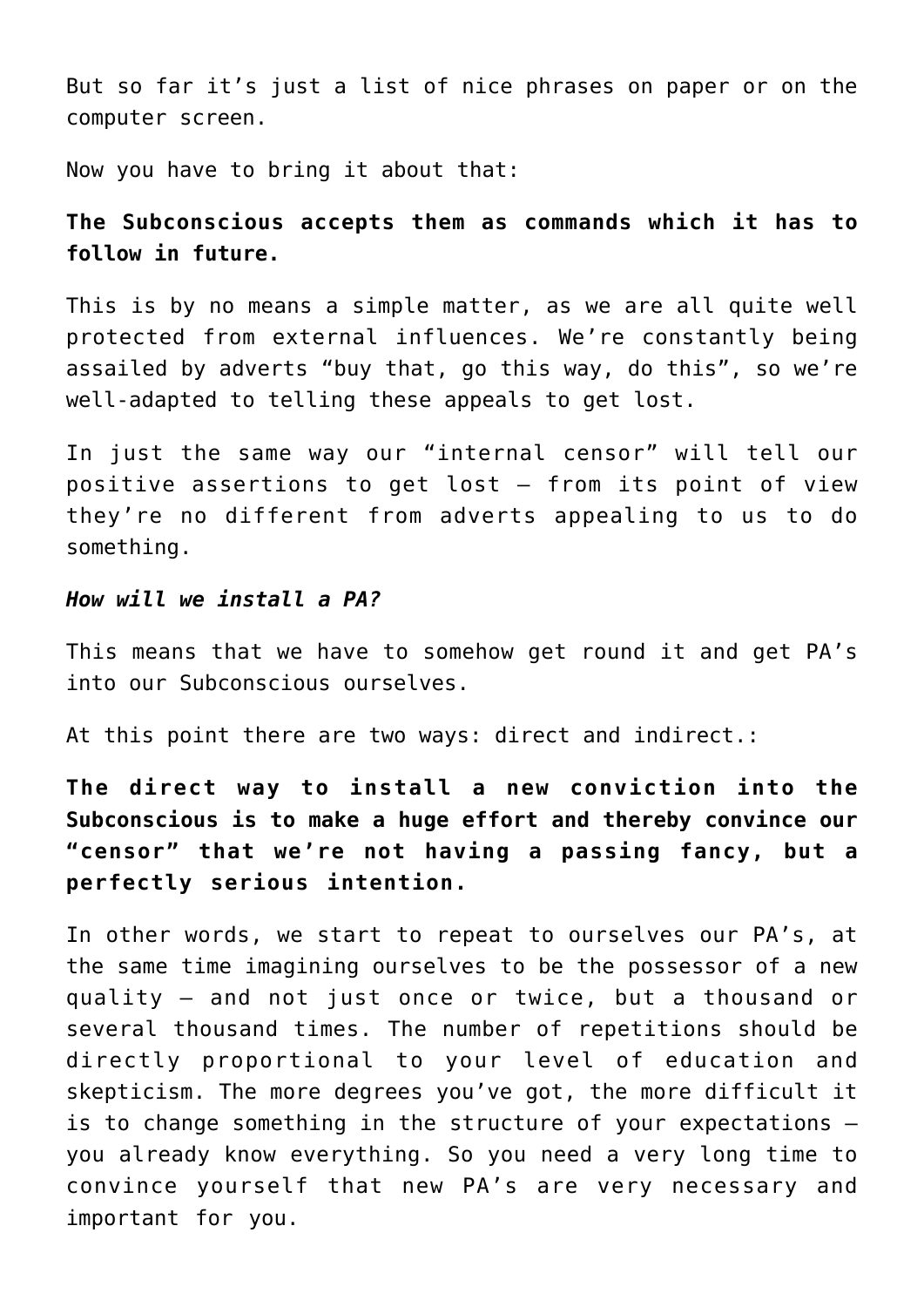Most people who try this way usually lose interest in the techniques of inner changes – you've probably given it a go and not achieved anything.

So people have devised lots of roundabout ways of installing the programs we need into our Subconscious by evading our "inner censor".

What are these ways?

# **One of them, developed thousands of years ago by various Eastern teachers, is called meditation.**

Classical meditation is a process whereby one achieves total inner silence, a complete emptying of the mind of all thoughts for long periods of time. It's possible to achieve this by sitting motionless for hours on end, concentrating on certain processes in the body (breathing, pulsation of the blood), or on external objects such as a flame, a point on the wall or a mandala (a special drawing).

As a result of prolonged (months, years, decades) meditations it is possible to achieve a state in which one's mind is empty (there is no flow of thoughts, at this moment our unwanted "inner censor" is switched off), allowing you to calmly introduce the idea you need into your Subconscious.

This method is completely ineffective in our frenetic times, when people simply don't have the opportunity to meditate for months (or years) in order to achieve inner silence. And all the trainings or sound recordings, which prompt you to concentrate on something or imagine something, have absolutely no effect on your "censor", which remains on the alert and thwarts any attempts at serious change; although, of course, you do achieve pleasant momentary states.

**Technologies which, for example, force you to switch off the "inner censor" are more effective.** And for this you don't need to bang yourself on the head till you lose consciousness.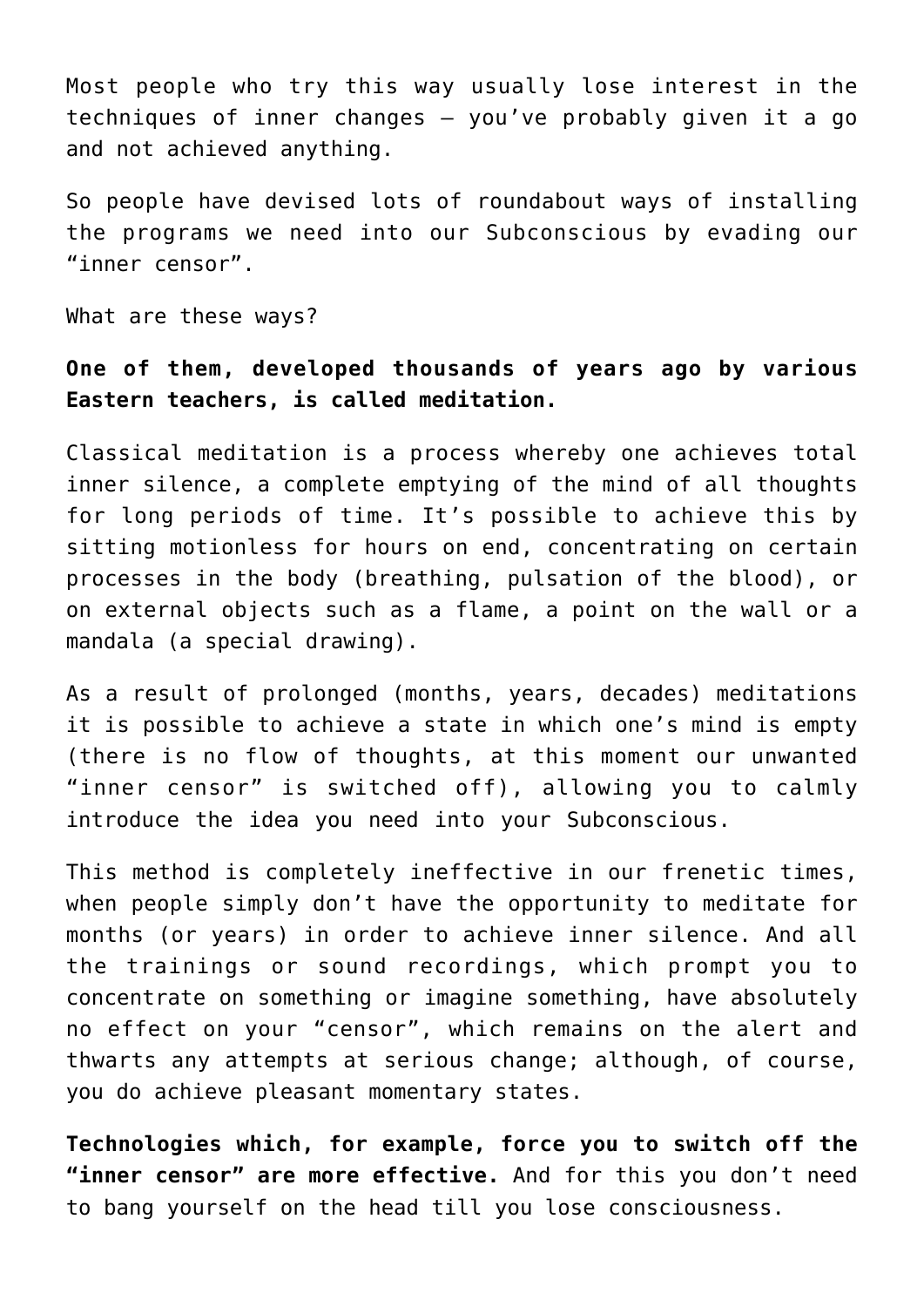It's possible to use sleep, for example, when your "censor" switches itself off. That is, you dictate your PA's into a recording device and then set it on play-back all night at a low volume.

Another method is the **use of the "25th frame effect".** You download your PA's into the computer program "Matrix of Success" and then it brings them up on your computer screen for a split second over all the other programs which are working on the computer. You occupy yourself with your own jobs on the computer whilst the PA's install [the Russian is literally "download".tr.] themselves into your subconscious. You can read about this program in more detail at the site www.psymarket.ru .

Another way of "downloading" PA's "free" is the **use of special audio-recording with a set of PA's about a specific subjectmatter.** With the help of special technology, the PA's, dictated by a speaker, are rendered imperceptible to the human ear and superimposed onto the sounds of nature. As a result you listen to the sound of the sea whilst the attitudes you require insinuate themselves into your Subconscious – your "censor" is not able to make out the PA's in the noise of the waves and then block them. But your Subconscious picks them up easily and assimilates them. The recording of the discs is done by a patented American technology .

For example, the effect of the "audiomood" "**I am delighted with myself"** is to improve a woman's self-image, that of the "mood" "**Tender Amazon**" to increase the femininity and sensuality of excessively active and business-like women. The "mood"

"**Real leader**" increases the self-confidence and leadership potential of men who lack self-confidence. You can look at the details of this technology and a list of ready-to-use "moods" at the site www.psymarket.ru .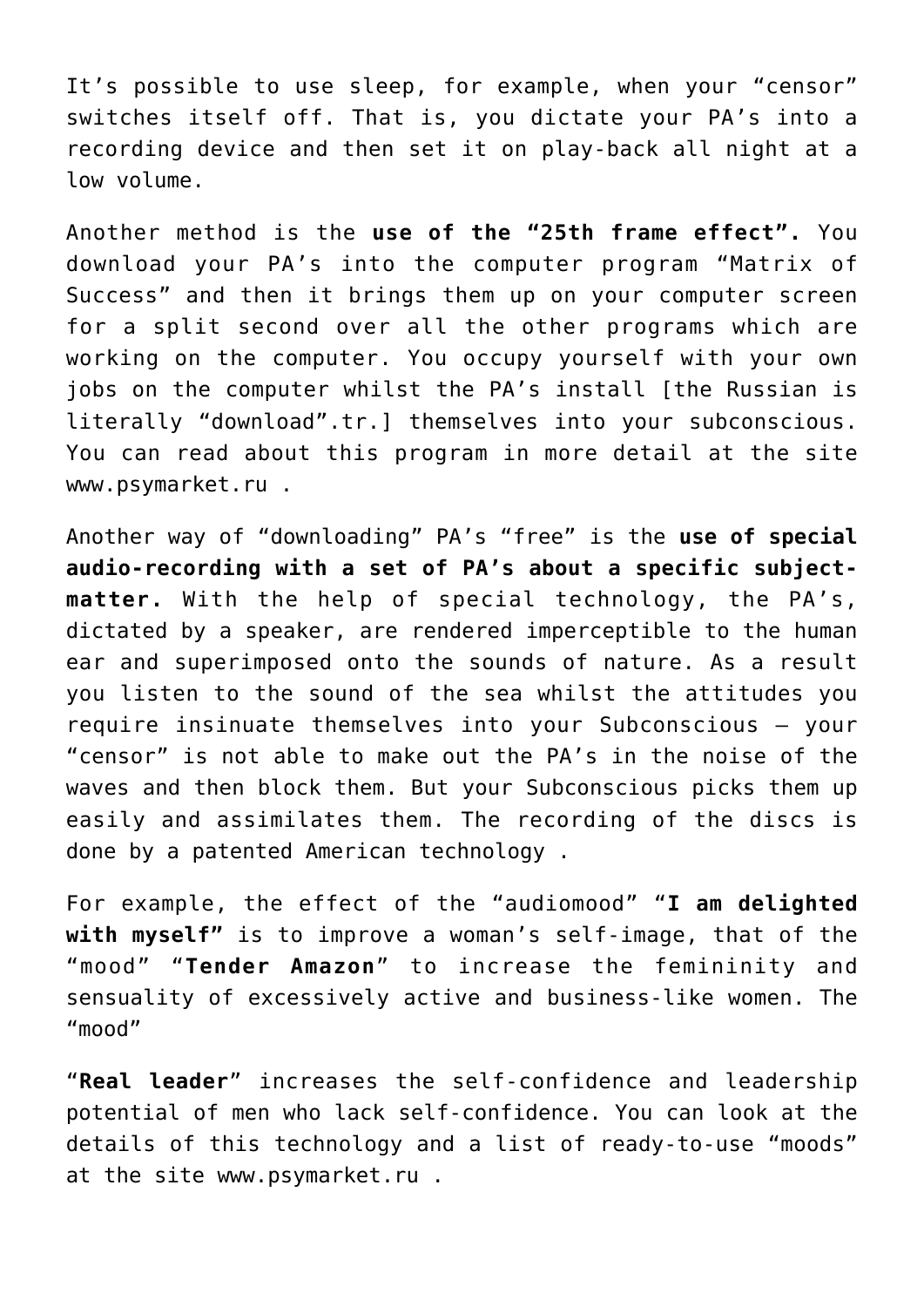These technologies do not require any great effort on your part, but are time-consuming – a matter of a month or longer.

# *Effective Self-programming*

The quickest and most effective method is to mentally repeat your PA's after you have forced your "censor" to switch off. And it's switched off **by raising the energy level of your body** – remember how at moments of emotional arousal you stop controlling yourself and carry out ill-considered actions.

But it turns out that it's possible to bring about a controlled arousal without emotion and, as a result, carry out necessary actions after thinking them through.

How do you achieve such a state of excitation? All you have to do is **breathe as quickly and as intensively as you can with the full force of your lungs for several minutes.** If you do this standing, you will always remain conscious, which will enable you to repeat the PA's you require. But as a result your "controller" will switch off, your PA's will pass directly into your Subconscious and there replace the unwanted negative convictions.

This process is not very simple, but it's very effective. Its use does carry with it contraindications for certain categories of debilitated and psychologically unbalanced people.

It's described in more detail in the book "Start Your Life Anew. 4 steps to a new reality"  $[2]$  - you can read it at the site-trainer "Self-transformation Assistant" www.selftrans.ru by clicking on "Read".

And on this site this technology of "Effective Selfprogramming" is applied in full at Step 2.

It's now time to bring together the results of this chapter.

#### *Results*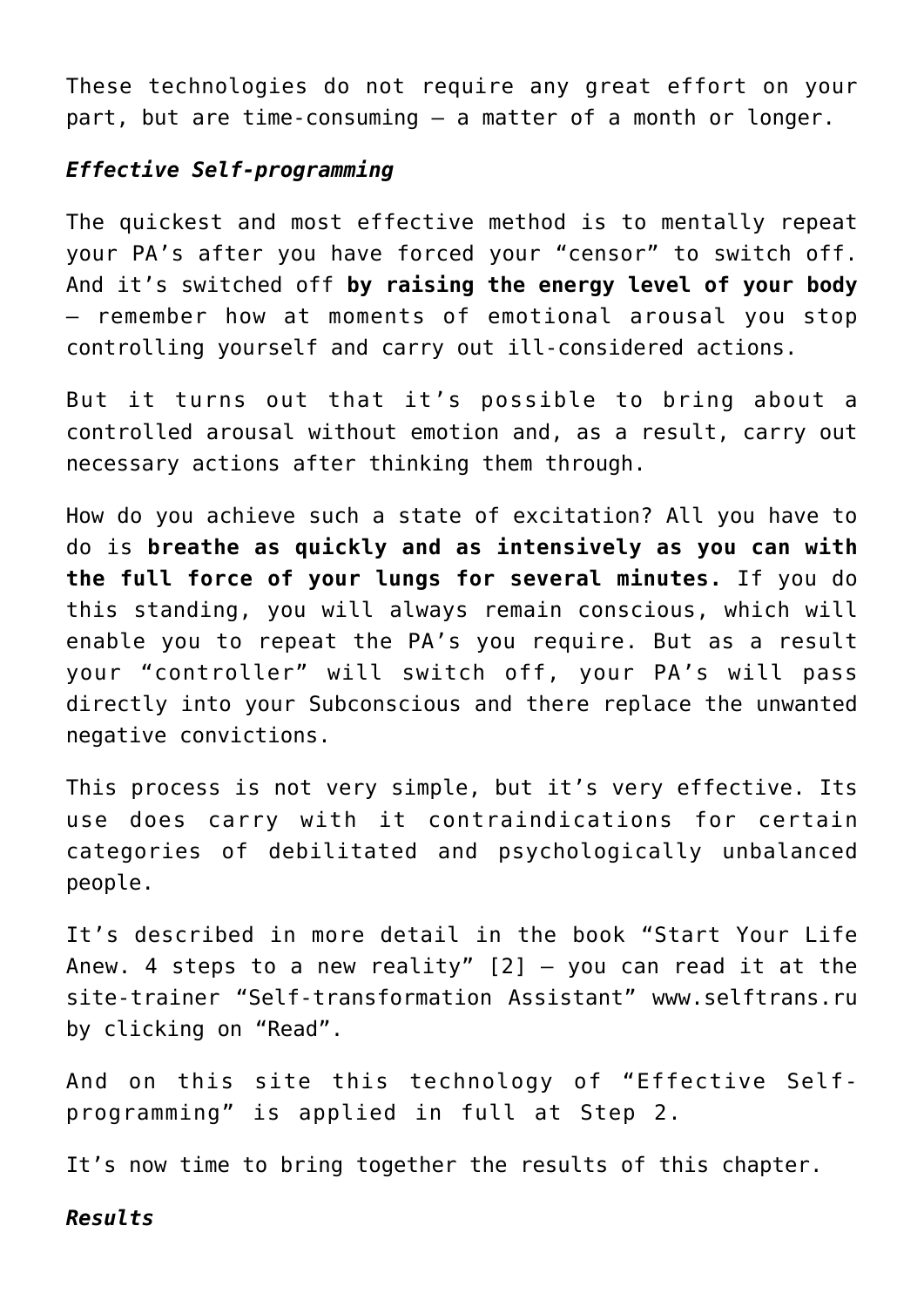- 1. The first principle of a successful life is equivalent to: **Condemning harms you. You urgently need to stop condemning.**
- 2. This implies that probably you have several wholly positive convictions of great significance to you about what or how things should happen to you or around you. These hyper-important convictions are called "idealizations".
- 3. Idealizations are convictions, whose source is probably unknown to you and which, as a result, have a very powerful influence on your life. Confronted with a situation in which something doesn't correspond to your idealization, you

immediately get drawn into a struggle to make the situation correspond to your expectation.

- 4. Your struggle ends up on a collision course with circumstances and people who don't consider it necessary to follow your ideas. This gives rise to a very longdrawn-out and usually unsuccessful struggle, which takes up an inordinate amount of your time and effort.
- 5. You do not notice that you unconsciously condemn everything which does not correspond to your idealizations and launch yourself into a struggle against it.
- 6. Wishing to realize your hyperimportant expectation, you unconsciously seek out people and situations which fail to match up to your idealizations. As a result, you literally surround yourself with people (and situations), against whom (which) you are compelled to struggle.
- 7. Having got immersed in the struggle for your ideals, you either destroy that which is dear or close to you, or are diverted from your progress towards those goals which would have given you success and happiness.
- 8. In order to make your life more joyful and successful,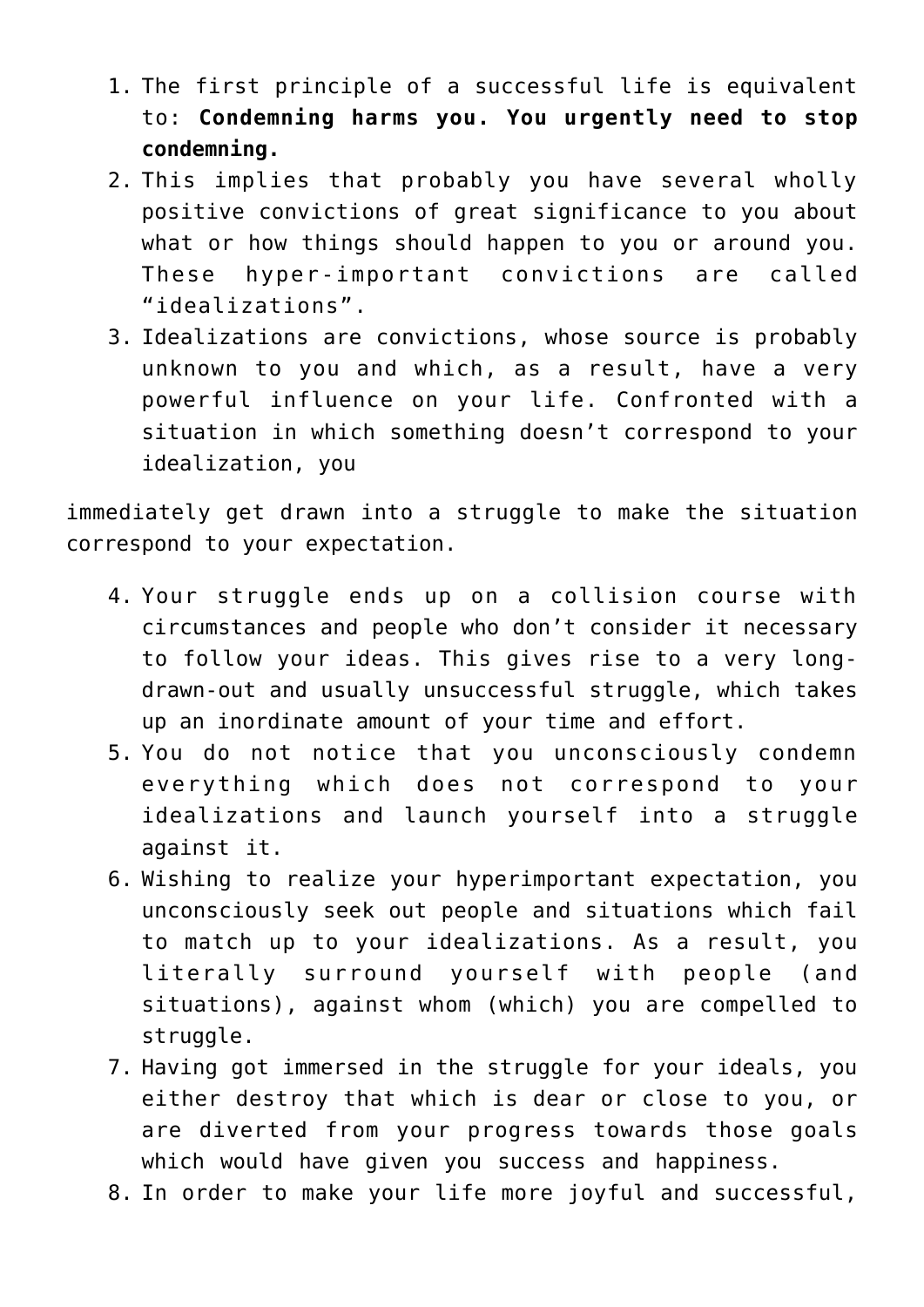you need to reduce the value of your hyperimportant ideas to the level of ordinary ideas. As a result, your grounds for condemning anyone will disappear. And the idealizations will no longer thwart your efforts to achieve your goals.

9. All of this is probably quite straightforward, but practically no one makes this simple step.

**Principle 2. Everything you have today you created yourself. Start rejoicing in your abilities as Creator now.**

*Being a martyr is very convenient – you can't do anything. And what's more something good*

*might come your way free of charge – we love losers.*

No doubt you've met lots of people who love to imagine themselves unfortunate Victims of various circumstances. Maybe it's your favourite pastime.

Whom might you be victim of? Anyone in fact. For example, victim of a vile husband (or equally of a horrible wife). Victim of callous children or of tyrannical parents.

Victim of a nasty boss or of negligent employees. Victim of a callous girl-friend or victim of dishonest people.

You might even be victim of yourself. How can that happen? For example, motivated by a rush of kindness, you make some sort of promise to other people. Then you have to carry out the promise. At that point you realize that you shouldn't have made the commitment, but it's impossible to change the situation. And you soldier on bitterly trying to keep your promise and feeling a victim of your commitment, that is, of yourself.

In the countryside, where people are not particularly selfreliant, a very popular pastime is sincerely claiming to be a victim of an evil eye or even a curse which bad people have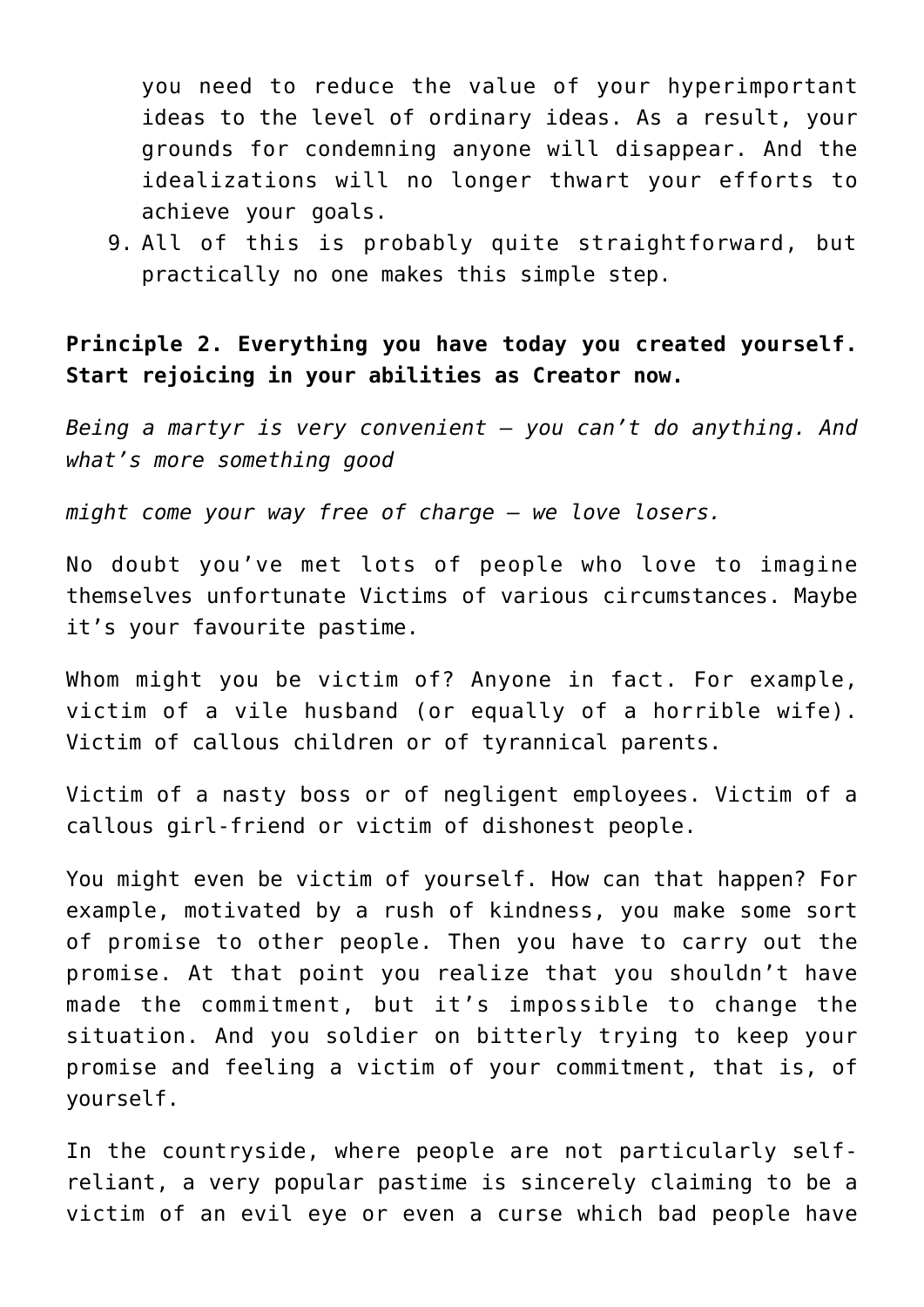put on you.

If you've been reading esoteric books, you might sincerely consider yourself a victim of bad karma. Or of life, which is supposed to be teaching you something, although you haven't the foggiest idea what.

This is only a list of the most popular games with the theme: "I'm a victim, pity me"; from amongst millions of every conceivable type.

### *What's bad about it?*

What's the problem with a person who has chosen victimhood as his life-principle? By making this choice, **he has declared his total impotence to change anything. He has renounced his right to influence his own life, to direct it in some way, to change it for the better.**

What does a victim have to do? He has to suffer. And wait for someone to come along and take away his suffering. He himself can't do anything, apart from suffering torments and putting up with them.

## *People are super-perfect beings*

And this is because we are blessed from birth with a superperfect organism, which scientists have been studying for hundreds of years and whose possibilities they'll be studying for a similar length of time. There are many actions which we all perform without giving it a thought which the whole of contemporary science is incapable of repeating.

You don't believe it? Here's an example involving the driver of a car. After you've been driving along the same route for a couple of weeks, a habit is set up (an habitual model of behaviour HMB), which begins to direct the movement of the car. In other words, you get behind the wheel, start the engine, and then that's it: your consciousness can occupy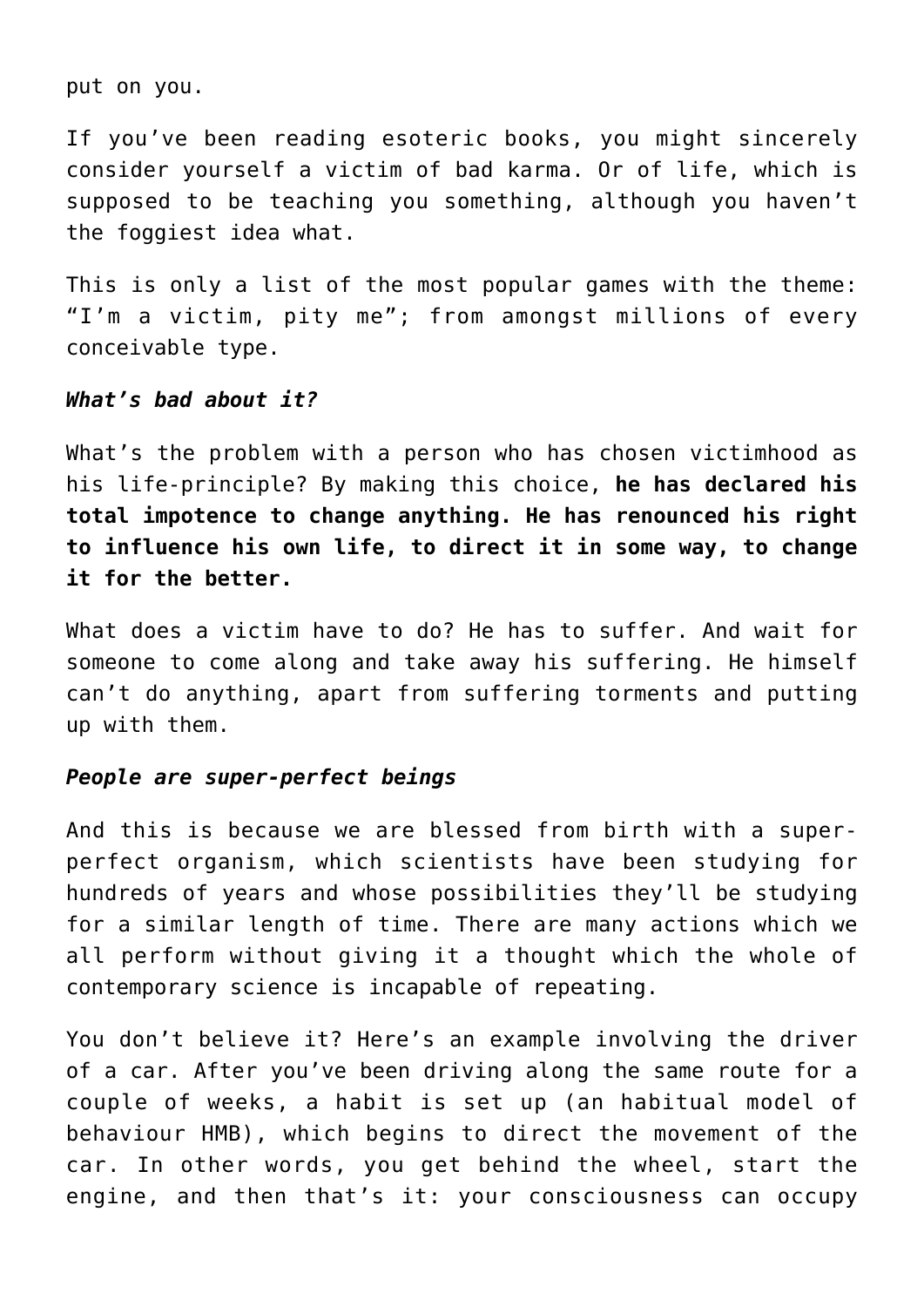itself with any thoughts it likes which have no connection with the journey. In the meantime, since you've already automated the process required by the journey along the standard route, your hands and feet direct the movement of the car superbly. A special programme (a neural configuration) directing the movement of the car has installed itself in your Subconscious.

And yet scientists throughout the world have been grappling for decades with the problem of automating a journey along a prescribed route, and today we have the first results – experimental cars, which can apparently travel in good weather and on good roads, but the electronics can't yet handle the data-processing required when it's raining or snowing. But with you the problem of automating the movement of the car sorts itself out in a week. Just think how superior the potential of your brain is to that of the whole of contemporary cybernetics!

And you still consider yourself to be a defective creature…

# *A victim can't do anything himself*

So, given that you consider yourself to be defective and powerless, you are compelled to look for some sort of Guru, Teacher, healer, or other person who specializes in solving other people's problems, to rescue you from your misfortunes.

In other words, when you see a crowd of people filling a stadium in search of a cure or karma-cleansing, you should understand that all these people are convinced that they can't change anything themselves, that they have firmly ensconsed themselves in the role of victim.

And the position of the victim is nothing more than a conviction of the type "*I can't do anything about this. It's beyond me. I'll have to find someone to help me*", which has been stored in the Subconscious of every one of these people.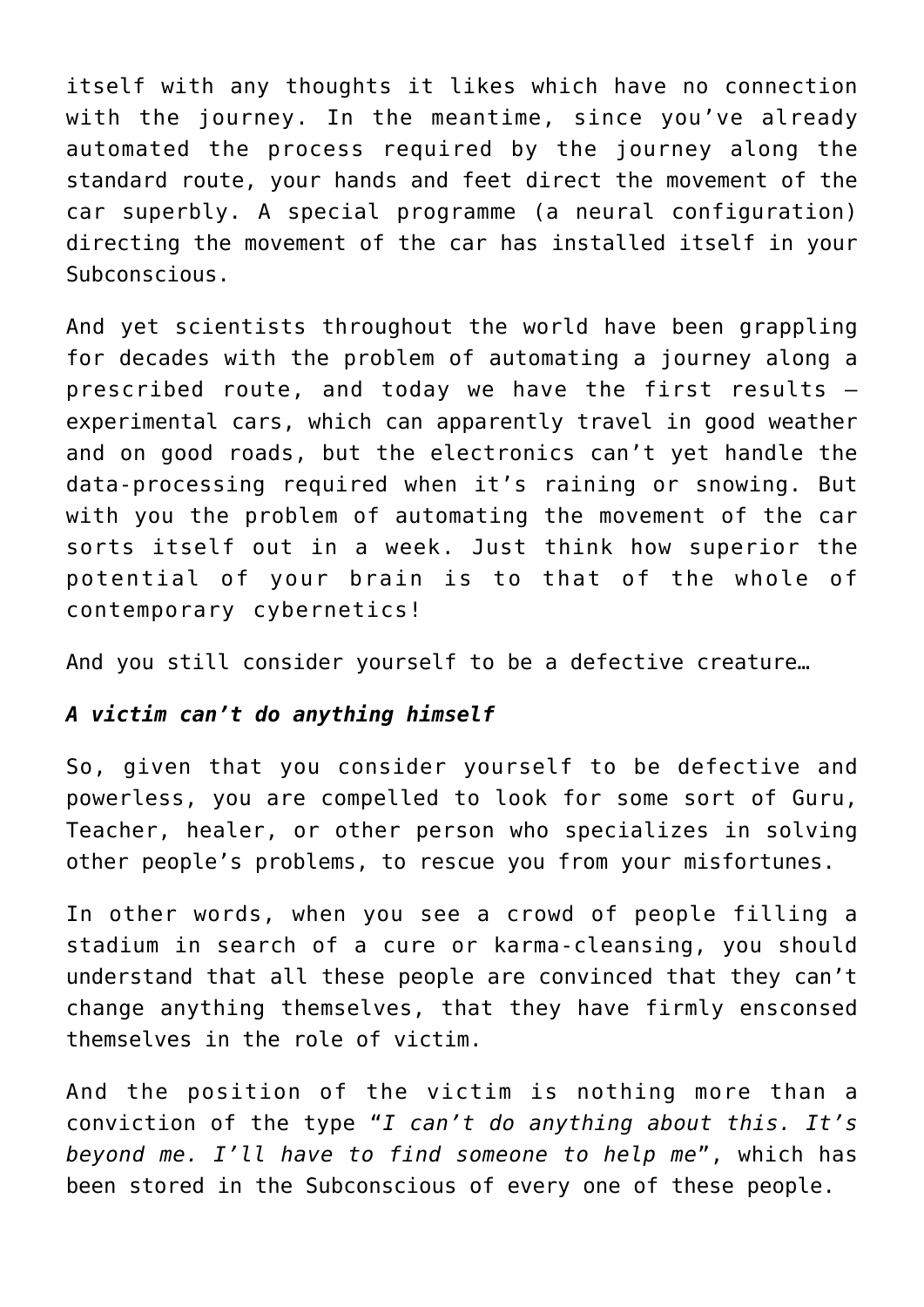It's not karma, or an evil eye, or a curse or any other philosophy of impotence devised by people. It's nothing more than a negative conviction which has been stored in the Subconscious, **programming the person to behave as an imperfect human being.**

Moreover, you can be super-self-confident in your profession, for example, but at the same time you might take up a position of total powerlessness when it comes to relations between men and women, or health.

As you already know from the previous chapter, if desired, you can easily change these programmes of powerlessness by using the appropriate instruments.

## *What a clever dick we have here!*

Understandably, many people will strongly object on reading these lines: "*How can he say that I'm doing nothing and just waiting for a saviour? No, I've been to a doctor (healer, psychotherapist, shaman, Teacher, etc.), to sort out my problem. I'm trying, it's just that I'm not having any success.*"

Here the question arises: but why have you gone to these specialists?

People-victims always have the same request: "*Doctor, I can no longer live with my sick body and my wounded soul. Do something about them"*

There's another form of question I've never heard, for example, like: "*Doctor, it seems that because in some way I haven't been living my life correctly, I've ended up with colitis, cystitis, radiculitis and just about every other shittyitis there is. How should I change my way of thinking and behaving so that I can be healthy and happy?*"

It has to be said that most doctors and healers would be at a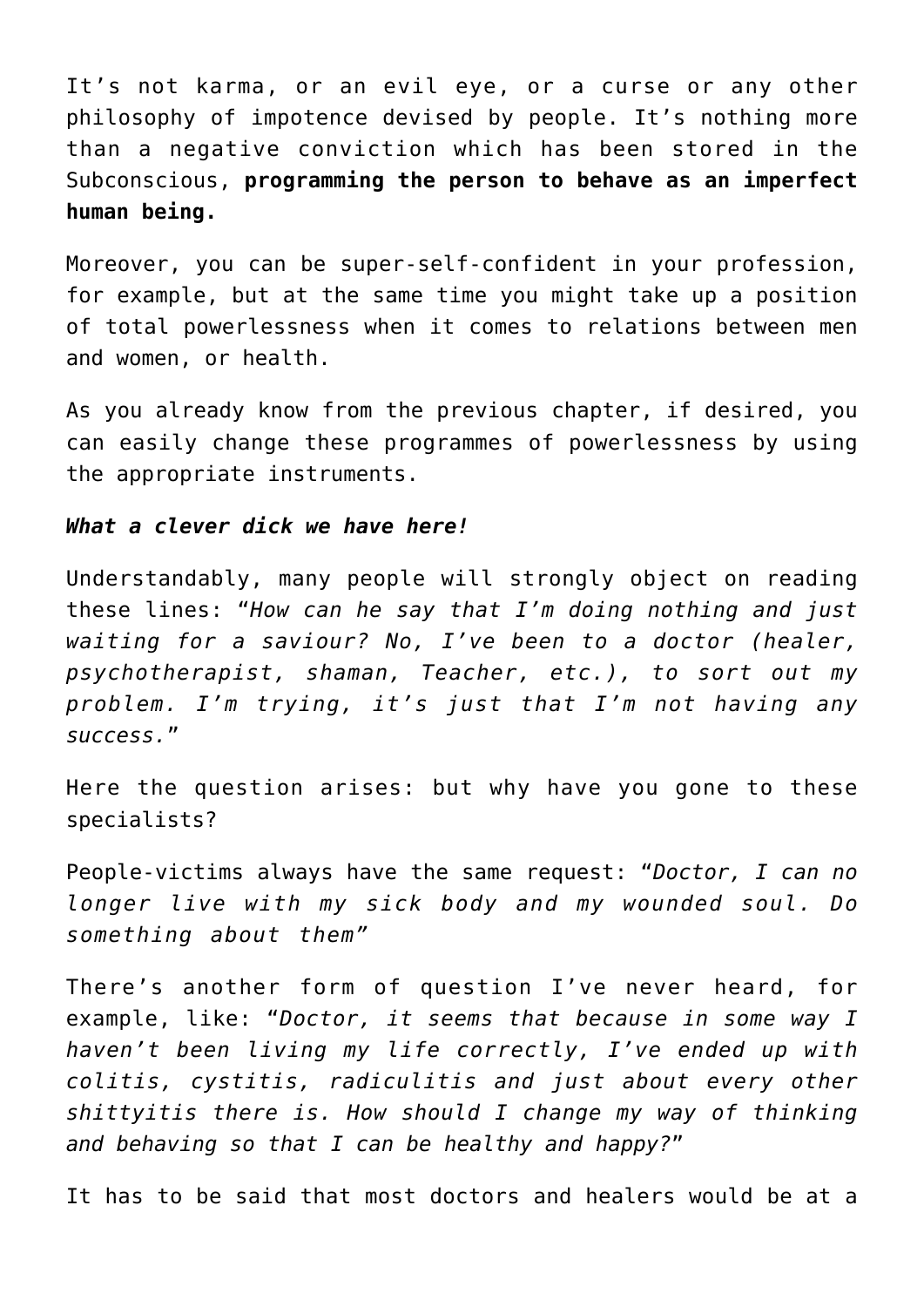loss to respond to such a question – they're not ready to cope with patients who take responsibility for their ailments. They're used to person-victims asking them to take away their ailments, which have somehow befallen them and which they themselves can't deal with.

And indeed, **they've never tried to deal with them.** They've just turned up in order to be the recipients of some sorts of rituals or procedures which will solve their problems. And then they'll just continue with their former way of life.

Does this remind you of yourself?

Do you intend to cling on remorselessly to this position? In that case, you can confidently close this book, it won't be any help to you. And look for another book which describes some sort of miracle-worker, whom you'll urgently rush off to in order to get him to sort out your misfortunes. And then another problem will arise and you'll rush off to find another specialist, and so on, for the rest of your eventful life.

#### *Who's this book for?*

It's worth someone continuing to read this book if he's ready to take on himself responsibility for what happens to him, **and admit that the situation he's ended up in today is the result of his inner convictions and the actions which flow from them.**

In other words, **you have to admit that the reality in which you live today has somehow or another been created by you yourself.**

Probably you don't fully understand how you've managed to generate all the things which poison your life today – that's normal. No one has taught you how to understand that process.

We'll try and do that together.

## *Let's look for the architect of your misfortunes*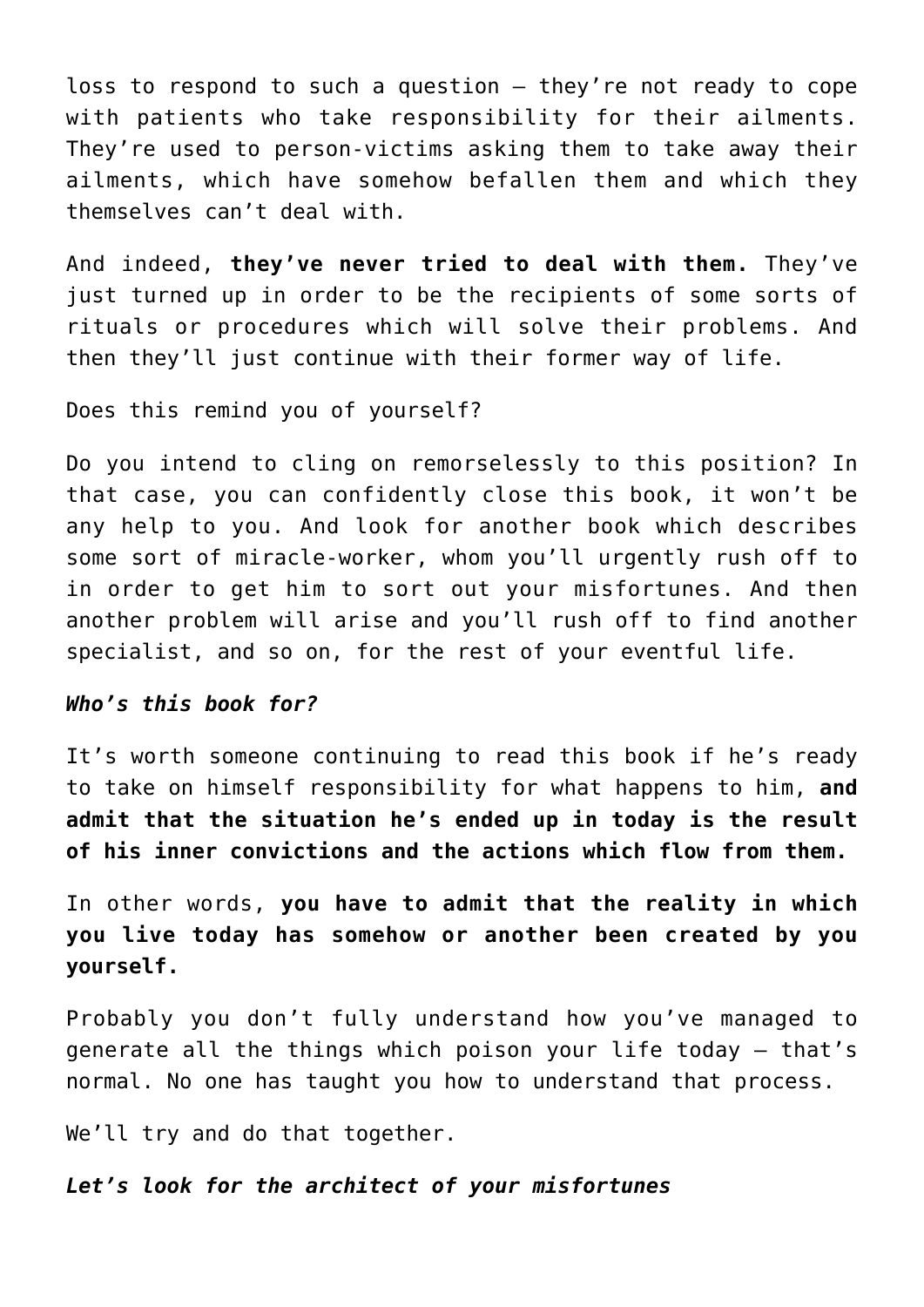Let's say **you're having difficulties in your relations with the person closest to you – your husband (or wife). Or with the one you love**, whom you haven't yet succeeded in getting to the Registry Office. He drinks (is jealous, chases after other women, doesn't help, doesn't speak words of love, doesn't give you money, or whatever), and this really annoys you. You might wonder how you could have brought all that about yourself?

You already know from the first principle that your struggle for any ideas, however brilliant they might be, necessarily generates a counter struggle.

Maybe it's you who, acting from the best of motives, have provoked your loved one into such an unbridled struggle against you?

Probably it's unpleasant for you even thinking about this. Surely you're all soft and white, you've even got angel wings, how could you possibly have ruined anything? It's out of the question. It's **he who's ruined himself, you're just struggling to save him.**

It has to be said that this does actually happen, but quite rarely. That is, there are situations where you yourself have not created the conflict, but your loved one has in fact drastically changed (with age, change in place of work or interests, etc.). Probably, he's always displayed his less desirable qualities, but it's escaped your attention. Because **being in love is unconscious concentration on the virtues of the beloved whilst totally ignoring his inadequacies** [A Sviyash I. Nyezovibatko. Sex as joyful psychotherapy for the mature ].

And so you too, afflicted by a love-induced paralysis of your capacity for rational thought, have been living in a fantasyworld. And then, when this rapture has died a natural death, and your eyes are opened, you lapse into a state of chronic dissatisfaction with your choice.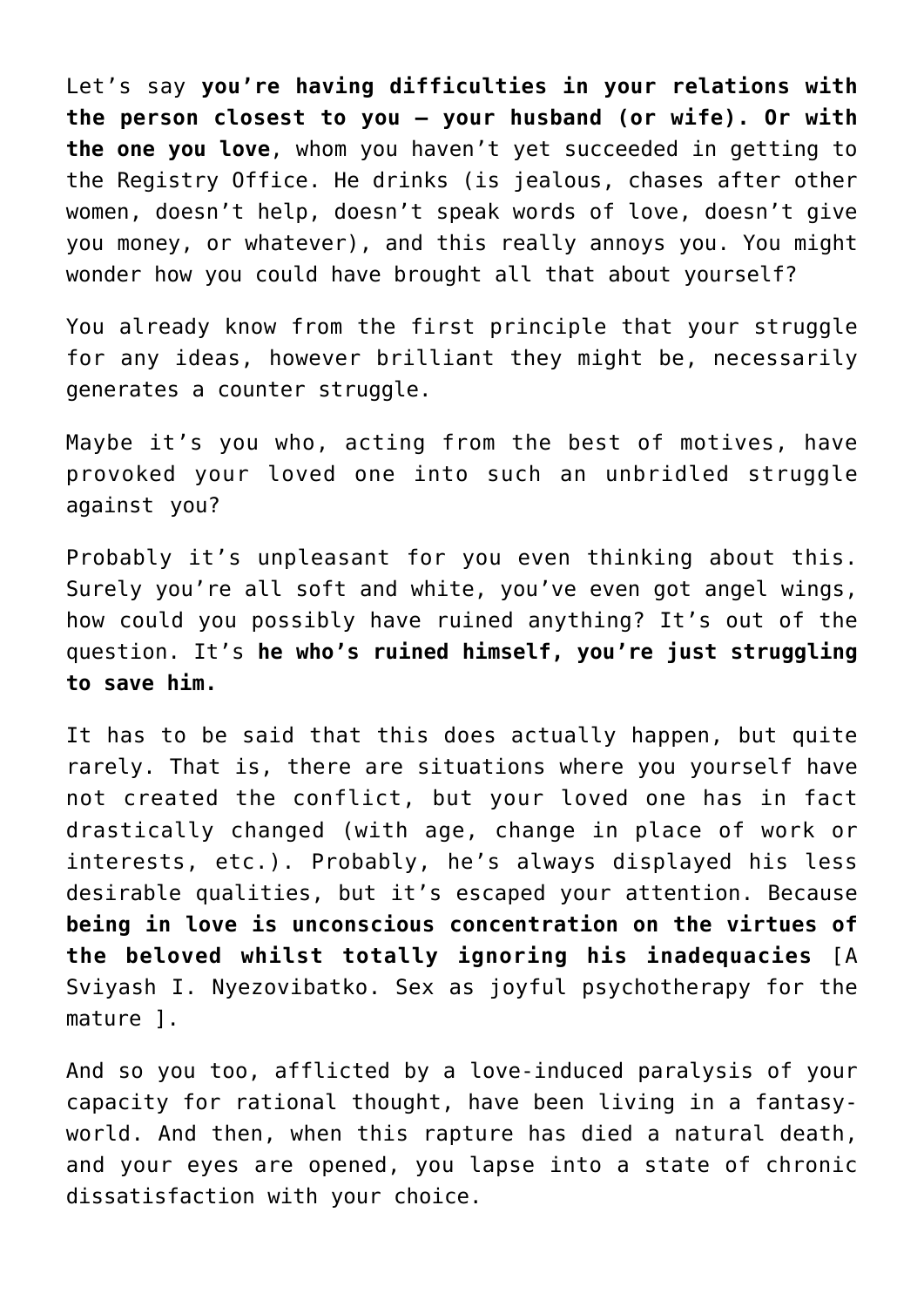This does happen, but all the same you were not a victim of circumstances, but a person who made a decision about creating a relationship whilst in a state bordering on narcotic. And that, as we know, does not absolve you of your responsibility for what has happened. You brought this result about yourself.

Or you have a protracted conflict with one of your children, irrespective of his age. You consider that you are responsible for him. And you do everything in your power to make his life good. But for this he has to create a life which you consider to be the best.

So, pursuing this brilliant and, for you, very important goal, you do everything in your power to force the child into your purported Paradise. Naturally, he resists, which arouses your anger. The conflict grows, relations between you are damaged. You obviously feel yourself a victim of your intolerable child, who just does everything to spite you.

In other words, you yourself have created the very relations with the child which you find totally unacceptable. It's time to go to someone who can sort all this out.

Or let's take the **situation of of a protracted conflict between quite grown up children and their parents.**

Let's say you're a child suffering the intrusive attentions of your parents and feeling yourself a victim of their arbitrary authority. Ask yourself the question: how is it that in most other families, children have managed to form more harmonious relations with their parents? But you haven't…

Or let's take your **issue with your job or what you earn from it.** It's possible the content of the work is not to your liking (too boring, monotonous, nerve-racking, etc.). Or the amount you get paid. And you've been hung up on this dissatisfaction for many years. You consider that management doesn't pay you your due, doesn't value you, and get absorbed in an energy-consuming inner struggle. It turns you into a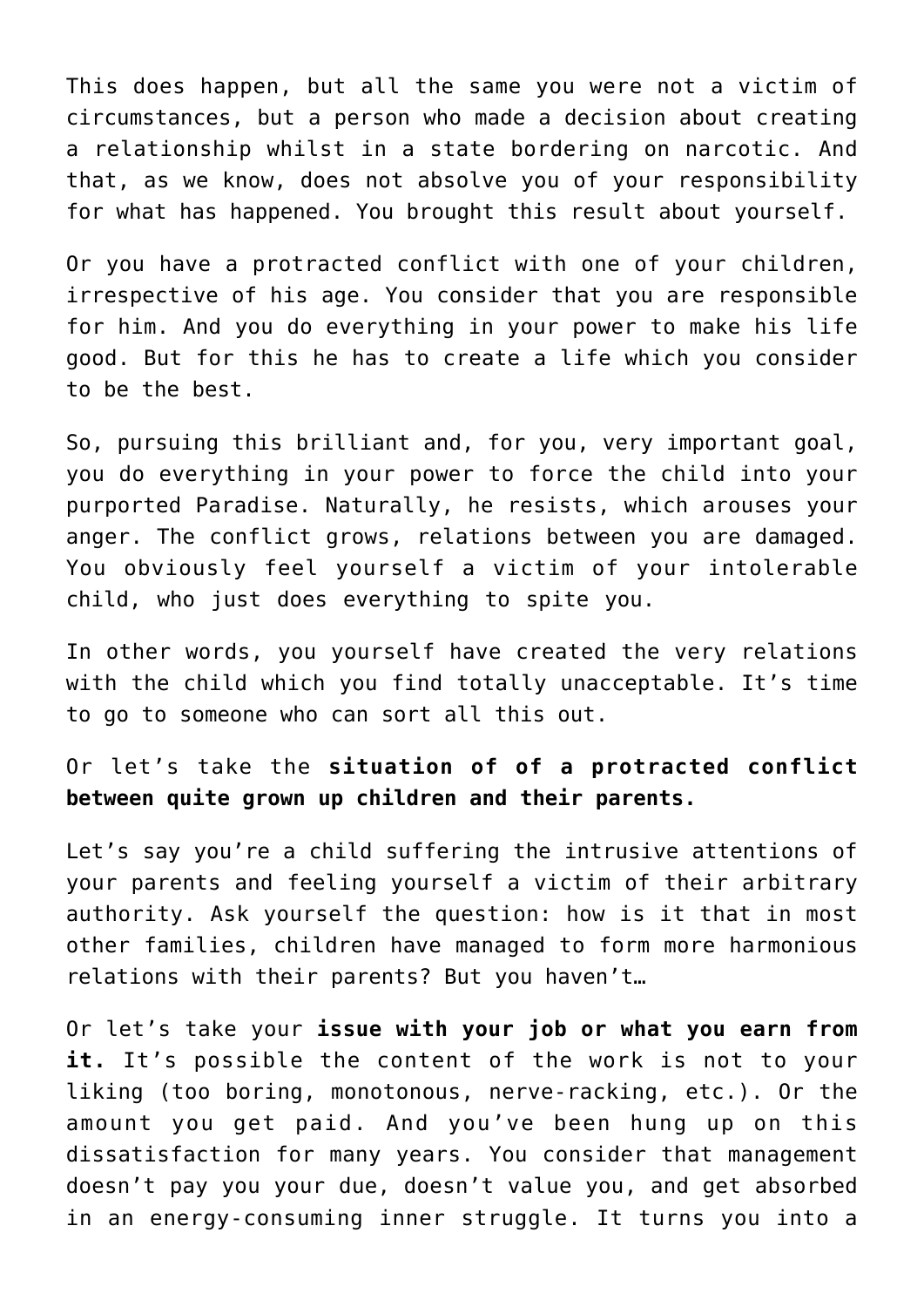totally impotent human being, who is unable to find the strength to change the situation. You choose to engage in struggle and sincerely consider yourself a victim of cruel circumstances. Probably you see your approaching pension as something which will release you from the torture.

It's possible that your situation is not as dire as that described above and that there are many problems that you don't duck, but sort out yourself. But nonetheless there are times when situations arise in which you lose heart and feel totally impotent. It happens to

everyone, that's normal. The important thing is not to get stuck in that state for years or decades.

#### *What should you do?*

How should you act in situations which you find unacceptable?

It's very simple. **Forbid yourself from moaning or complaining about your harsh fate or cruel circumstances or such like.**

# **And admit that you've brought it all about yourself.**

You yourself have created your present relationships. You receive the income for which you have agreed to sell your labour. Your health is the result of your attitude to the needs of your body, and so on.

Rejoice in the fact that you create your own life. You are the real Creator of everything that happens to you.

#### **Start to be proud of this.**

**Moreover, the worse your present circumstances, the more reasons you have for taking pride in yourself: you have approached your life very creatively and created for yourself the most wonderful conditions for inner growth.**

**In other words you have the possibility of striving for**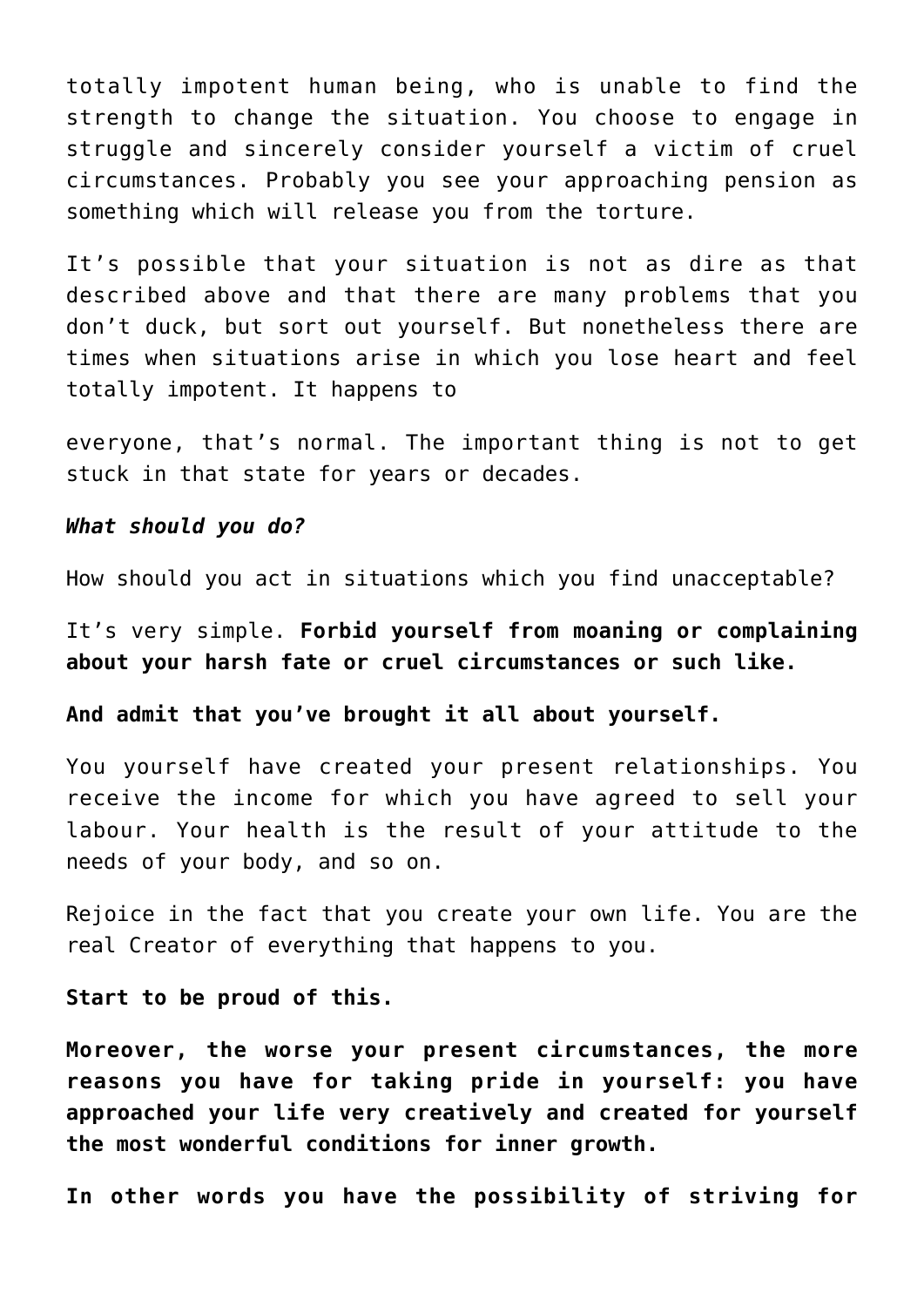**something: the immense satisfaction resulting from those positive changes which you are able to bring to your life.**

It's important just to start these changes and not slip into despair or fear, and not rush off in search of another saviour.

Only you can make the choice of which path to follow.

Precisely because of this, the second principle says: **start right now rejoicing in your abilities as Creator.**

This of course is not enough to extricate yourself from your situation in the best way – you will have to act. But not act as victim, rather as Master of your destiny who has gone somewhat astray in his strivings. But he still **chooses to be positive and remain so, whatever happens to him or around him.**

It's not simple, but it's possible.

There is no other way for you to achieve a successful and happy life. A foreign guru might reassure you and distract you with arguments about some sort of different life, but he can't solve your problems or realize your goals for you.

This is your task.

So once again take a deep breath, relax and feel joy at the chaos you've managed to create for yourself.

And start to look for the tools you need to change your reality in the way you desire. Changing won't just take an hour or a week, probably more like months or years. This will be a time of searching, discoveries and inner changes. And **the result will be the feeling that you are capable of constructing and not just destroying.**

And that is worth a great deal.

If you are prepared to "squeeze the slave out of you drop by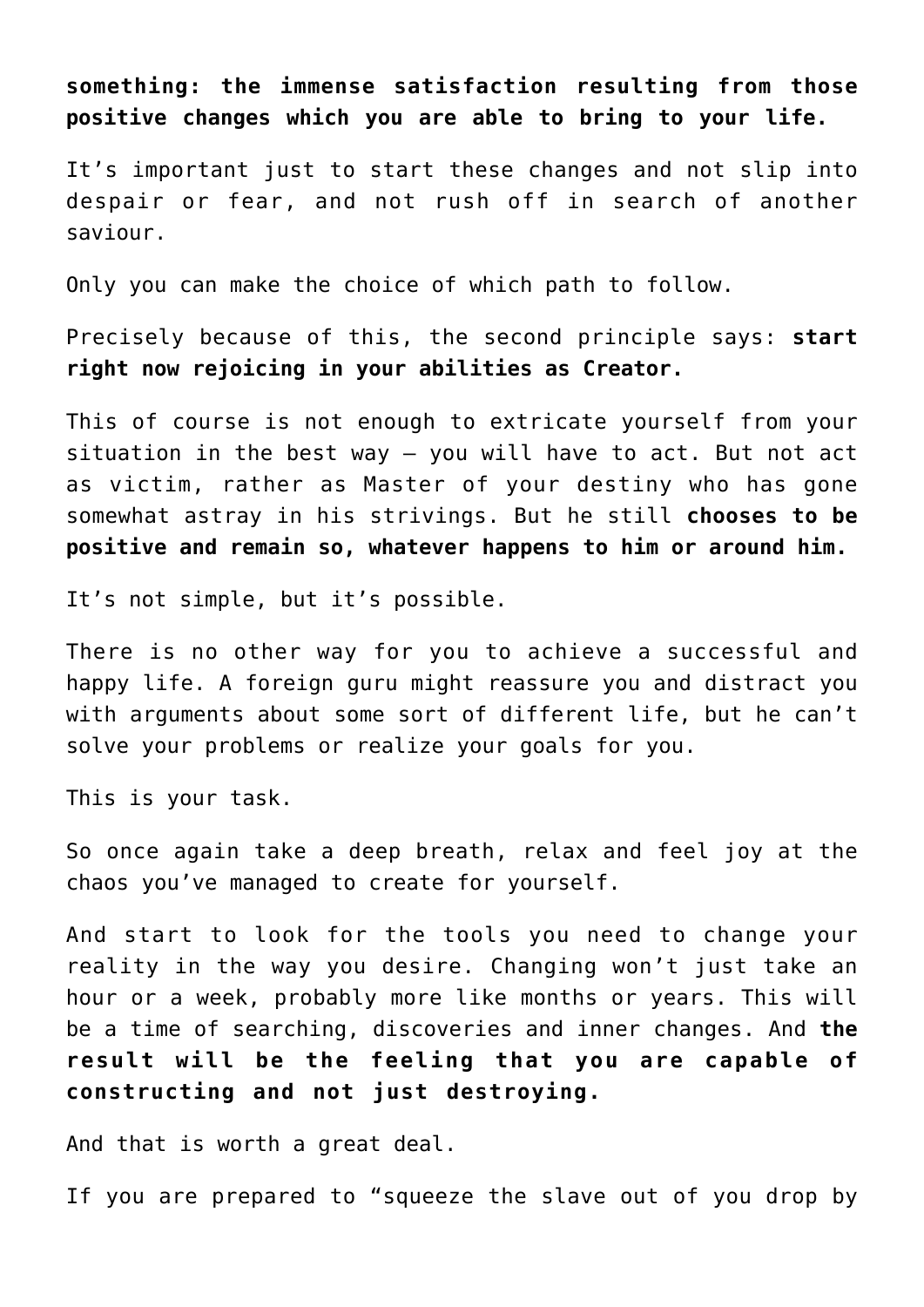drop", as A.P. Chekhov put it in his time, and gradually become "Master", then, so as not to invent everything from scratch, you can follow out the recommendations of this book. But not just this.

#### *You can and must make use of help*

The above discussions in no way imply that the author does not recommend consulting doctors, psychologists, trainers and other specialists, of course not. Consulting them is very useful, as they can give you the benefit of experience and knowledge which would take you more than a life-time to acquire.

The other question is what methods they use and what your role is in the process of their work.

An example of a popular method is Hellinger Placement. If you manage to find a good specialist in this, you might solve your problems quickly (not necessarily of course). In the course of placements you will be positioned in accordance with the instructions of the instructor and say what you feel. That is, in this process you will play the role of a clod and be unable after the placement to do anything similar independently.

If you need to sort out your problem as quickly as possible and it doesn't concern you how the problem arose, then placement therapy would be suitable for you. But there's absolutely no guarantee that the problem won't recur, since **you haven't understood how the problem was created.**

Or take another popular method, NLP (Neuro-linguistic Programming). In this the person is usually treated as an object on which the specialist carries out various procedures.

The method effectively relieves a person of many fears and other problems, but afterwards he is unable to repeat any of it himself, since he is merely an object who has been manipulated. This is the usual approach in work with people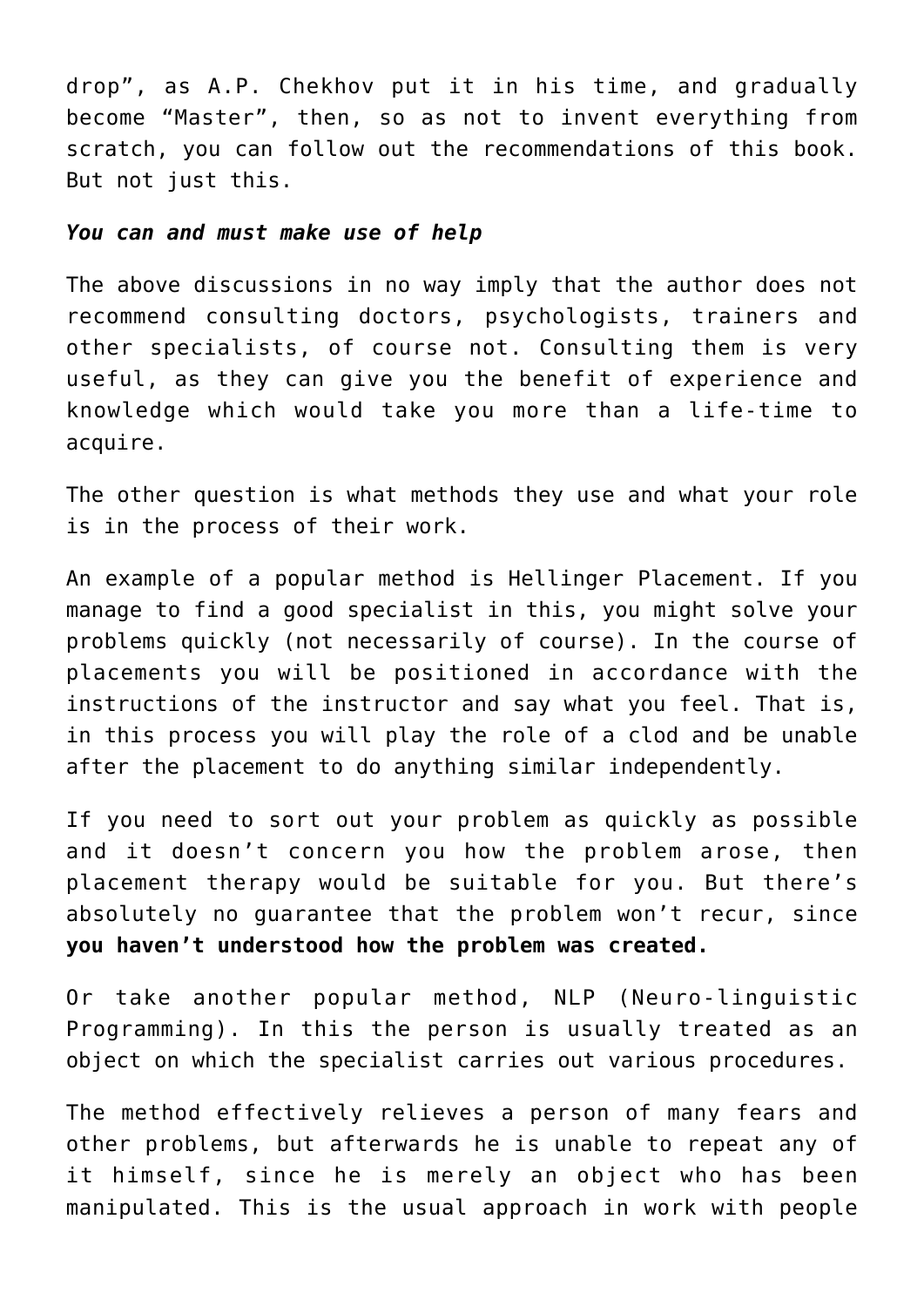who don't wish to take responsibility for what happens in their lives.

But NLP does also contain lots of tools for those people who want to take control of what happens in their lives. This side of NLP is taught in various training courses.

Since most people adopt the position of victim, the methods of intervention are basically aimed at them.

The author of the present book is developer of the method called "The Rational Way". It's primarily aimed at people who wish to understand the reasons for events taking place in their lives, and then consciously build their lives in such a way that only the events they need take place.

You are the true Creator, so create your life consciously and without error.

# **Principle 3. Do you want to achieve something? Formulate your goal clearly and correctly**

*When you're hurtling off somewhere on some urgent business, stop for a minute and think: why the hell are you doing this?*

Let's suppose that you've taken the decision to become Master of your life and create it virtually from scratch.

Why might this be necessary? Probably to bring about changes which in the past you haven't even attempted, because you felt yourself to be a victim.

But the changes have to be purposeful and not random, otherwise it'll be a pointless expenditure of time and energy with pointless results.

How do you get started?

*We define what we want to free ourselves of*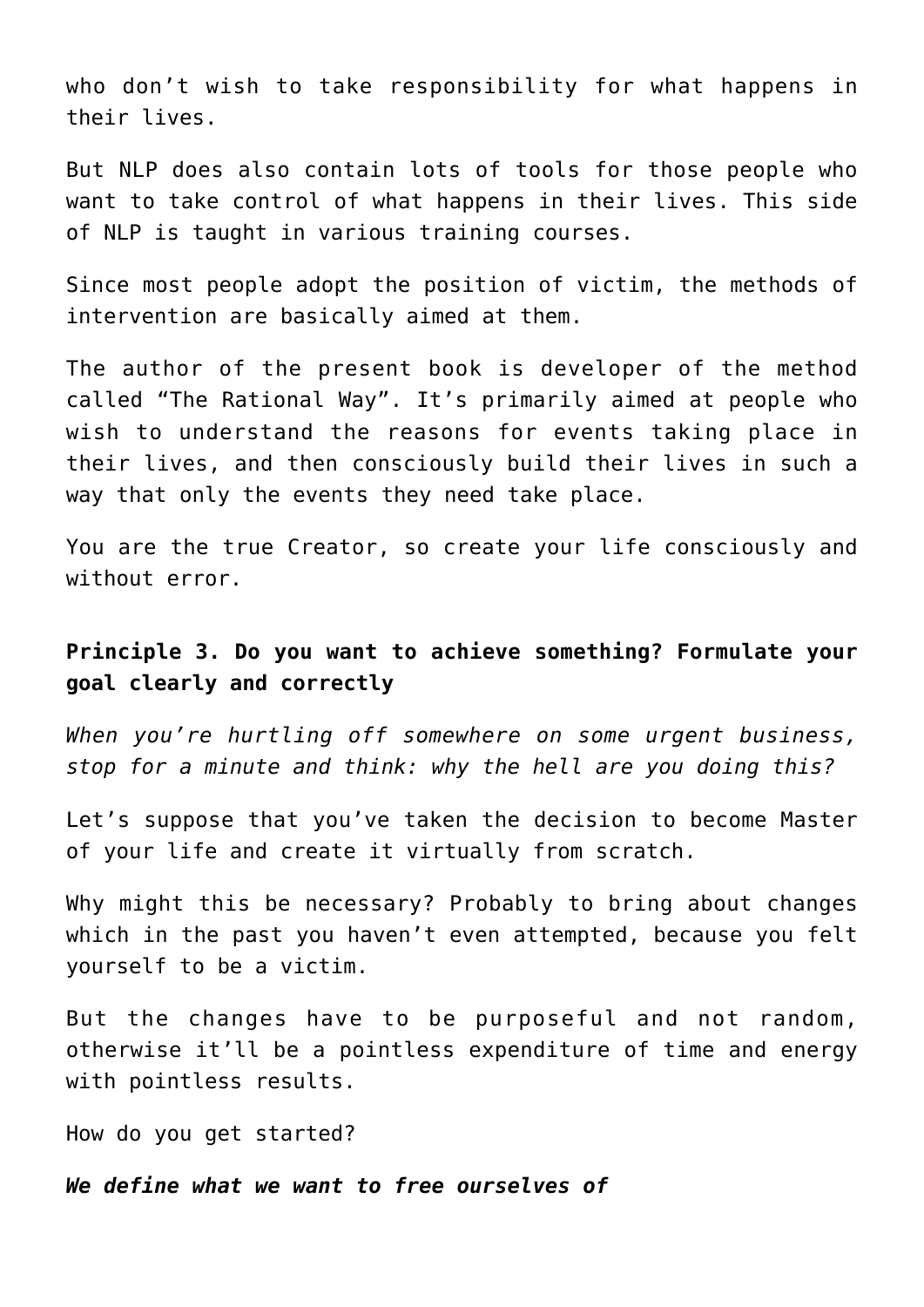You have to start with **what precisely it is you want to achieve**. Or **what precisely you want to change in your life.**

Of course, you want everything straightaway and to perfection. And free of charge. And of course something reliable and not dependent on circumstance.

That might really happen, but not straightaway of course. You see, at present you are just an apprentice magician and if you rush things, you'll get the same result as in the famous song "I wanted to make a wasp, but got a goat with a pink stripe".

In other words, if you want a wasp, then **you have to start by describing it in all its details**. This is called the "formula for the goal".

In a decent business it's normal practice to clearly formulate an essential outcome; no one would talk to you if you didn't have a business-plan and a description of the intended final result.

But what happens in your personal life? Do you also construct a business-plan for getting married or losing the 15 kilos of excess bodily fat?

Hardly, you probably just muddle through.

One's personal life is organised on the lines of a fleamarket: grab what you can before it's all gone. In a fleamarket, not many people worry about a clear formulation of the desired result, they just grab at any opportunity to get a good deal and hope for the best.

Probably your personal life is like a flea-market (or a farmers' market).

In other words, you grab anything you can get your hands on. You might be striving to build up a personal life, but then you get totally side-tracked by the first chance to make a bit of extra money. Or you might occupy yourself every now and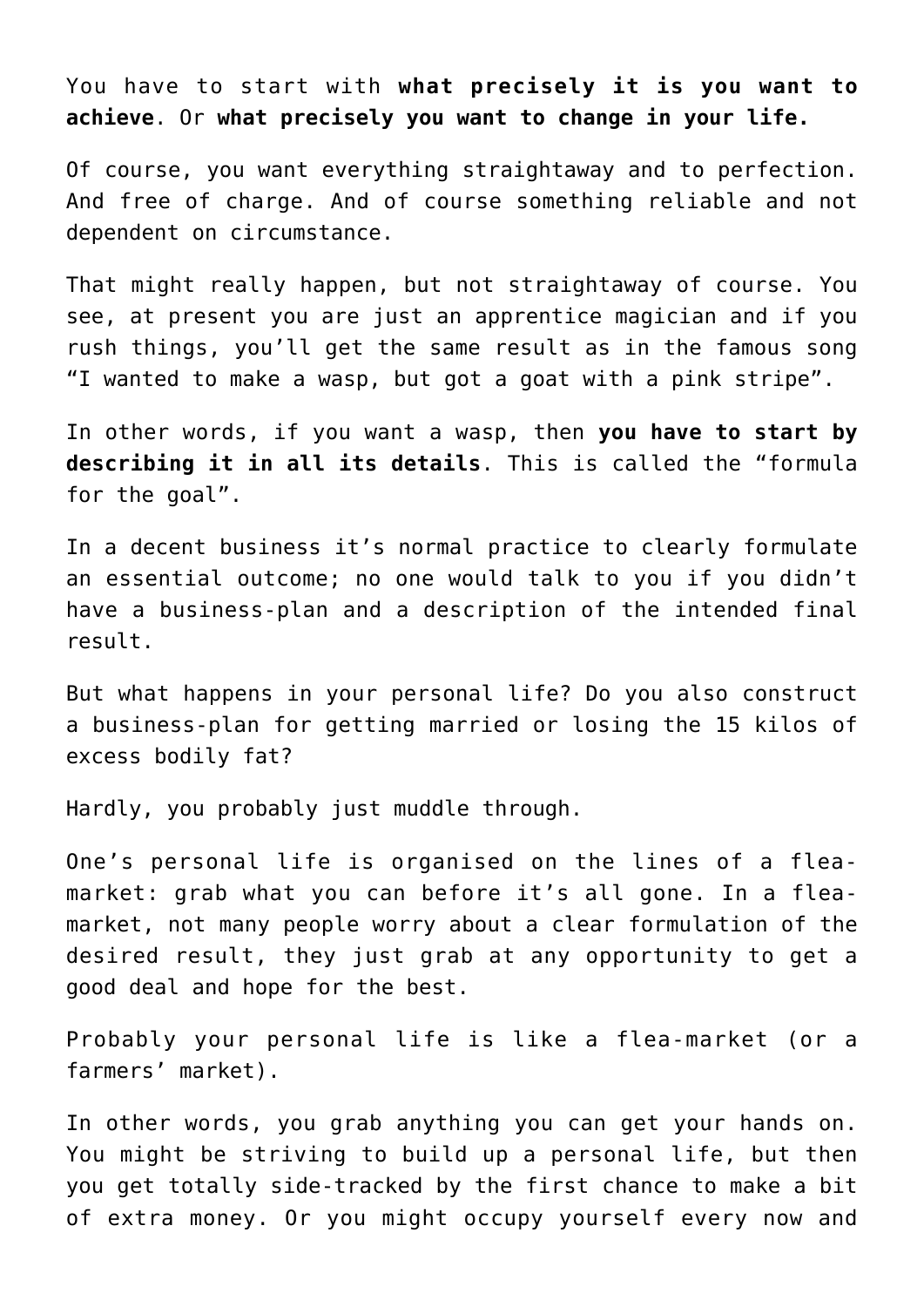then with health problems or struggle with your weight. This is the chaotic way we live our lives.

Of course, sometimes you manage to achieve something decent, but **usually just for a time, and then it peters out** (love, sex, money or how you want to look).

Now's the time to break away from this way of life.

It's time to **set up goals in your personal life, clearly formulate them, and then gradually move towards their realization.**

And if you're thinking about starting up a business, or you already have, doing this is absolutely essential.

So let's start with the choice of your goals.

### *How do you decide on your goals?*

How is it possible to decide on them?

Naturally, by looking what you don't like about your life. This is the most pressing thing in your life and any advances you make in regard to it will give you immense joy and a feeling of freedom.

Let's start moving in that direction.

In other words, **take a notebook and write down all the things which bother you at the moment.** To begin with make notes as you go along.

Naturally, **when you start, you'll write down that nearly all the people around you and their attendant circumstances bother you:**

- the head of department is a prat and bastard.
- my husband is a skinflint and an idler
- my kid's an idler, all he knows about is computer games
- my sister's a pain in the neck, all she can do is whinge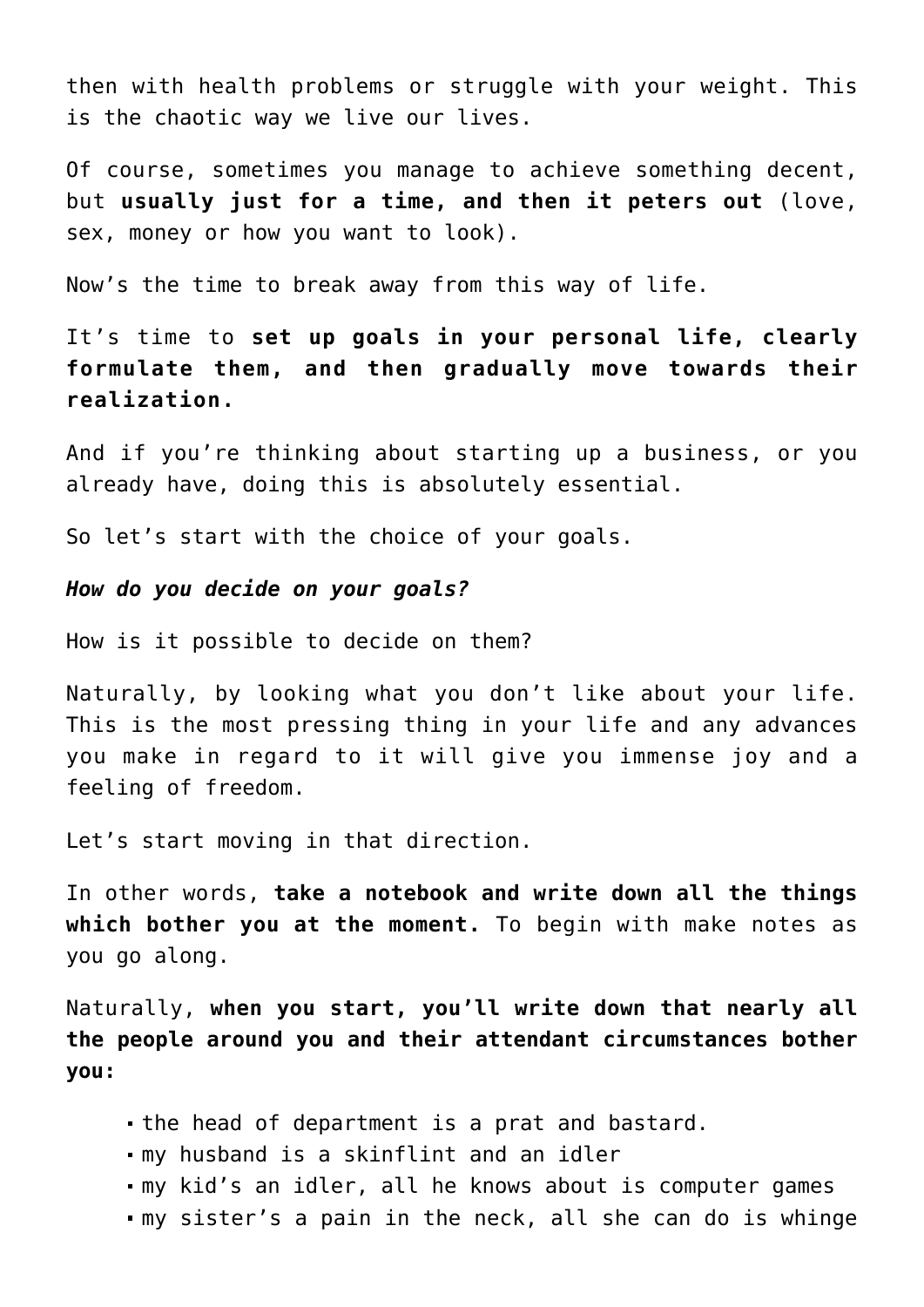and cadge money.

- my parents are always trying to sort something out, but haven't succeeded in thirty years of life together.
- my flat is cramped and old, I want to live comfortably.
- my salary it makes me ill just thinking about it.
- my cat fouls wherever it feels like it, it's a pest.

And so on.

For some reason you usually forget about yourself. Although you might boldly write:

"*I don't like being too fat*", for example.

# *Let's accept responsibility for our situation*

All this is fine, but there's no sign of the Master in this list; in other words, you've broken the Second Principle of a successful life.

That means that **you have to rewrite everything whilst accepting responsibility for the mess you've made of your life.**

It'll look something like this:

*I find it unacceptable that:*

- *I haven't been able establish normal relations with my manager and he vents his anger on me (I'm not taking into account my other colleagues; they're also playing the role of Victim, and the boss has to make a special effort to satisfy their demand to be victim)*
- *I relate to my husband in such a way that he doesn't want to give me money. I've been brilliant at squashing any motive he might have to achieve anything.*
- *I relate to my child in such a way that he doesn't want to learn and he's permanently in conflict with me.*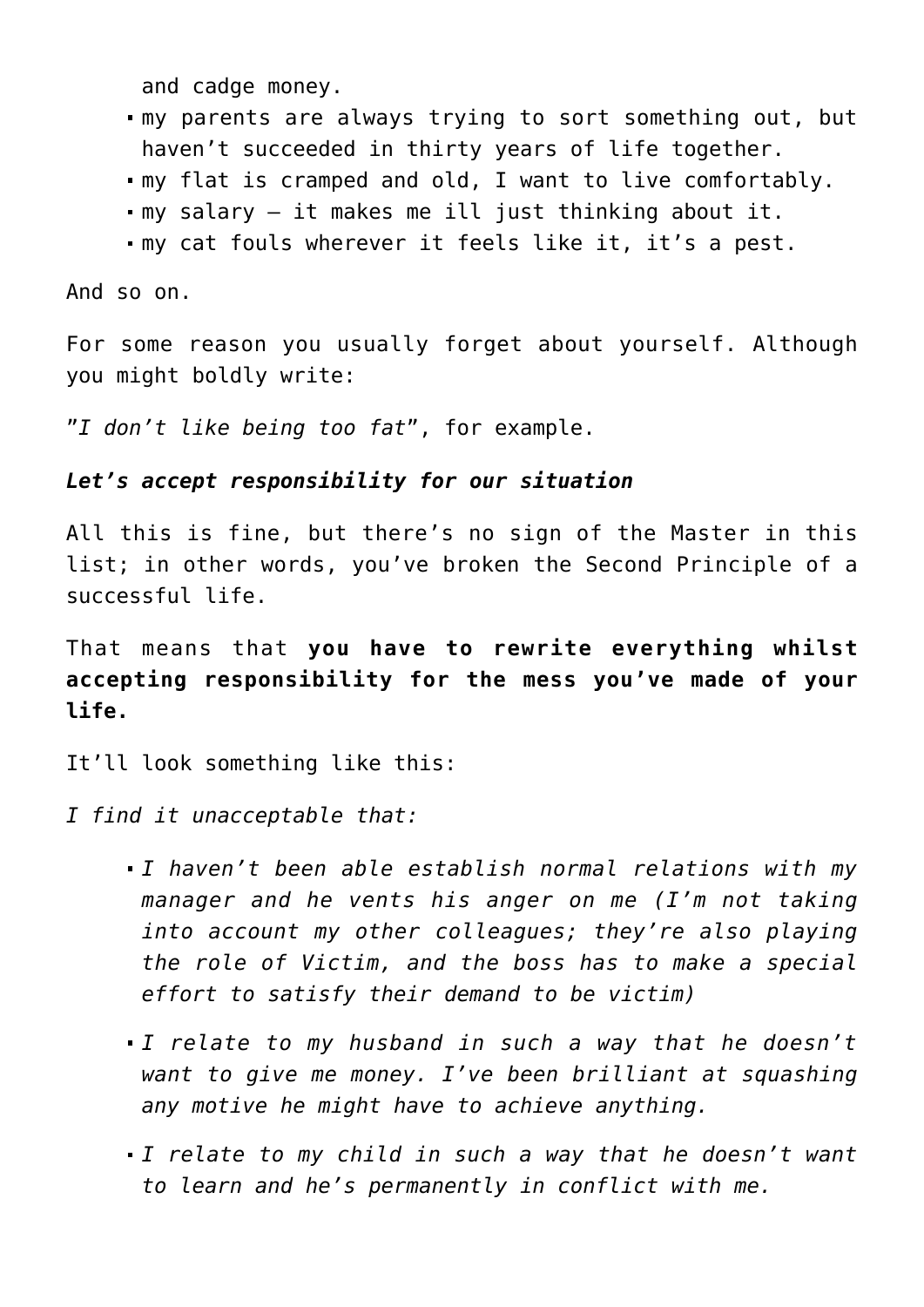- *I'm not able to defend my interests against my sister's advances, so I'm forced to keep paying her off. She's turned me into a soft touch (even though I'm hard up) and herself into a professional scrounger.*
- *I'm always poking my nose into my parents' personal life and trying to teach them how to live properly (even though I'm a total flop at that myself…).*
- *I've been so distracted by my conflicts that I haven't found the time and energyto improve the state of my accommodation.*
- *I've chosen to accept a job with a low salary and love moaning about so I can extract sympathy from losers like myself.*
- *I couldn't even train my dog properly, he just runs amok.*
- *I'm always overeating and then I pretend to be the victim of the excess fat I put on (and I can't stop gorging because I'm feeling nervous all the time)*

Did you write something like this? Excellent. At this point it's important not to think you've turned into a saint, but to write everything down as it is.

Now you can turn to your concrete goals. They'll be obvious from the above list.

Another consideration is that you need to formulate the goals according to special rules, otherwise your Subconscious will avoid taking part in their realization. Or do so in such a way that you formally achieve the goal without it bringing any more joy to your life (remember the film "Bedazzled", which depicts such a situation – in a way the goal is achieved, but it doesn't bring any happiness).

## *Rules for the formulation of a goal*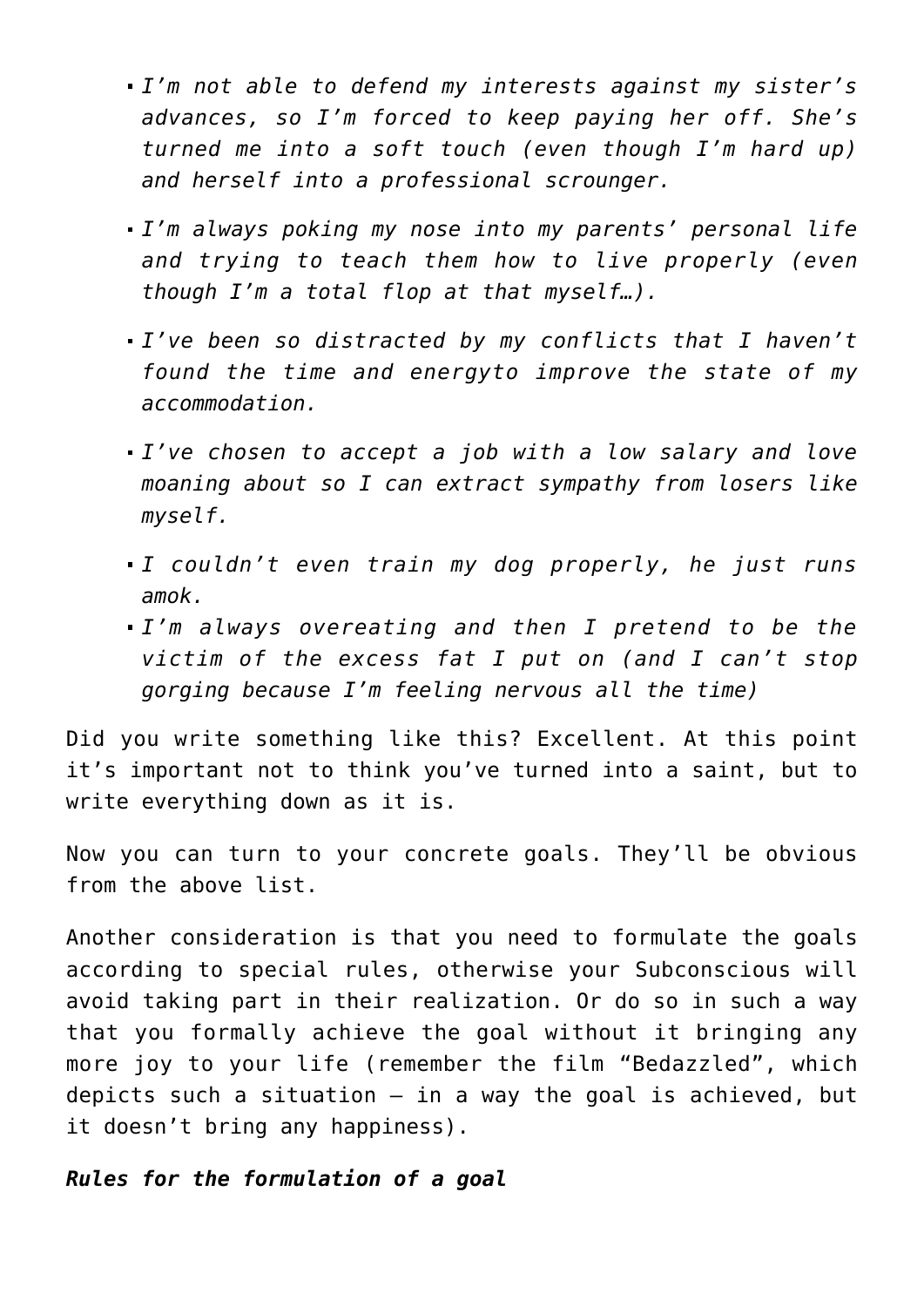These rules are similar to those used in business, but there are certain peculiarities.

# *An event from real life*

*Someone I knew at school said she'd only marry a prince on a white horse… "She did get married, but now she's Mrs. Whitehorse"*

We need to formulate our goals in such a way that our Subconscious perceives them as an order to act and sets about realizing them.

So start from the following rules:

- **The formulation of the goal (FG) should be as concrete as possible, that is, indicate a concrete result, which should be achieved as a result of investing a certain amount of effort.**
- **The FG must contain a result which can be achieved in a finite amount of time. It's desirable to indicate a deadline, planned by you, for the achievement of the goal.**
- **In the FG you should indicate criteria by which to judge when the goal has been achieved and further work with the FG no longer has any point.**
- **It is essential that one constructs the FG as a process to achieve a desired goal, not to avoid an undesired situation.**
- **The FG is constructed so that it is obvious that ALL the actions required to achieve the final result will be carried out ONLY BY THAT PERSON, who wrote the FG for himself.**
- **The stated goal should be in principle achievable and within the realm of your possibilities.**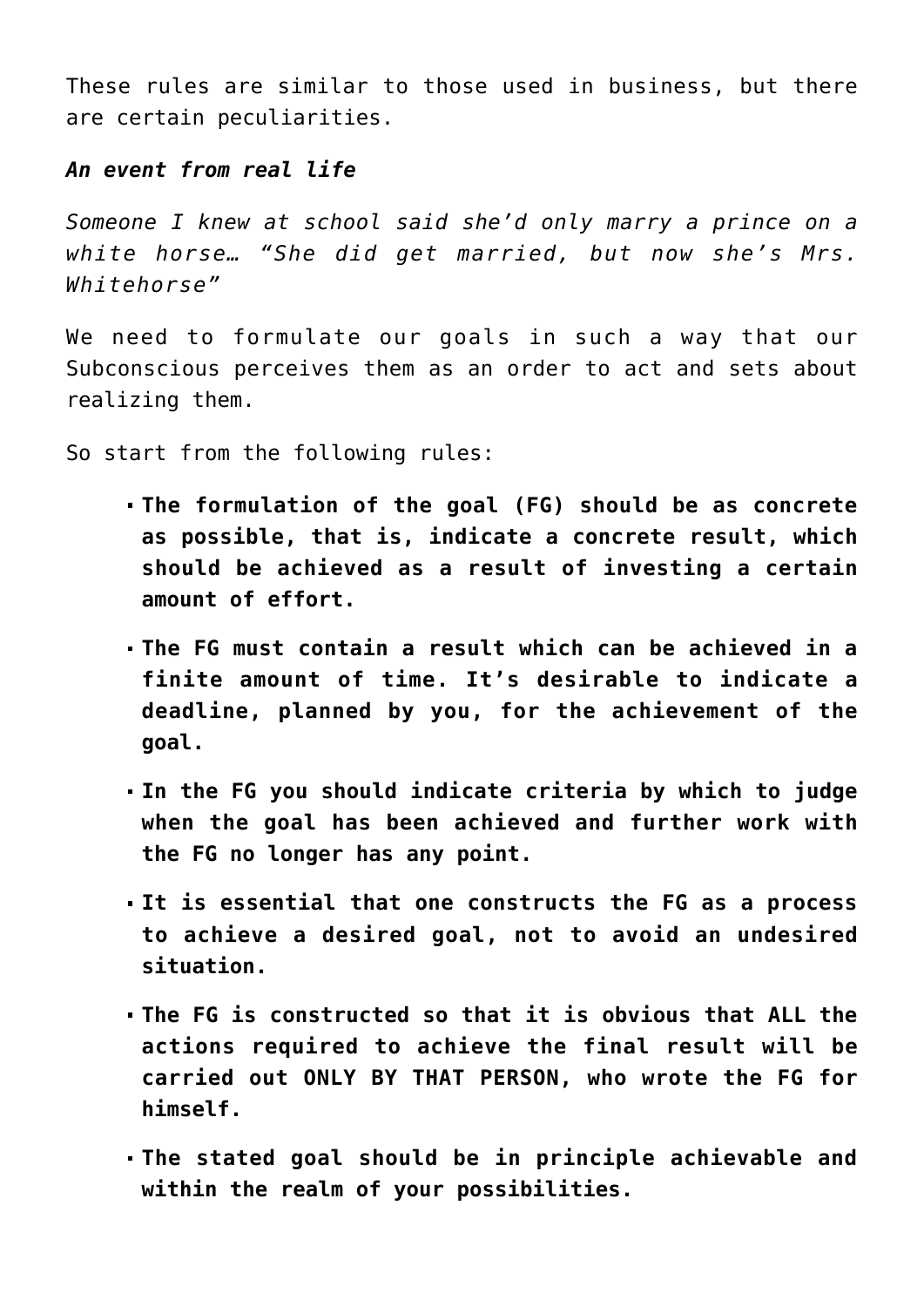# **The stated goal should be "yours" and arouse in you a passionate desire to achieve it.**

Starting from these rules, we can formulate goals which will solve the problems described above:

- *Within six months I will establish relations with my boss which I feel comfortable with.*
- *Within a year I will establish relations with my husband which will motivate him to gladly share his income with me and strive to increase it.*
- *Within a year I will gladly end the conflict with my son and establish trusting relations with him.*
- *I will develop an inner toughness and enable myself to defend my financial interests against my sister.*
- *I will completely forgive my parents and allow them to live their lives as they see fit.*
- *Over the course of three years I will look for and find a way of getting a flat with one more room.*
- *Within a year I will improve my self-image and find interesting work with a net salary of the order of at least £28,000 per annum.*
- *I will find and use a way of forcing my cat only to use a place allocated by me as a toilet.*
- *I will consciously establish a way of life which will enable me to keep my weight consistently below 55 kg.*

This is roughly what your goals might look like. Where possible, concrete quantitative values have been indicated for the goals cited above (*enlarge our flat by one room, with a salary of the order of at least £28,000 per annum, keeping my weight below 55 kg.).*

In almost all of the formulations, time-periods are indicated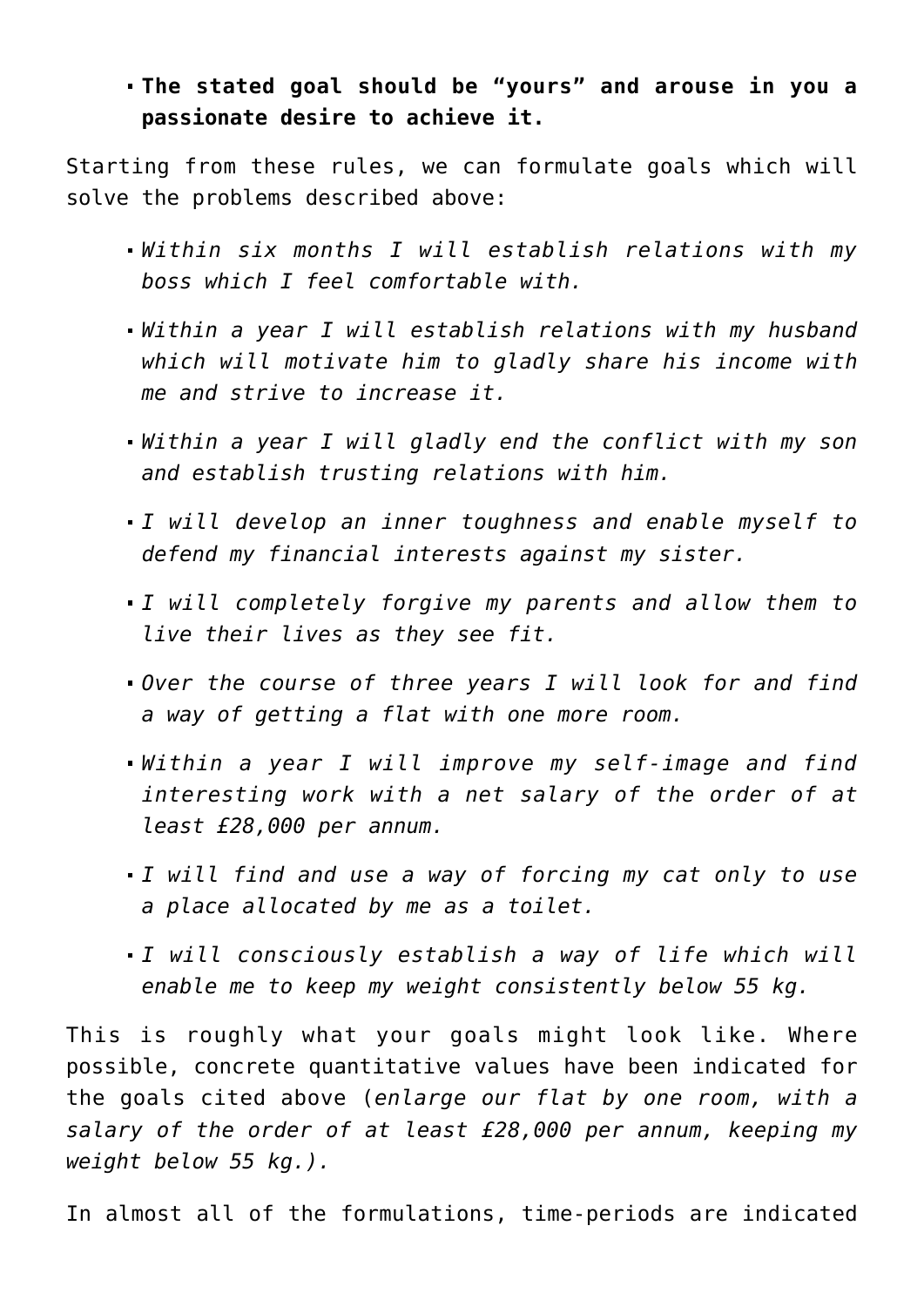for the planned achievement of the goals. **The deadlines should be such that they force you to start doing something, but at the same time don't make you fearful that you won't keep to the allocated time-limit.**

#### *What about other goals?*

Above we examined how to identify goals which remove unpleasantness from your life. As a result you'll square your shoulders and realize that life, if you make a bit of effort and deal with the results of your "creation", isn't so bad.

But you know there are other goals which are not responses to some unpleasant feature of you life: starting your business, buying a new car, going on a cruise, learning to sing or something else – a goal which you'd like to achieve, but which is only conditioned by your desire to have (achieve) it.

What should we do with such goals?

Nothing in particular. Simply formulate them correctly and include them in the general list of your goals.

What difficulties might there be?

Quite a lot.

**The new goals might result from the strangest of motives.** For example, **to prove to someone that you are a successful person,** as a result of which you might allow yourself to drive a very expensive car. So you set yourself the goal of buying such a car. Were it not for this motive, you'd buy yourself something cheaper. But surely you've got something to prove!

Or your parents still think you're a daft kid and you try everything in your power to prove to them that you're a mature, very successful and well-to-do person. So you set yourself goals which will put a lot of pressure on you and prevent you from doing things which in fact you want to do.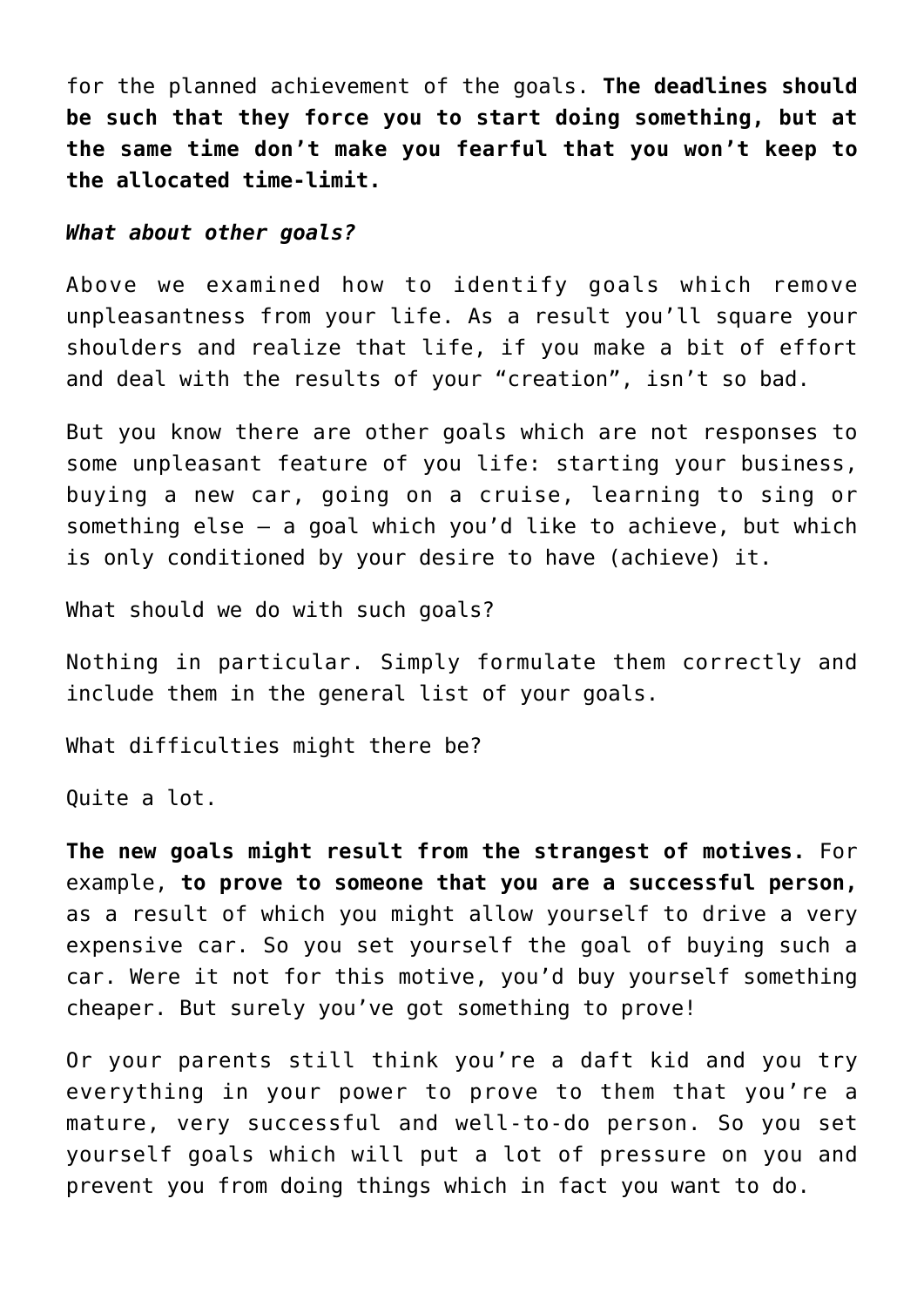And so on.

Is it possible to set yourself such goals?

It's possible, but it's not necessary.

## *Listen to your body*

Before you embark on the realization of your next goal, check what your Subconscious tells you on the matter.

Possibly **it will approve your goal and so help you find the necessary ideas and connections.**

But it's possible **it'll show you that a multitude of problems await you and that it'd be better if you didn't get involved.** That doesn't mean, of course, that you mustn't decide on such goals – you are Master of your life and your decisions. But when you undertake such a thing, you have to understand that probably serious problems lie ahead of you and that the result you end up achieving might differ markedly from the result you imagine today.

For example, you wish to take up a post which seems to you highly desirable. But your work-experience has shown you that it'd be better not to get involved. But you've ignored the hint, taken the bull by the horns and waded in; in other words, you've accepted the post. But very quickly it has become apparent that it involves several very unpleasant features which you weren't aware of before (you have to work nights or get involved in quasi-criminal activity, etc.).

How do you recognize your Subconsciousness's attitude to your choice of goal? It's very simple.

## *Use the method of "Mental Simulation"*

That is, sit in an armchair, disconnect any telephones, and for 10 minutes imagine yourself to have achieved the result which the realization of the goal is supposed to bring about: